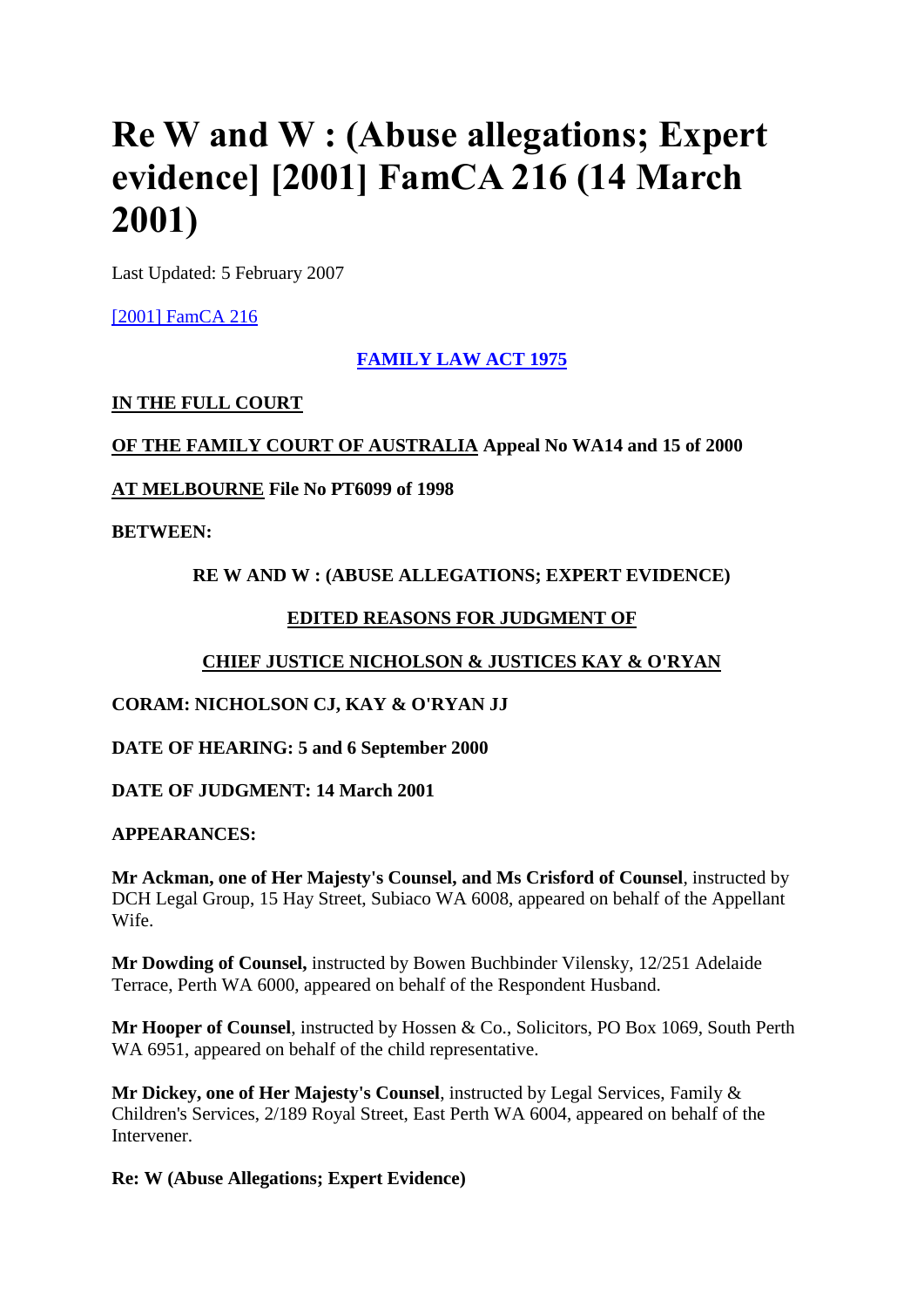#### **WA 14 and 15 of 2000**

**Coram: Nicholson CJ, Kay and O'Ryan JJ**

## **Dates of hearing: 5 & 6 September 2000**

**Date of judgment: 14 March 2001**

**CATCHWORDS:** CHILDREN - Parenting Orders - Residence - In favour of husband.

CHILD ABUSE - Sexual abuse by husband and paternal; grandparents alleged by wife - Wife maintained her position at the close of evidence - No abuse found to have occurred by trial Judge - The Wife's attitude and expert evidence relied upon by the trial Judge.

EVIDENCE - Expert Evidence - Child psychiatry - Role and function - - Whether the expert for the husband assumed the role of advocate.

The parties were married overseas in 1986 and moved to Perth in 1990. There were three daughters born of the relationship, T (born 1988), S (born 1990) and O (born 1995.) T exhibited behavioural problems from a young age and was referred to a number of psychologists.

In February 1997, the Wife became interested in "New Age beliefs" and encouraged T to also become interested in these beliefs.

In October 1998, T told the Wife that she had been sexually assaulted by the Husband. The Husband was consequently charged with two counts of sexual penetration of a lineal relative and four counts of indecent dealing. The Husband pleaded not guilty to these charges. According to the Wife, T further disclosed that she had witnessed the Husband sexually abusing S and that her paternal grandparents also sexually abused her.

In November 1998, the Husband commenced proceedings seeking orders for residence and alteration of property interests. The Husband essentially argued that the Wife's spiritual beliefs had influenced T to make false allegations and that they affected M's ability to appropriately parent the children.

In August 1999, after T had been extensively cross-examined in the criminal proceedings, the Crown filed a *nolle prosequi* in relation to the charges brought against the Husband.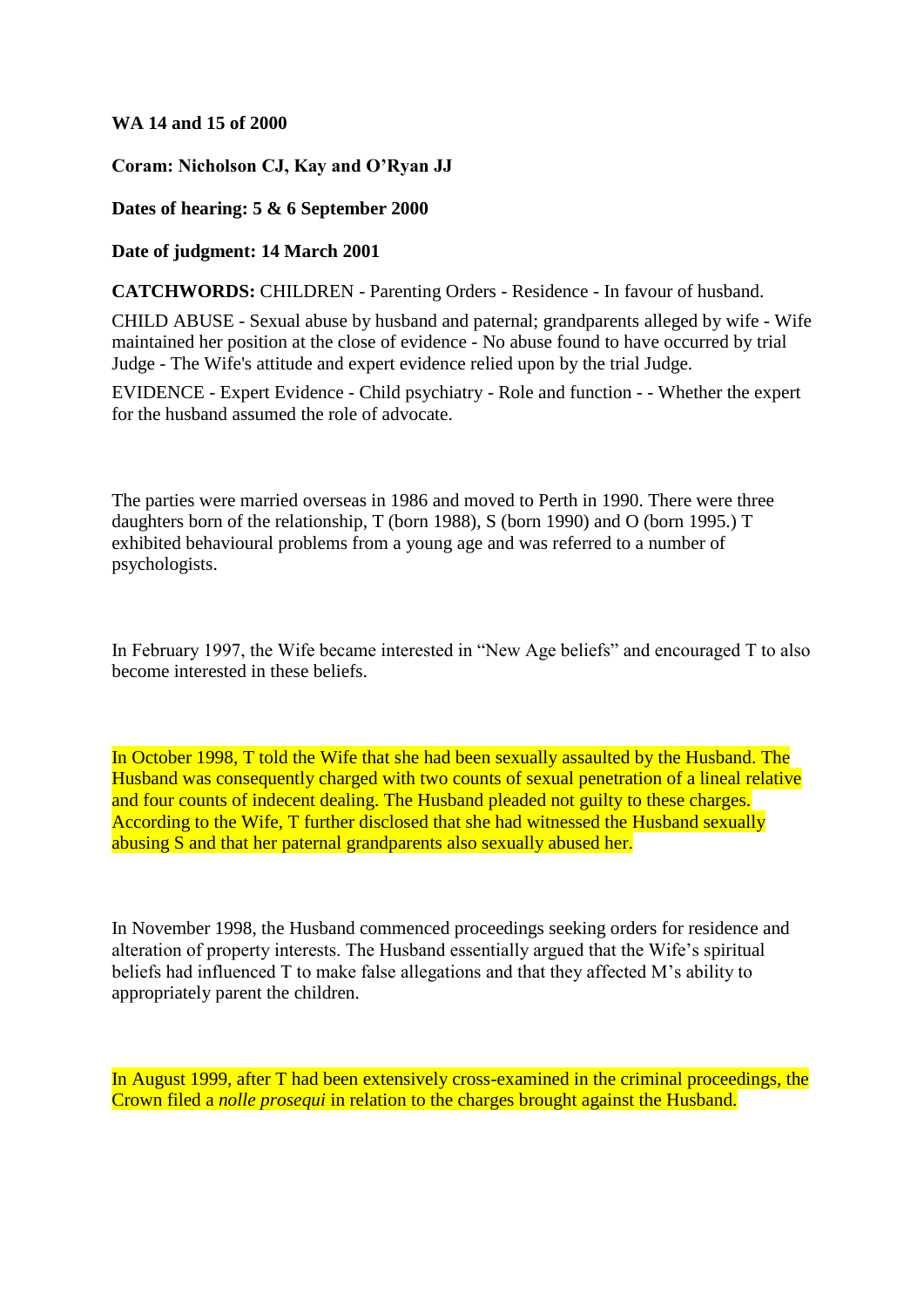The residence and property hearing took place over ten days. On 3 April 2000, two months after the hearing had concluded, the trial Judge, Barlow J, asked the Wife through her Counsel whether she still held her beliefs concerning T's allegations. The Wife responded that she did not know.

In his Honour's reasons for judgment, the trial Judge did not accept T's allegations of sexual abuse. His Honour made adverse findings against the Wife's credit, holding *inter alia* that she sought to minimise her behaviour in relation to her spiritual beliefs which she conceded could be considered "bizarre". The trial Judge found that the Wife had actively encouraged T to become involved in her beliefs, and that they influenced T's sexual abuse allegations.

His Honour considered that the Wife could not appropriately provide for the emotional needs of the children. As the Wife continued to accept the veracity of T's allegations, there was a possibility that she would not attempt to dissuade T from her belief that sexual abuse had occurred. His Honour perceived that if the children were to reside with the Wife, they would grow up believing that their father and paternal grandparents had sexually abused T, and as such, there was a real danger that they would be subjected to psychological harm.

His Honour ordered that the children reside with the Husband and the Wife to have weekly supervised contact.

*On appeal*, the Wife asserted that the trial Judge had wrongly placed emphasis on evidence of a psychiatrist called by the husband who had not seen the wife or the children.

The Wife attacked his Honour's reliance upon her attitude as expressed through her Counsel on 3 April 2000 as evidencing the likelihood that she would be unable to accept his finding that there had been no sexual abuse. The Wife asserted that once the finding of no sexual abuse had been made, the Wife should have been given the opportunity to demonstrate her capacity to come to grips with the reality of that finding (as was allowed in *R and B* [\(1996\)](http://www6.austlii.edu.au/cgi-bin/LawCite?cit=%281996%29%20FLC%2092%2d658)  [FLC 92-658\).](http://www6.austlii.edu.au/cgi-bin/LawCite?cit=%281996%29%20FLC%2092%2d658) The Wife and the Child Representative suggested that after announcing his finding, his Honour should have then adjourned the matter for a period to enable further evidence to be put as to:

1) the effect of the finding upon the relationship between the children and the Husband; and

2) the Wife's capacity to dissuade T from her unfounded beliefs.

# **Further evidence application of Intervenor**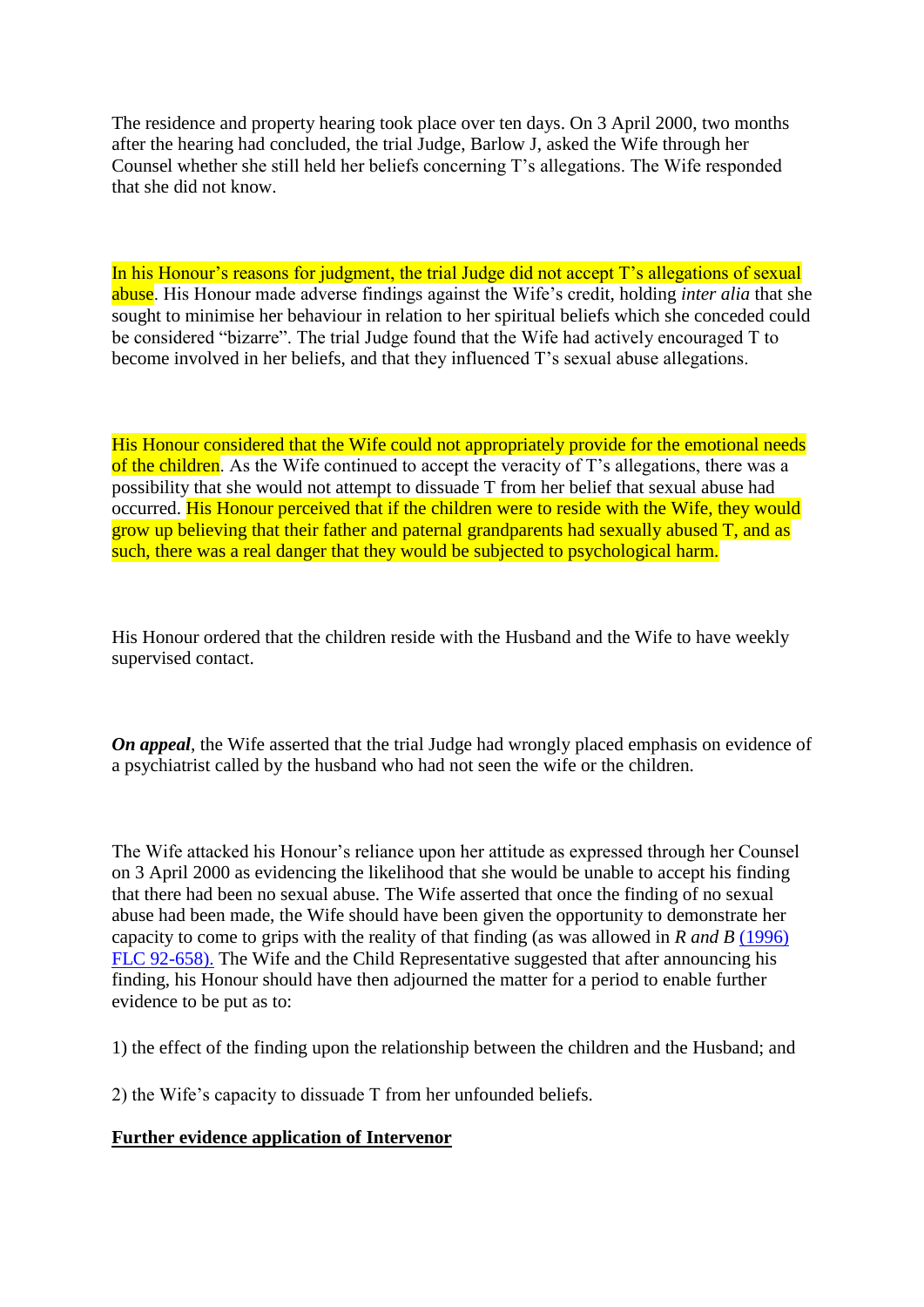The Department of Family and Children's Services sought to intervene, seeking leave to admit into evidence an affidavit sworn by a counsellor who had interviewed the Husband. The Department said that the evidence of the Counsellor contained alleged admissions by the husband of inappropriate sexual behaviour, which if admitted into evidence, may have influenced the trial judge's decision. The Department claimed that it had not intervened at the trial stage because it expected that this evidence would have been called. The Child Representative indicated that this evidence was not called at trial because it believed at the time of the trial that the evidence would be rendered inadmissible pursuant to s 19N of the *[Family Law Act](http://www6.austlii.edu.au/cgi-bin/viewdoc/au/legis/cth/consol_act/fla1975114/)*. The Department now contended that s  $67ZB(4)$  of the Act rendered the evidence admissible. The Department asserted also that the Oath or Affirmation of Office of the Family and Child Counsellor indicated that such evidence was deemed admissible.

The respondent objected to the application, asserting that the evidence would not have been admitted at trial due to s 19N.

**Held:** *per curiam***, dismissing the application for leave to adduce further evidence; by a majority (Nicholson CJ and O'Ryan J; Kay J dissenting), allowing the appeal and ordering that the matter be listed before the same Full Court for directions:**

Further evidence

(per curiam)

• The provisions of the Oath or Affirmation of Office of the Family and Child Counsellor permit the counsellor to comply with the mandatory reporting requirements now contained in s 70ZB. The further investigation of the matters raised by a counsellor in such a notification then falls to the relevant authorities to whom the notification is made.

• The legislation does not render admissible that which is otherwise the subject of a prohibition as to its admissibility. [Section 67ZB\(4\)](http://www6.austlii.edu.au/cgi-bin/viewdoc/au/legis/cth/consol_act/fla1975114/s67zb.html) has the effect of ensuring that if the evidence is otherwise admissible it can only be given by the maker of the notification and not via second-hand or hearsay evidence.

• Application for leave to adduce further evidence dismissed

(*per* Nicholson CJ and O'Ryan J)

• It is most unfortunate that the legislation contains no exception to the legislative prohibition to the giving of such evidence in circumstances where its non-receipt may impinge on the best interests of children

The substantive appeal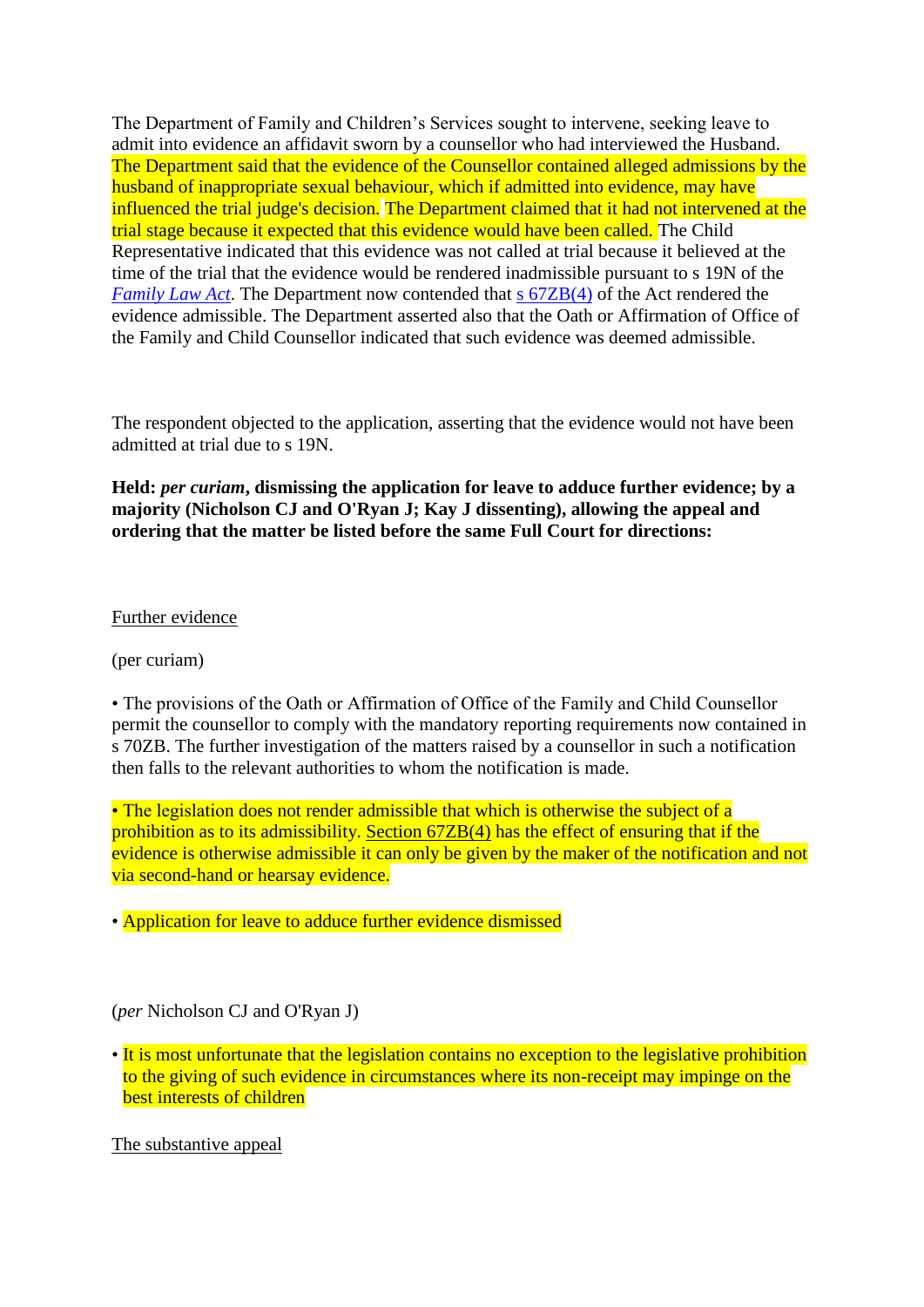## (*per* Nicholson CJ and O'Ryan J)

- Their Honours doubted that a trial Judge would usually be assisted by pressing Counsel for a party at the close of evidence but before the giving of judgment, whether that party still maintains his or her position at trial. In this case they thought that it was unfair to the wife for his Honour to have done so in circumstances where her whole case was predicated upon the issue of sexual abuse having occurred. In effect, at a stage where his Honour had not made any findings, she was being called upon to abandon her case and by failing to do so, negative inferences were drawn against her.
- Their Honours considered that the trial judge was wrong in drawing an adverse inference against the wife in any event, because the wife, in forming her belief that sexual abuse was likely to have occurred was aware of the contents of the **inadmissible statements made by** the husband to the counsellor.
- There were findings in the case in relation to the Wife's ability to provide for the emotional needs of the eldest child and that there was a very real danger that the children and in particular the eldest child would suffer psychological harm if they resided with the mother. These findings were dependent upon a finding by the trial judge that the allegations of sexual abuse were false and that falsity was probably brought about by the wife, as a result of her new age beliefs, having unconsciously influenced the child to make the false allegations. Although the trial judge's finding that sexual abuse had not occurred were not the subject of direct attack, the link between that finding and a finding adverse to the wife was dependent upon the evidence of an expert called by the Husband, Dr W. In substance Dr W asserted that the wife, by involving the child in her new age beliefs had effectively brainwashed the child into a state of mind where she was likely to make false allegations against the husband. He also asserted that she was likely to continue to do so. He further claimed that if the husband made admissions to a counsellor about aberrant behaviour on his part, this was likely to have been a false admission brought about by *folie a deux* as a result of the wife's influence and that of the counsellor.
- The trial judge had found that the Wife was genuinely concerned about the welfare of the children and found that the mother had not acted maliciously. Therefore to support the findings about the Wife's ability to provide for the emotional needs of the children and danger to the children it was necessary to link the mother's attitude to the issue of false allegations of sexual abuse with her New Age beliefs and it was only Dr W who did this.
- Their Honours were of the opinion that Dr W had demonstrated bias and thus little, if any weight, should have been attached to his opinion. He was brought into the matter at an extremely late stage, had seen none of the parties or the children and had stepped out of the role of an expert witness and assumed the role of advocate for the husband.
- Discussion of the need for reform in the area of expert evidence and proposals on this matter.

(*per* Kay J)

• In this case, nobody asked the trial Judge to make an order as made in *R and B* [\(1996\) FLC](http://www6.austlii.edu.au/cgi-bin/LawCite?cit=%281996%29%20FLC%2092%2d658)  [92-658.](http://www6.austlii.edu.au/cgi-bin/LawCite?cit=%281996%29%20FLC%2092%2d658) The Wife firmly believed that the children were at risk of abuse in the Husband's care, and at best she would examine her position if the trial Judge found otherwise.

• It was clearly open for the trial Judge to make his own evaluation as to the likelihood of the Wife changing her position in light of his Honour's findings. No issue of a denial of natural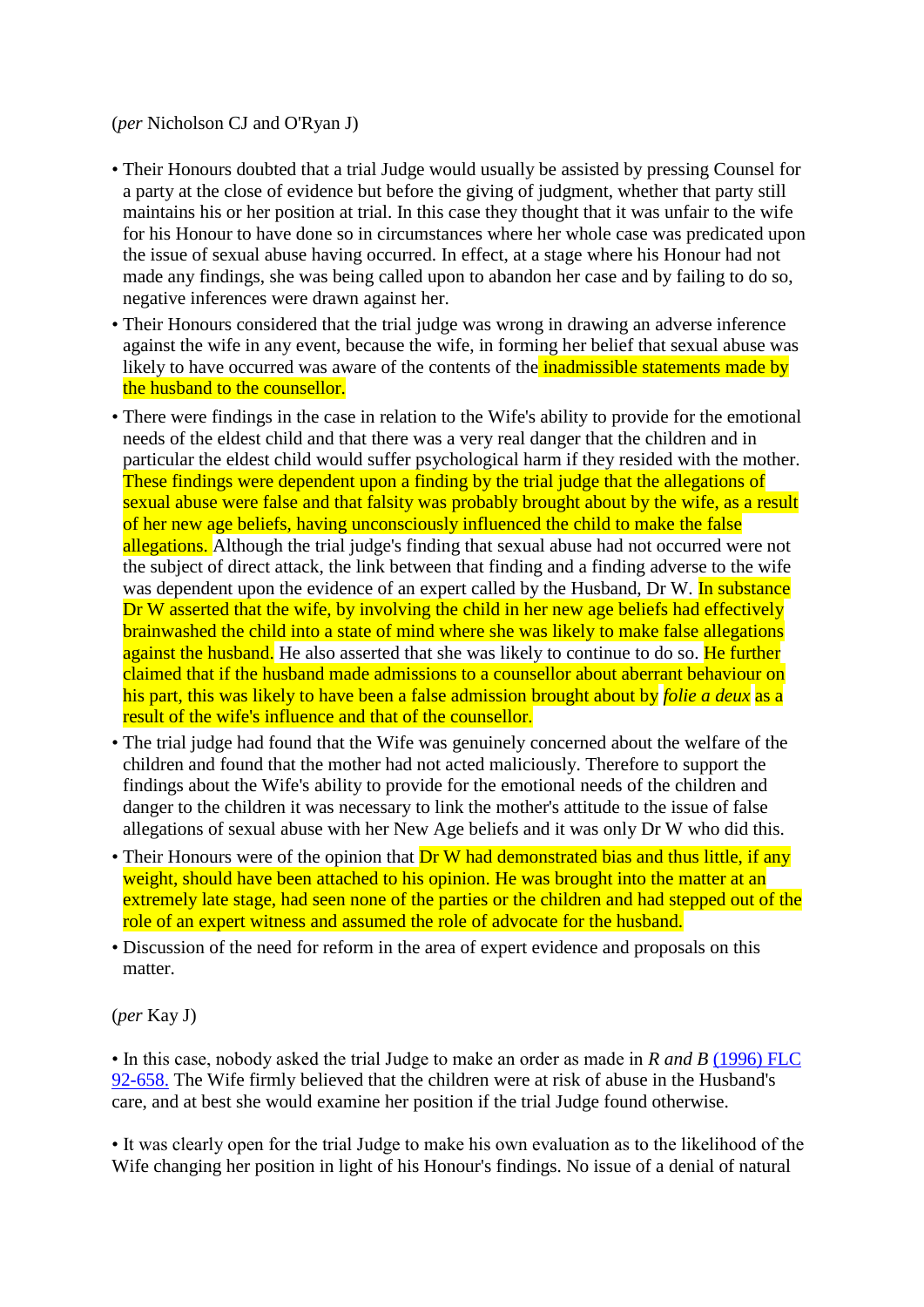justice or oppression arises. If the Wife's counsel had thought it appropriate, an application could have been made to reopen the evidence on the issue. No such application was forthcoming.

• Given the test that had been clearly propounded by expert witness Dr Lord, namely both the need and the capacity to move from a fixed position, it was entirely appropriate for the trial Judge to make an inquiry in April, some two months after the evidence had concluded.

• The evidence indicated that once the sexual abuse issue had been determined, it would be better for T to be immediately placed into a position that would begin to rehabilitate her from her present position. His Honour identified each of the competing and relevant issues, weighed them up and reached a conclusion that the best interests of the children would be best advanced if they were placed in the Husband's care.

• Apart from the court appointed counsellor, none of the expert witnesses had seen T. Each was speculating as to the case based on the material available to them. The choice of one witness' views in preference to another was clearly within the trial Judge's province. In any event there was nothing particularly contentious about the generalised statements of the witnesses. The judgment was not affected by any of Dr W' evidence that delved into the realms of mere speculation.

#### (*per curiam*)

• Discussion of the proper role of an expert witness and the principles to be borne in mind.

# **REPORTABLE**

# **NICHOLSON CJ AND O'RYAN J:**

#### **INTRODUCTION**

- 1. This is an appeal against the orders of Barlow J made on 21st June 2000. His Honour ordered that the three [daughters] of the marriage [we will refer to as], [T] [born in] 1988, and now aged 12, [S] [born in] June 1990 and now aged 10, and [O] [born in] January 1995 and now aged 6, should reside with [the husband].
- 2. His Honour further ordered that [the husband] should have sole responsibility for the day to day and long term decisions concerning the care, welfare and development of the children.
- 3. He made contact orders in favour of the wife from 9am to 4pm each Sunday to be supervised by a professional service.
- 4. These orders were made after a hearing occupying nine days in February 2000. Written submissions were subsequently filed and a further hearing was held on 3 April 2000 and his Honour delivered judgment on 21 June 2000. The orders made by his Honour were not put into effect as they were stayed pending the determination of this appeal.
- 5. In addition, his Honour determined property proceedings between the parties and the wife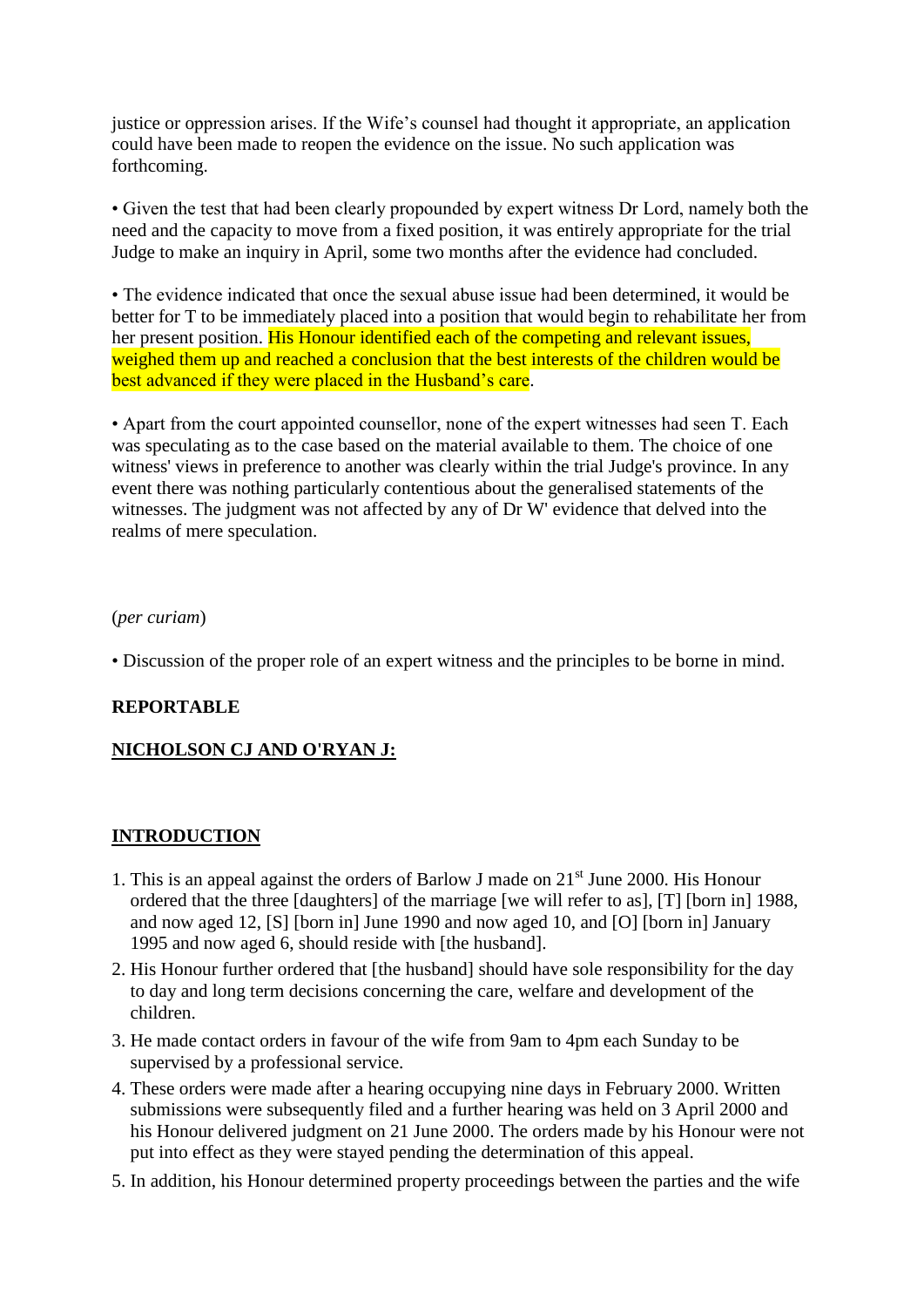has also appealed against those orders. Before us the parties conceded that the property appeal would only proceed if the wife succeeded with this appeal and it was also agreed that this could proceed by way of written submissions if this appeal were determined in favour of the wife.

- 6. It can be seen that the orders made by his Honour have a major impact insofar as the wife and children are concerned, since she has been their primary care-giver since birth and their sole care-giver since the parties separated in October 1998.
- 7. By her appeal, the wife in effect seeks to reverse his Honour's orders as to residence and to substitute orders that the husband have contact with the children as recommended by a psychiatrist, Dr Hagan.
- 8. We have had the opportunity of reading the reasons for judgment of Kay J in draft form. Full details of Barlow J's orders and the orders sought in the wife's third amended notice of appeal are conveniently set out in his Honour's reasons for judgment and need not be repeated here.
- 9. The amended notice of appeal of the wife contains some thirty grounds, but in fact her arguments on the appeal were in a comparatively short compass. Before turning to them however, it is necessary to examine the background in some detail and his Honour's decision in light of that background.

# **BACKGROUND**

- 10. The husband was born in Perth in 1965 and is now aged 35 and the wife was born in [another country] in 1967 and is now aged 33. They met while on military service in the Armed Forces [of the other country] and married in 1986. As a result of the marriage the wife was discharged from the armed forces and the husband eventually returned to civilian life in 1988, just after the birth of  $[T]...$ .
- 11. In 1989 the husband commenced studies for an engineering degree in [the other country]. The child [S] was born in [the other country] in July 1990 and in September of that year the parties moved to Perth. They made a visit to [the other country] in 1991 returning to Australia in July 1991. Later that year the wife began to suffer from chronic fatigue syndrome, which apparently lasted in an acute form until April 1992.
- 12. By mid 1992, the child [T] was experiencing behavioural difficulties that required the assistance of a psychologist.
- 13. The wife was treated for depression between June and November 1992. In 1993 the wife commenced, but did not continue, with several educational courses and again had a recurrence of chronic fatigue syndrome.
- 14. [T] commenced pre-school in late 1993 and in January 1994 commenced year 1 at [a school in] Perth. Later that year, she was again seen by a psychologist concerning difficulties that she was experiencing. In July 1994 she commenced at [another school] and was joined at that school by her sister [S] approximately one month later.
- 15. In October 1994 the husband successfully completed his engineering studies and commenced employment. [O] was born in 1995. Later that year the parties decided to return to [the other country] to live, which they did in early 1996.
- 16. By mid 1996 they were attending Marriage Guidance Counselling in [the other country] during which time [T] continued to experience some difficulties. The family returned to Perth in December 1996 and the older children recommenced at [the first school] in February 1997. It appears that in 1997 the wife commenced to develop an interest in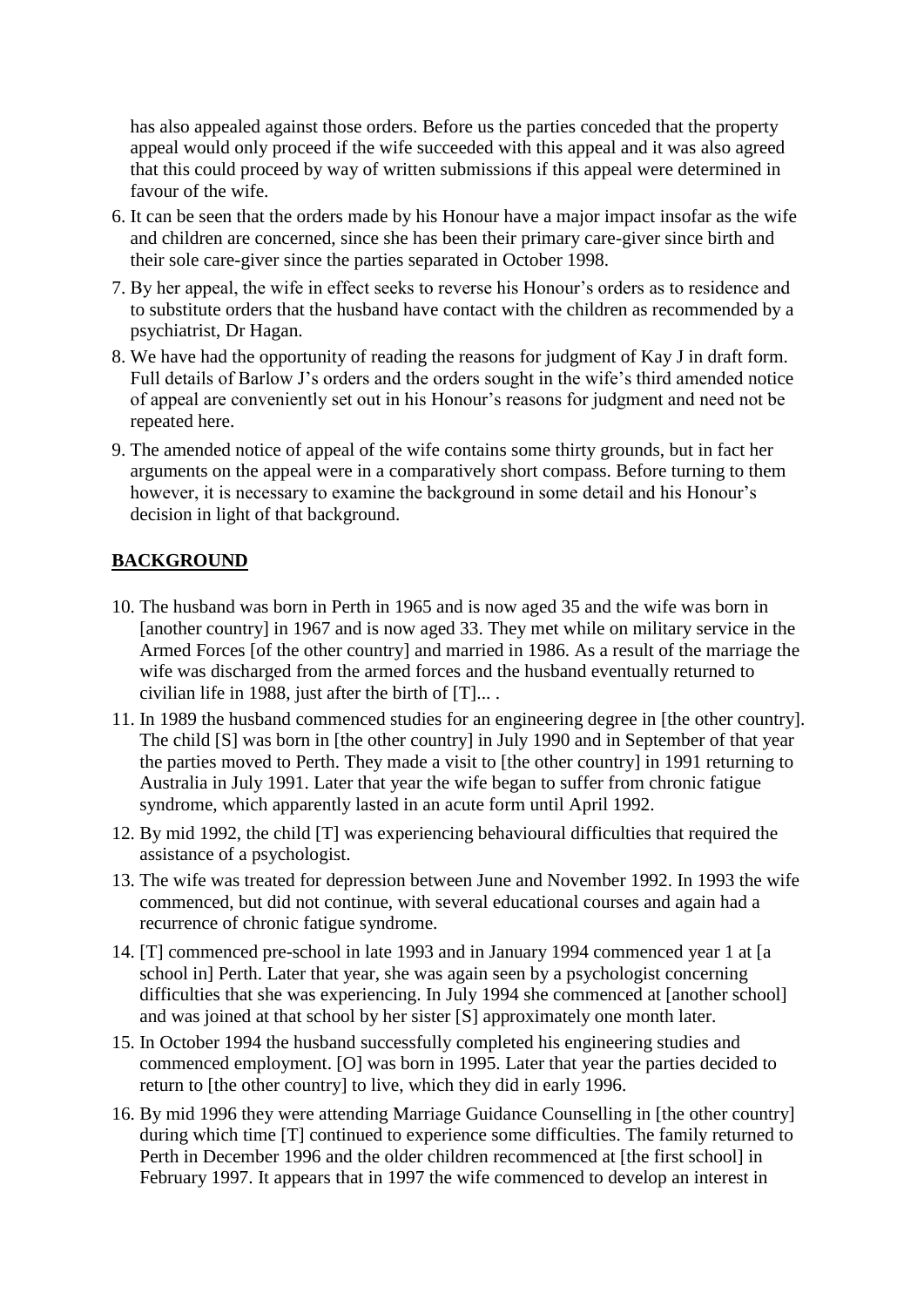"New Age" beliefs and in April 1997 undertook a course in "Reiki".

- 17. His Honour records that according to the wife, the object of the Reiki course was to train participants in the transference of Reiki, which translates as "universal energy".
- 18. In the wife's first affidavit she went on to explain that Reiki was "based on the belief that there is a positive energy in the universe which can be utilised for healing and wellbeing". The practice described the "opening" of a person's "Crown Chakra" which is an energy centre. The wife said that "Chakras" are well known in many cultures, even in Judaism.
- 19. His Honour found that by April 1997 the wife was deeply engrossed in her discovery of the beliefs and practices known as "New Age", which she described as explorations of spiritual beliefs. His Honour recorded that the wife then became interested in "Channelling", which she had described in her affidavit as "a process whereby a medium allows another entity to channel energy and to speak through the medium". She said that it is a positive and spiritual exercise with none of the implications of "the after life", or "the other side" which comes from seances.
- 20. His Honour records that during 1997 the wife came to believe that she could communicate with spirits and past lives, although she did not hear or converse with such spirits, but described it as "more like an inner feeling".
- 21. In August 1997 she commenced a "Channelling" course and his Honour referred in the course of his judgment to a letter that she wrote to her sister on 27 August 1997 in which she referred in some detail to her spiritual experiences and to the child [T] as a medium. The wife informed her sister that the child [T] was "able in the most natural way, to hear and to see and to have dialogue with the spirit world".
- 22. His Honour records that the wife acknowledged that in 1997 and in 1998 she became absolutely immersed in spiritual matters.
- 23. The wife accepted in evidence that some of the beliefs that she once held could be described as bizarre. She did not however believe that her beliefs had any effect on [T], although she agreed that in 1997 and 1998 [T] was living in a fantasy world.
- 24. His Honour records that part of the contents of an application form prepared by the wife in 1998 in which she said:-

*"As a result of my own development, my eldest child has started accessing deeper levels of knowledge and is sharing it with me. Although all but nine years of age, she is of great influence to me, and is a great teacher. She has by far had the most influence on my metaphysical interest.*

*In the beginning of 1997, my eldest daughter told me that my mission in this life is 'to learn to speak to my Inner-Self and teach the same to others' also, 'to show the world that in reality there is only One God' I believe and trust (or rather KNOW) that this training will assist me to achieve these goals. The stream that I am interested in is therefore, the Teacher/ Facilitator, as it will give me the tools to share the information with others."*

25. His Honour concluded that it was apparent from the evidence that the wife involved [T] in her developing beliefs to a considerable extent.

26. His Honour said that the husband appeared to have made no particular complaint about the wife's involvement in this area but said that he did object to the involvement of [T].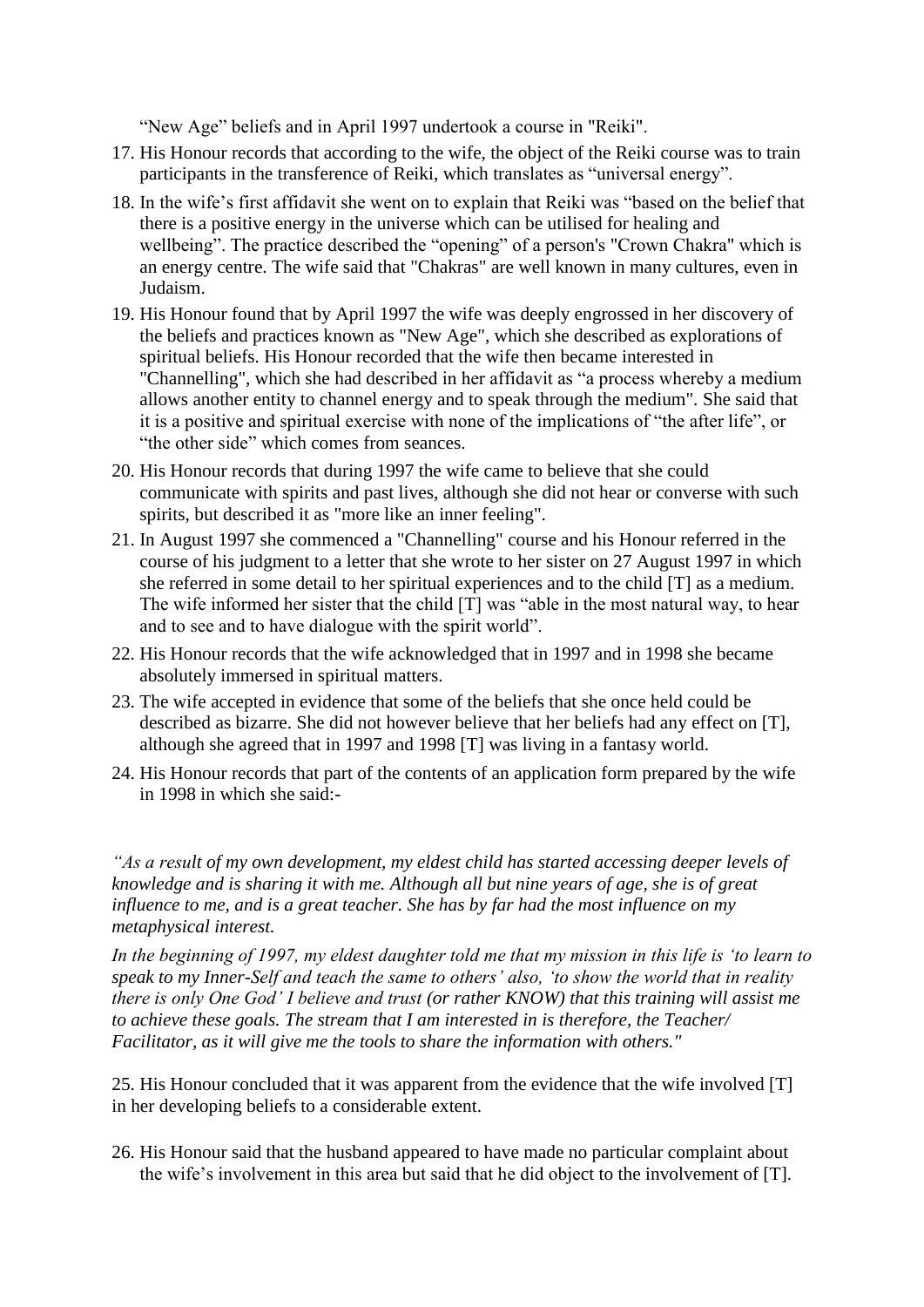- 27. His Honour records that the husband did become involved in the wife's spiritual activities and that in mid 1998, after he began to experience health difficulties, he permitted the wife to perform Reiki or spiritual healing on him which, although he did not believe in it, he said that he enjoyed as somewhat relaxing.
- 28. In October 1997 [T] and [S] were transferred to [another primary school in Perth]
- 29. From mid-1997 the relationship between [T] and the husband became strained. The relationship between the husband and wife also continued to deteriorate.
- 30. In April 1998 the wife attended a workshop concerning sexuality and sensuality. She says that she discussed her concerns with the husband about their relationship following this workshop and that the husband agreed to work on the issue with her. A high and we think undue, degree of emphasis was placed by Dr W and his Honour on this workshop as hereafter appears.
- 31. In early September 1998 the husband made arrangements for an appointment at Relationships Australia, with a counsellor, Mr Katsibardis, and the wife later attended on Mr Katsibardis with the husband on 11 September 1998. We think it noteworthy that this approach for counselling assistance was initiated by the husband.
- 32. On 25 September 1998 it appears that the husband had a further attendance on Mr Katsibardis at which the wife was not present.
- 33. It is at or about this date that the issue of sexual abuse of [T] first arose in any serious sense. It is, we think, important to examine the sequence of events so far as that is possible from the evidence in this regard.
- 34. It seems clear that on 25 September 1998 the wife had a conversation with [T]'s teacher, in which the wife complained that [T] was being emotionally and sexually abused by the husband.
- 35. Details of the cross-examination of [the school teacher] are set out in the judgment of Kay J at paragraph 211. Following this conversation, [the school teacher] drew the matter to the attention of the school principal, who made a formal notification to the Department of Family and Children Services.
- 36. It is, we think, clear that [the school teacher] had difficulty remembering the detail of this particular conversation, as is apparent from the cross-examination. It appears, as is noted by the trial Judge, that there were several conversations between the wife and [the school teacher] concerning alleged abuse of [T] and she had some difficulty in recalling precisely what was said on each occasion.
- 37. Further information as to the nature of the disclosure made by the wife to [the school teacher] on 25 September 1998 emerges from the report of Dr Lord, a Court appointed psychiatric expert, who notes that the Department file recorded a complaint by the principal of the children's school on 25 September that the husband had exposed himself to [T] and [S] with an erect penis. This was consistent with general allegations made by the wife of sexualised behaviour, but did not amount to the wife actually making a complaint of physical sexual abuse by the husband of the child.
- 38. It appears that the weekend after this conversation took place, the wife left the children in the care of the husband for four days while she attended a course in relation to her new age beliefs.
- 39. This fact is referred to by Kay J, we take it critically of the wife, although we note that the trial Judge did not make the same criticism. We think that a fairer assessment is that at that stage, the wife was expressing a generalised concern based upon what she said was the husband's unusual sexualised behaviour over a period. We do not think that at this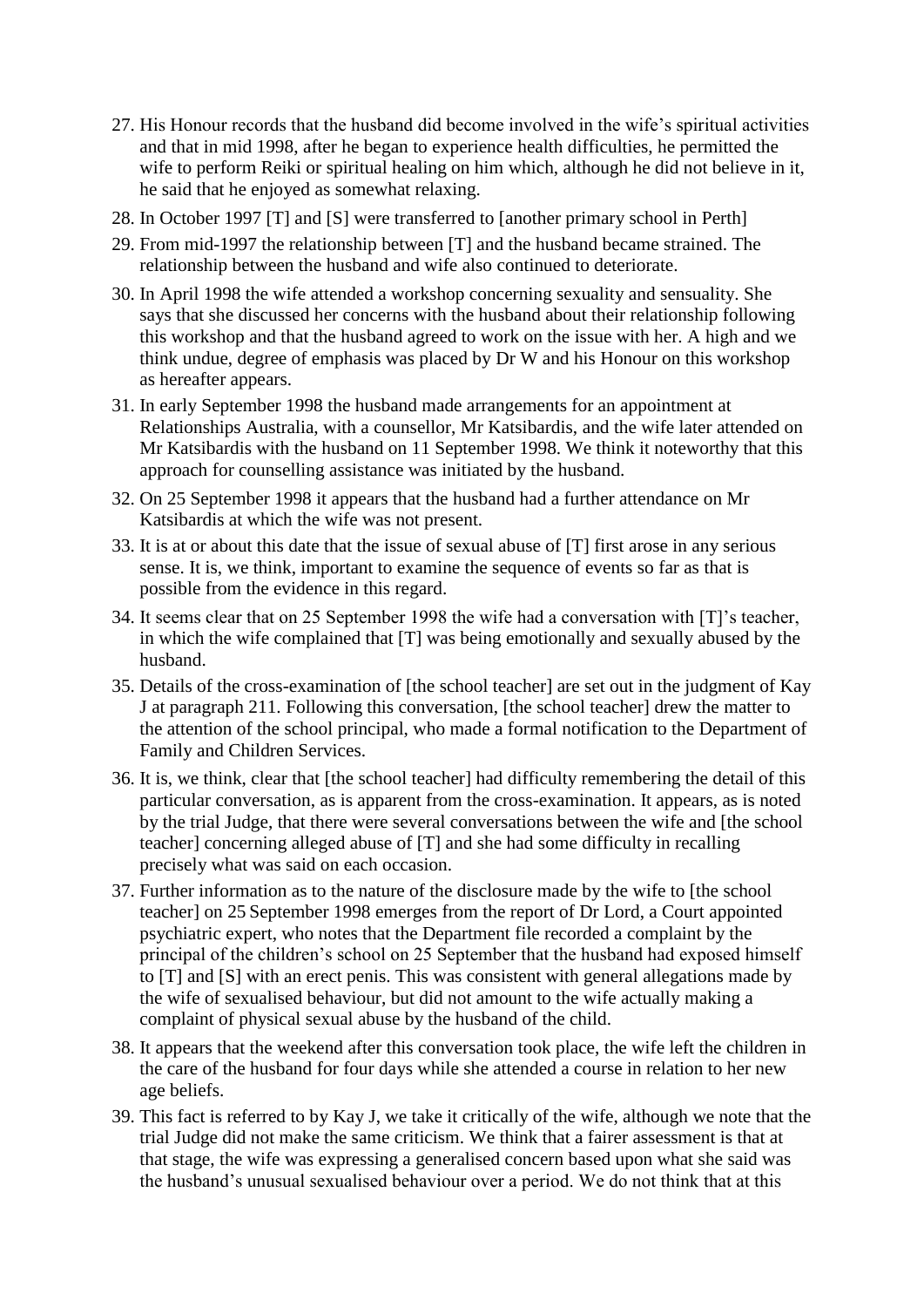time the wife was approaching the matter upon the basis of the particular allegations of physical sexual abuse that were later made by [T].

40. His Honour's findings as to this matter appear at paragraph 55 of his judgment where he said:-

*"As a result of what the wife told her, [the school teacher] reported the matter to the Principal of the school. [The school teacher] believed the Principal of the school in turn reported the matter to the Department of Family and Children Services. It appears that the wife and [the school teacher] had more than one conversation about the husband's alleged abuse of the children. [the school teacher] referred to a conversation, where she suggested to the wife that she ask the child [T] to demonstrate what the husband had done to her. Subsequently the wife told her, that [T] had said that he had touched her everywhere. Also, during one conversation the wife told [the school teacher] that the husband would want to go into the shower with [T]. According to [the school teacher] the wife was alarmed and upset by this aspect of the husband's behaviour.* 

- 41. The husband finally left the matrimonial home on 3 October 1998.
- 42. The Relationships Australia counsellor, Mr Katsibardis, made a telephone notification to the Department of his own volition on 13 October 1998 as he was of the opinion that the children were at risk of being abused. He did so independently of the wife. He presumably did so as a result of what he had been told by the husband in the course of his interviews with him. Later, on 11 January 1999, he provided a written report to the Department as part of the notification.
- 43. In written submissions to this Court, the Child Representative submitted (at para 32), and we agree, that:

*"It is plain that Mr Katsibardis, the Relationships Australia counsellor, who firstly counselled the parties and then subsequently (October – November 1998) counselled the husband, was pivotal in the process by which the Husband came to leave the home and the process by which the Department of Family and Children's Services and the Police, were notified of and then investigated the allegations of the child [T]. These statements were also pivotal in the formation of the wife's views concerning the child's disclosures."*

- 44. On 11 October 1998, the wife gave a list of her concerns in relation to the husband concerning his sexualised behaviours to Mr Katsibardis, which was Exhibit H to her affidavit. None of these involved actual allegations of physical sexual abuse of the type later alleged by [T].
- 45. The fact that the husband may have made admissions of inappropriate sexual behaviour to Mr Katsibardis was later described by a psychiatrist, Dr W, as a situation of *folie a deux,* meaning, according to Dr W, that the husband had been induced by the actions of the wife and/or [T] to believe that he had been guilty of improper sexual behaviour towards the child and to make admissions accordingly. As hereafter appears, we find this evidence of Dr W to be fanciful.
- 46. As a result of the notification by Mr Katsibardis, the Department formally opened a file on 20 October 1998, some 7 days before [T] commenced to make detailed disclosures of sexual abuse to the wife.
- 47. On 20 October 1998, the husband and wife attended a general medical practitioner, Dr Cecchini, whom they had earlier consulted on 10 July 1998, when Dr Cecchini formed the view that the husband was suffering from depression and prescribed medication.
- 48. The husband had again attended him on 1 September 1998. On that occasion Dr Cecchini considered that his overall condition had improved.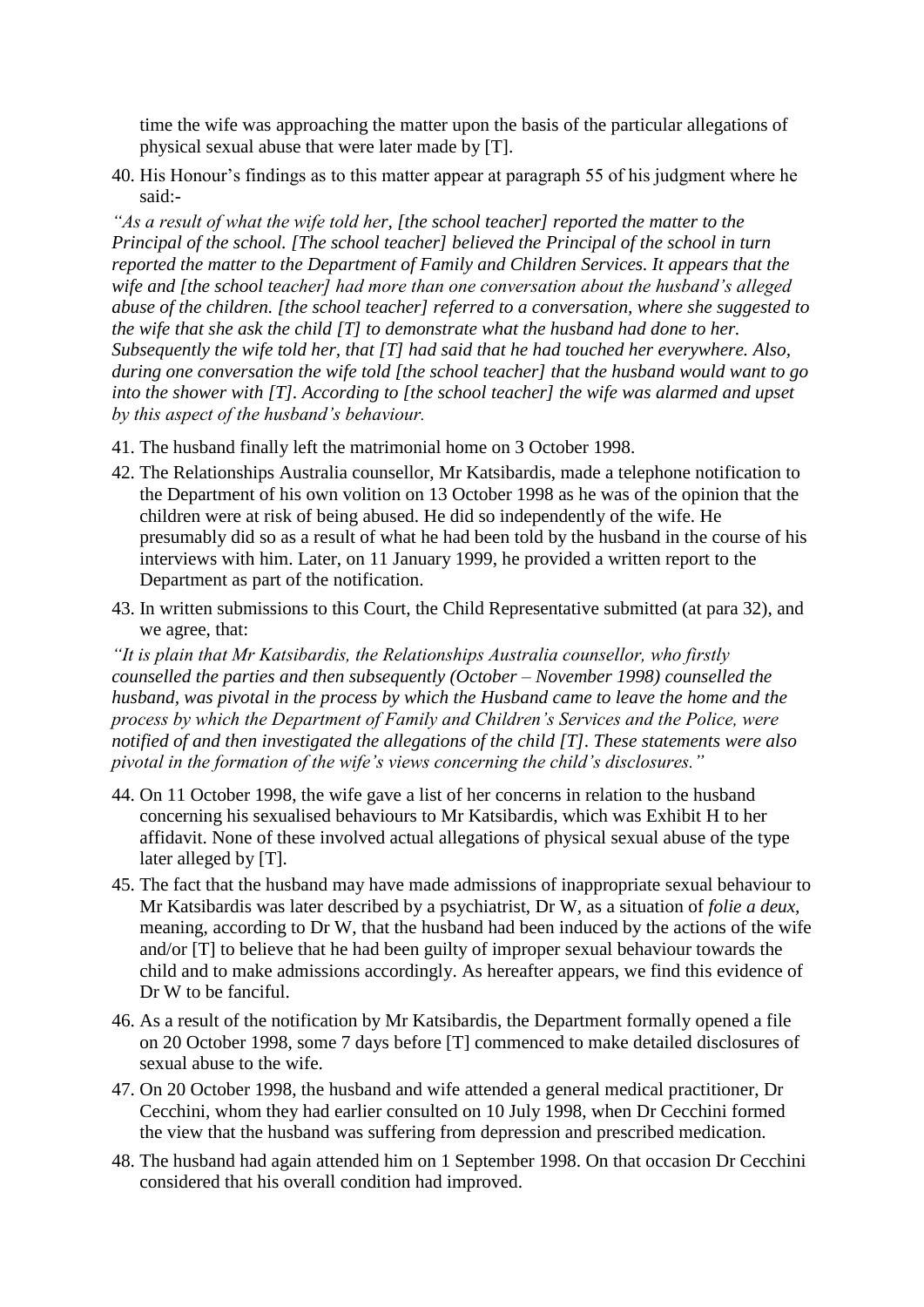- 49. On 20 October 1998, Dr Cecchini recorded that the parties referred to the fact of their attendance on Relationships Australia. During the consultation it appears that the wife referred to inappropriate sexual behaviour by the husband. The doctor said that there was no comment or strong reaction by the husband to the wife's statement. He detected no hostility between husband and wife, who appeared to him to be a couple trying to help each other and who appeared to be making a genuine attempt to resolve their difficulties.
- 50. The evidence of Dr Cecchini supports the view that the husband had made admissions of some inappropriate sexual behaviour to Mr Katsibardis, of which the wife was aware and that she was attempting to help him overcome the problem.
- 51. This again suggests that although the wife had expressed concerns to the school teacher on 25 September 1998, it was not until [T] made detailed disclosures to her on 27 - 28 October 1998 and in early November 1998 that she became extremely concerned about the matter and hostile to the husband.
- 52. Details of the wife's evidence as to the disclosures that were then made are summarised at paragraphs 58 to 61 of his Honour's judgment. It can be seen that they consisted of detailed allegations that the husband had felt [T]'s breasts and digitally penetrated her vagina on numerous occasions over many years.
- 53. [T] was interviewed by Departmental officers on 28 October 1998 and by Police on a number of subsequent occasions. As his Honour recounts, in addition to her allegations of sexual abuse of her by the husband, [T] also made allegations of sexual abuse of her by the husband's parents, sexual abuse by the husband directed towards [S] and sexual abuse by an uncle.
- 54. It appears that some months later, on 5 February 1999, [T] also told her mother that the husband had sexually abused [S].
- 55. Details of the Department's first interview with [T] are set out in paragraph 69 of his Honour's judgment. In the course of it [T] repeated the allegation that her father had digitally penetrated her vagina and felt her breasts and said that it had occurred "maybe ten times".
- 56. This interview was the subject of criticism by his Honour and Dr W, mainly, as we understand it, because the interviewer praised [T] for making the disclosure on several occasions. It is to be noted however that the praise was only offered after [T] had made the disclosure. The questions that led up to the disclosure were neutral.
- 57. Her statements to the Police on 4 November 1998 and 8 December 1998 are summarised at paragraph 71 and 72 of his Honour's judgment. In the statement of 8 November, she also alleged digital penetration of her vagina by her paternal grandparents on a number of occasions.
- 58. A signed statement by the child made at the Police Child Abuse Unit on 11 November 1998 is summarised at paragraph 73 of his Honour's judgment and repeats the allegation of multiple digital penetrations by her father.
- 59. The child [S] was also interviewed by officers of the Department on 29 October 1998, but made no disclosure of abuse.
- 60. On 4 November 1998, the husband was arrested by Police at the airport immediately prior to his anticipated departure to [the other country] and was then charged with various offences against [T].
- 61. The husband commenced these proceedings in the Family Court of Western Australia on 13 November 1998.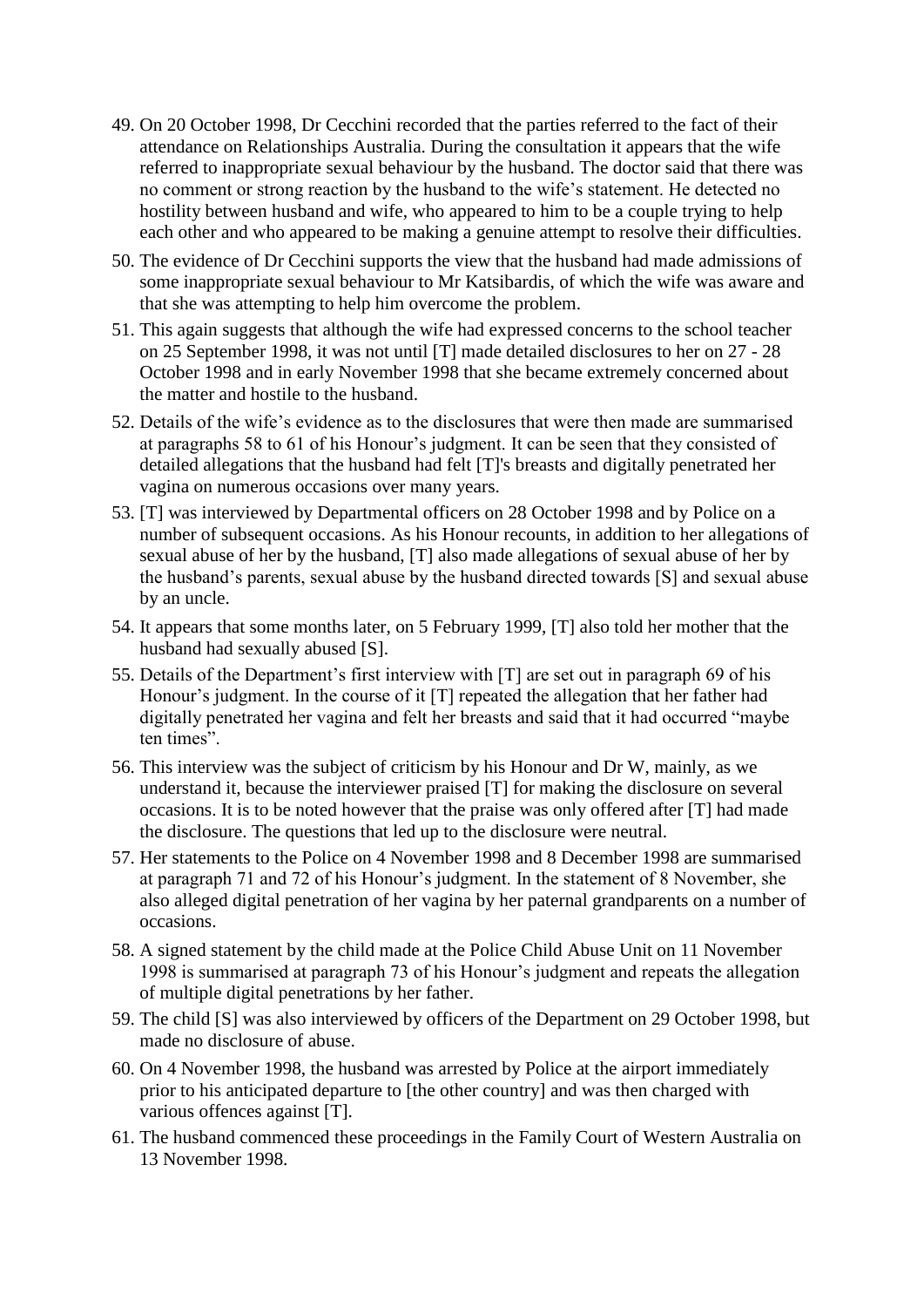- 62. Between 30 December 1998 and 2 February 1999, the wife was hospitalised suffering from depression, which she considered was brought about the preceding events. She was treated for this condition by a psychiatrist, Dr Dixon, who also gave evidence before his Honour.
- 63. On 28 and 29 July 1999, [T] gave evidence in the District Court at Perth in relation to the charges brought against the husband. Her evidence was taken by means of closed circuit television from another room in the Courthouse. Details of her evidence in these proceedings are set out in paragraph 74 of his Honour's judgment. His Honour records that although in her evidence in chief the child answered questions put to her in a confident manner, and for the most part without hesitation, her demeanour changed in cross-examination. He said that on occasions in answer to questions she said that she could not remember or could not understand the question and eventually refused to answer any questions. He recorded that in re-examination she reverted to the confident manner of examination in chief.
- 64. In the result, the Prosecution filed a *nolle prosequi* and the prosecution was terminated. It may be of some significance that the charges were not dismissed. One would have thought that had the prosecuting authorities thought that the charges were without any foundation they would have sought dismissal.
- 65. His Honour referred to the fact that a Child Witness Preparation Officer, Ms Pattison, had given evidence that during the course of the child's evidence in the District Court she had become distressed because the cross-examiner did not believe what she was saying and was being mean to her.
- 66. Ms Pattison's evidence before his Honour was to the effect that she was present with the child when she was giving her evidence and had conducted a number of interviews with her prior to the hearing in order to prepare her for it. She also had the opportunity of observing and talking with the child during breaks in the proceedings.
- 67. She was the subject of a strong and we think unnecessary attack by Counsel for the husband during cross-examination. We think that any assessment of the child's evidence before the District Court should be made in light of Ms Pattison's evidence.
- 68. On any view it appears that [T] was subjected to an extremely wide ranging crossexamination in the District Court proceedings which extended to a detailed examination of the child and her mother's spiritual beliefs as well as the allegations of abuse made by the child. Ms Pattison described the cross-examination as very distressing to the child.
- 69. His Honour appears to have attached significance to his views as to the evidence given by the child in the District Court in making his finding that no sexual abuse had occurred. While we have reservations about his interpretation of her evidence, that particular finding is not under attack in this appeal.
- 70. However, the issue of the wife's attitude to the acceptance or otherwise of the validity of his Honour's findings that no sexual abuse occurred is of critical significance so far as this appeal is concerned. She was we think, unfairly criticised by his Honour for having described the child's evidence before the District Court in positive terms.
- 71. As we have mentioned in the District Court proceedings the child was extensively crossexamined about her knowledge of and involvement in spiritualism and related matters and her mother's involvement in the same. Again, we have difficulty understanding the relevance of these matters to the proceedings before his Honour or the District Court. However, it might go a long way towards explaining the child's reaction to the crossexamination in the District Court proceedings and her reaction to Dr Lord's subsequent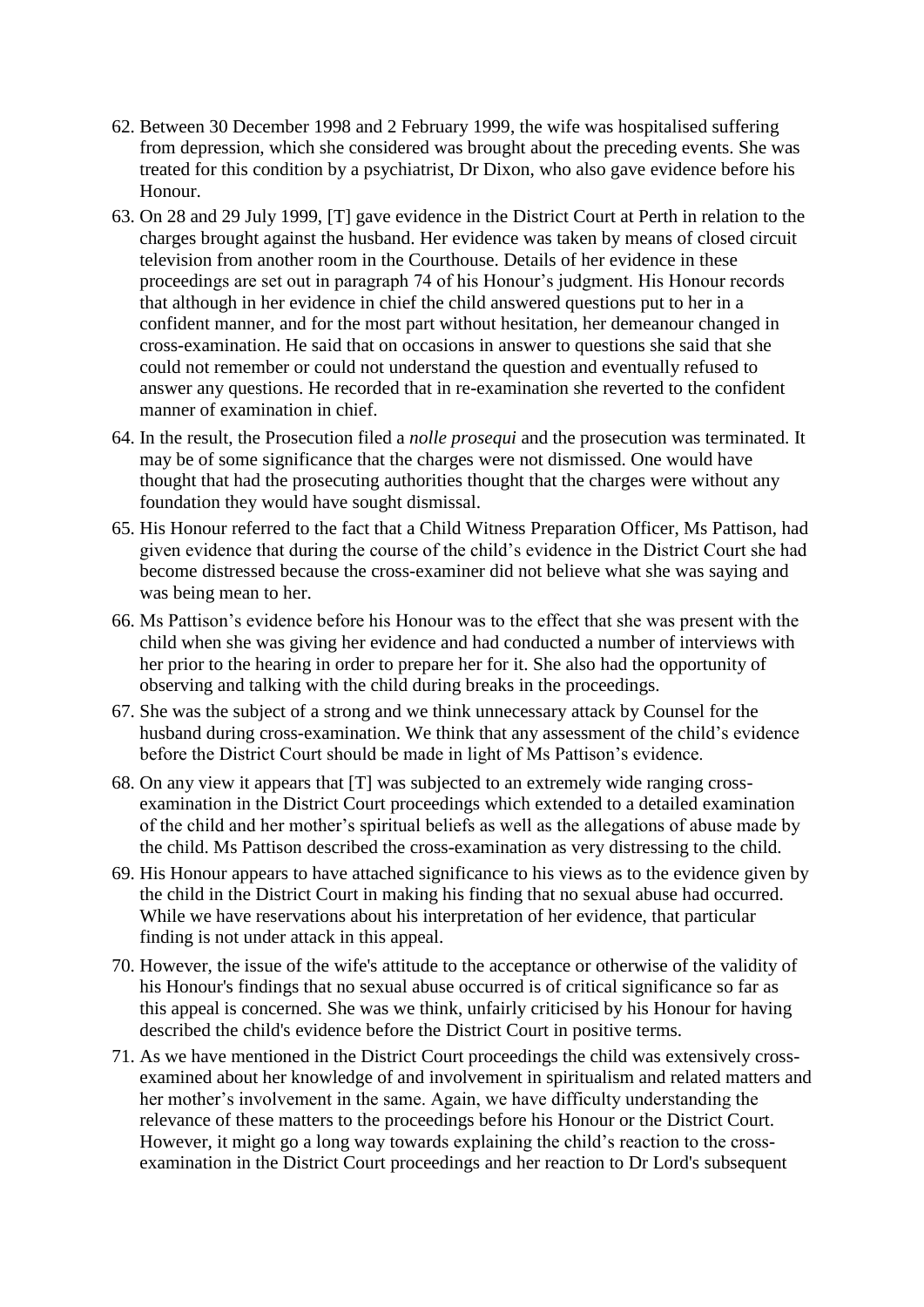questioning.

- 72. In any event despite the opinion of Dr Lord, to which his Honour also refers, we think that the wife's interpretation of the child's evidence was open to her and should not have been a matter of criticism. In this regard we accept a submission of Counsel for the Child Representative that the reference to the change of the demeanour of the child in the District Court proceedings should be seen in the context of the entire process and the derisive manner in which the child was cross-examined about her and her mother's spiritual beliefs. We agree with the submission of the Child Representative that the evidence of Ms Pattison supports the view that it was the nature of the cross-examination that produced a negative reaction from the child and not any consciousness on her part that she had been caught out in telling lies.
- 73. We have no doubt that the giving of evidence against a father in proceedings such as this would constitute a traumatic experience for any child and the traumatic nature of the experience could only be exacerbated by a searching cross-examination.
- 74. While it may be necessary for a child to give evidence in order to determine whether guilt has been established beyond reasonable doubt, it does not surprise us that a mother might take a different view of the performance of a child witness in such circumstances than would experienced lawyers and psychiatrists or a trial judge.
- 75. Between the time of separation and the trial there were a number of interlocutory disputes concerning contact. In fact no contact took place between the husband and [T] from the date of separation until the time of trial except for one occasion when they met at the behest of the Court appointed expert Dr Lord.

# **EVENTS LEADING UP TO THE TRIAL**

- 76. Counsel for the Child Representative submitted that this case was brought to trial and the trial was conducted in a way that was only likely to lead to unfairness to one or more of the parties and which was less than helpful to the trial Judge.
- 77. The trial was listed to commence and did commence on 7 February 2000.
- 78. The wife's affidavit and the affidavits of the bulk of her witnesses were sworn and filed in the period of 21 to 24 January 2000 and similar material for the husband was sworn and filed in the period of 27 to 31 January 2000.
- 79. Importantly, an outline of the evidence of the husband's expert, Dr W was not made available until 11 February 2000, four days after the trial had started.
- 80. It is apparent that the above matters and particularly the late production of an outline of the evidence of Dr W are of some significance. His Honour, in the course of his judgment, placed considerable significance upon the evidence of Dr W and we think it extremely unsatisfactory that the production of his report took place at such a late stage.

# **THE TRIAL**

- 81. The wife's evidence on the issue of acceptance or otherwise of a finding that no sexual abuse occurred is conveniently set out in the reasons for judgment of Kay J at paragraphs 265-270.
- 82. Dr Lord's evidence on this issue is also summarised in paragraphs 271-2 of the reasons for judgment of Kay J.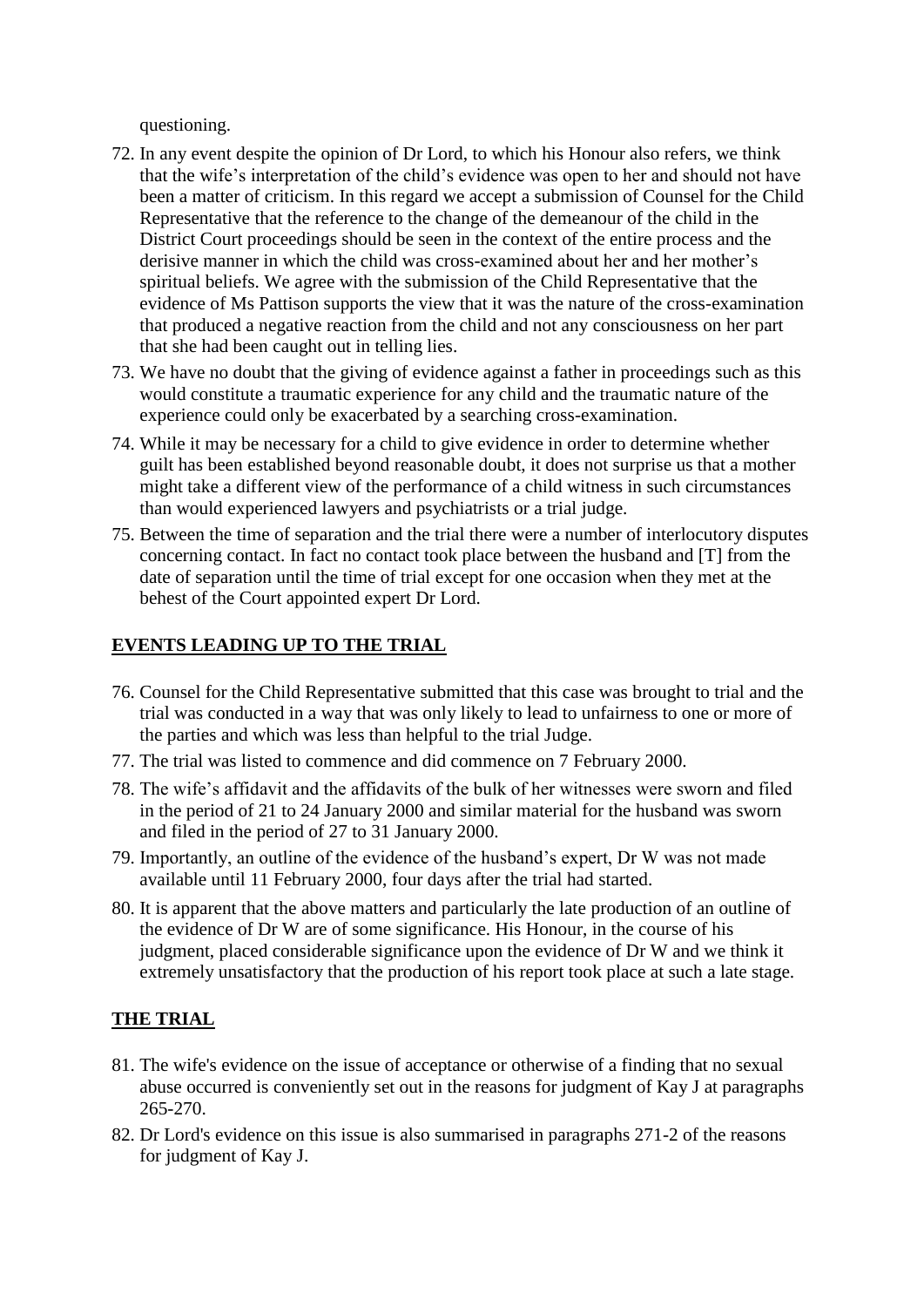# **The Findings of the trial Judge**

83. The trial Judge's findings as to residency are set out in paragraph 298 of his Judgment.

84. These may be summarised as follows:-

- As to credibility, his Honour rejected an attack on the husband's credibility by counsel for the wife and the child representative, and assessed him as a reliable witness.
- He thought that the wife was not a reliable witness and that in relation to some matters, her evidence was exaggerated.
- He thought that [T] was a most unreliable witness, not only because of the manner in which she gave her evidence in the District Court proceedings, but also because of the conflicting content and contents of the various statements that she had made.
- He accepted the evidence of the paternal grandmother.
- He described Dr Lord as an objective and cautious witness and considered that Dr W approached his task with objectivity.
- He rejected the evidence of the wife's psychiatrist, Dr Dixon as lacking in objectivity.
- He found that the husband did not sexually abuse [T] or [S].
- He found that the paternal grandparents did not sexually abuse [T].
- He found that the children are not at risk of sexual abuse from the husband or his parents.
- He found that the wife's New Age and/or spiritual beliefs and practices were relevant to the effect, if any, those beliefs and practices had, or were likely to have on the children and the wife's ability to properly and appropriately provide for their physical and other needs, particularly their emotional needs. In this context he referred to the wife's acceptance of the proposition that some of the beliefs that she held in 1997-8 were bizarre and his agreement with that proposition.
- Thereafter, his Honour made detailed findings relating to this issue which are set out in subparagraphs 3.1 to 6.1 of paragraph 298. These include findings as to the involvement by the wife of [T] in these beliefs leading to a finding that the wife's beliefs about [T]'s powers had given rise to an inappropriate balance of power in her relationship with [T]. He said that unless and until the wife had a change of view and attitude, the imbalance was likely to continue to affect her ability to care for and control the child.
- In conclusion on this issue his Honour said at AB 111-113:-

# *"6.1 In my view, the child [T]'s allegations of sexual abuse should be viewed not in isolation, but in the context of what had happened in the child's life during 1997 and 1998.*

*6.2 Contrary to Dr Dixon's opinion, I think it more likely than not, there was a connection between the child [T]'s involvement in New Age beliefs and spiritual matters and her allegations of sexual abuse. In relation to this aspect of the matter I accept the evidence of Dr W.*

*6.3 It is apparent that whatever the child [T]'s claims, in relation to sexual abuse and however exaggerated and unlikely they might seem, the wife accepted and continued to accept the accuracy and truthfulness of such claims. In this context I note that the wife accepted, without demur the child's claim to have remembered many occasions of sexual abuse numbering in the hundreds. The complete lack of objectivity of the wife, in relation to the child [T]'s claims relating to sexual abuse, may in part be illustrated by the wife's*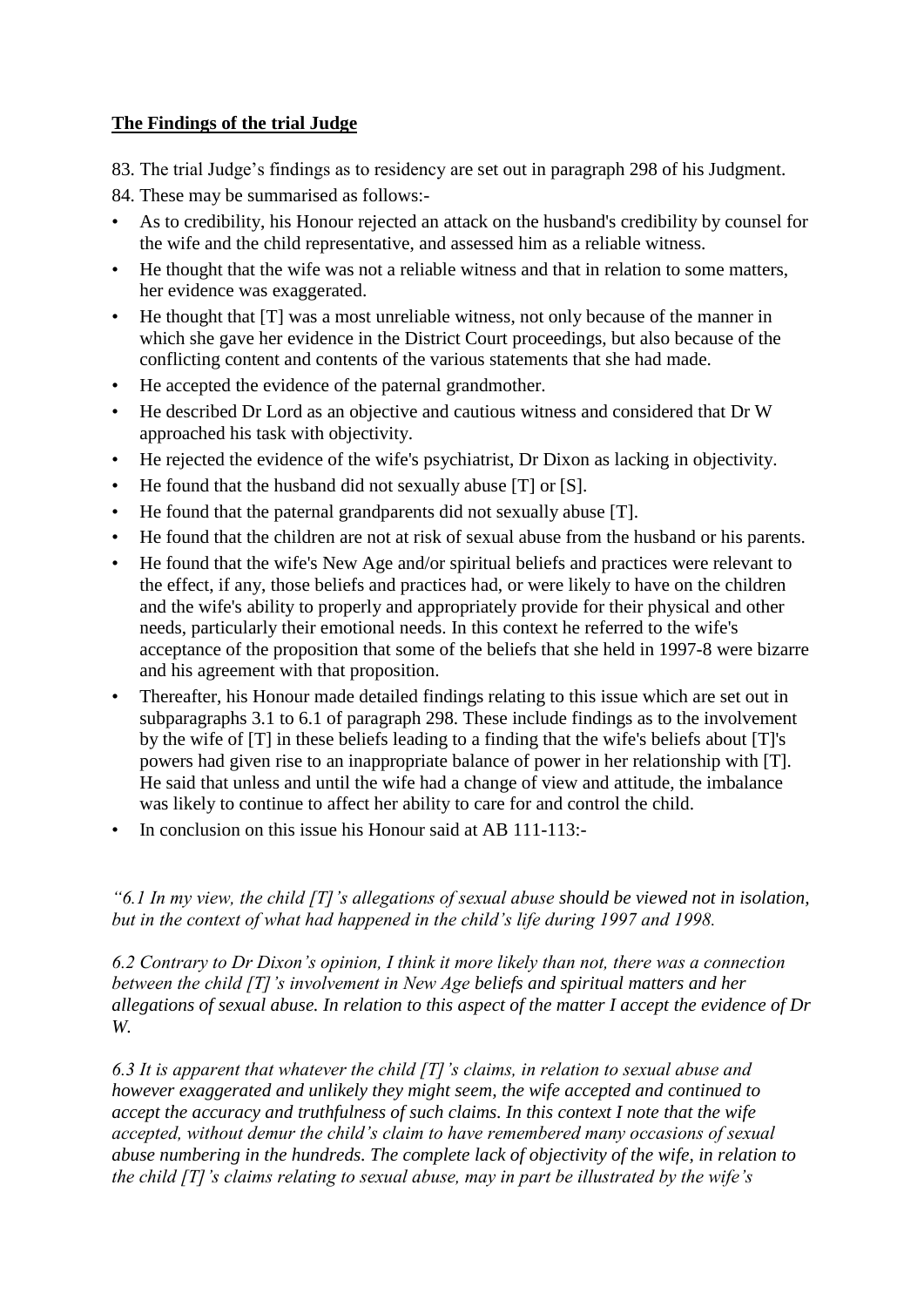*assessment of the manner in which the child gave her evidence in the District Court proceedings. As I have noted the wife stated that she was struck by the child's honesty and the straightforwardness of her answers. I am of the view, that Dr Lord's assessment of the manner in which the child gave evidence was a more accurate one namely evasive, defensive, challenging and hostile.*

*6.4 If one had any doubts about the reliability of the allegations of sexual abuse made by the child [T], one need go no further than to consider her allegations made against [the paternal grandparents]. It is relevant to note again, that the allegations went beyond mere touching. Thus the child thought that [the paternal grandmother] had digitally penetrated her.*

*6.5 Counsel for the wife submitted, that the wife's position in relation to [the paternal grandparents], was and had been ambivalent. Whilst the wife believed the disclosures made by the child [T], she accepted that they defied logic and that she had not seen any behaviour by [the paternal grandparents] towards the child that would indicate abuse.*

*6.6 The wife's attitude, to the child's allegations of sexual abuse made against [the paternal grandparents], provides an insight into the wife's present beliefs and attitudes. One the one hand it was submitted she found it difficult to believe that [the paternal grandparents] had sexually abused the child. On the other hand the wife was unable or unwilling to accept the child had fabricated these allegations. It is also relevant to note, the wife's statement in Dr Dixon's report dated 24 January 2000 to the effect that [the paternal grandparents] condoned sexual abuse. The contents of that report, which were settled by the wife, indicates the strength of the wife's views about [the paternal grandparents] being involved in the sexual abuse of the child [T]. In the circumstances there must be some doubt about the concession made by the wife, via her Counsel, to the effect that the allegation against [the paternal grandparents] was only of inappropriate touching."*

85. We would interpose at this point, that we think that the trial Judge overstated the wife's involvement in the report prepared by Dr Dixon when he said that the contents of the report were "settled" by the wife. As we understand it, Dr Dixon consulted with the wife concerning aspects of the history that he recounted in his report and the wife corrected Dr Dixon in certain respects.

86. Turning again to the trial Judge's reasons, in the next paragraphs he said:-

*7.1 "It is apparent from the evidence, that from the beginning of the marriage, the husband had a fairly open attitude to nudity within the house. The evidence led me to conclude, that the wife, after some initial reservations, adopted the practices of the husband. I was also satisfied that after the children were born, the parties continued to behave in a fairly open manner, in relation to this aspect of their lives.*

*7.2 I think it more likely than not, that the genesis for the child's [T]'s allegations of sexual abuse are to be found in one or more of the following;*

*(a) the belief systems adopted by the wife in 1997 and 1998 and passed on to the child*

*(b) a sexual aspect of those belief systems, namely the wife's growing preoccupation with aspects of those systems which might fairly be described as appearing to have a sexual component*

*(c) a change of view by the wife, which she probably passed onto the child [T], in relation to conduct and in particular conduct by the husband, which she and the child had previously*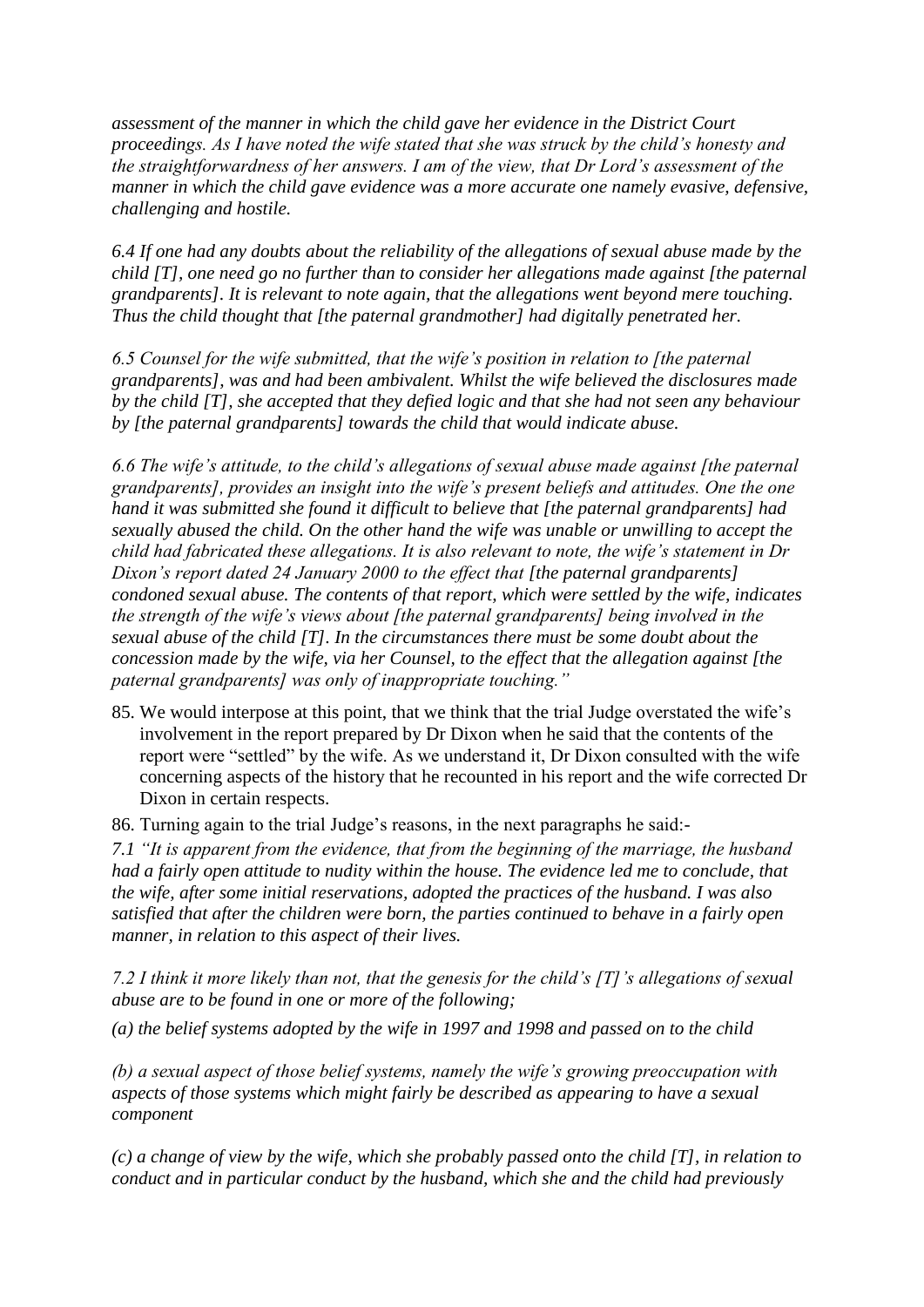#### *regarded as acceptable*

*(d) a lack of sensitivity by the husband to changing attitudes by the wife and the child [T], in relation to conduct, which was previously regarded as normal."*

• After finding that the reason for the allegations of sexual abuse having been made arose from a combination of the various factors including the wife's new age beliefs and her unjustified concerns in relation to the husband's sexual behaviour towards her, his Honour concluded, at AB  $113 - 115$ .

*"7.8 I am not satisfied that the wife maliciously planted into the child [T]'s mind the belief that the husband had sexually abused her. I think it more likely the implant of this belief, related to the wife's adoption of an interest in New Age beliefs and Spiritualism. In other words, what the wife did, she did deliberately, but not maliciously. I accept that in her own mind, the wife has probably always acted in what she believed to be in the best interests of the children.*

*7.9 I accept it is possible, that the child [T] made the complaint of sexual abuse either believing it, or to serve some perceived purpose of her own, and /or believing it would in some way assist the wife.*

*7.10 I note that the husband was not cross examined about any of the most serious allegations of sexual abuse made by the child [T]. Likewise [the paternal grandparents] were not cross examined about any of the allegations of sexual abuse made against them by the child [T].*

*8. Counsel for the separate representative made the point, that the allegations of sexual abuse having being made by the child [T], the wife thereafter acted under the advice and guidance of amongst others, the Department of Family and Children's Services, the West Australian Police Service and professional counsellors. In other words, it was submitted in effect, that the wife could not be blamed for following appropriate professional advice. The problem with this submission is that it overlooks the fact, that the wife did not provide anyone*  with the complete picture. In particular the wife did not acquaint anyone with the fact, that *both she and the child had entertained belief systems which, on her own admission, were in some respect bizarre. The wife's failure to provide the various parties with all relevant facts was due no doubt to her being unable, or unwilling to accept even the possibility of there being a relationship between such beliefs and the child's allegations.*

*9. I have no doubt that in the context of this particular case, the method of questioning of the child by Ms Crerar and Ms Hill and probably the method of questioning adopted by police officers at the Police Child Abuse Unit, was inappropriate in that it probably reinforced and encouraged the child to make false and exaggerated statements, relating to the husband's alleged sexual abuse of her.*

*10. The husband and wife are each genuinely concerned about the welfare of the children. I am satisfied that they have in the past, in their own way, attempted to discharge their obligations as parents to the best of their ability. Unfortunately in the wife's case, her ability to properly and appropriately discharge her obligations to the children, has in my view been adversely affected by her involvement in New Age beliefs and her involvement of the child [T] in those beliefs, in the manner in which I have previously referred.*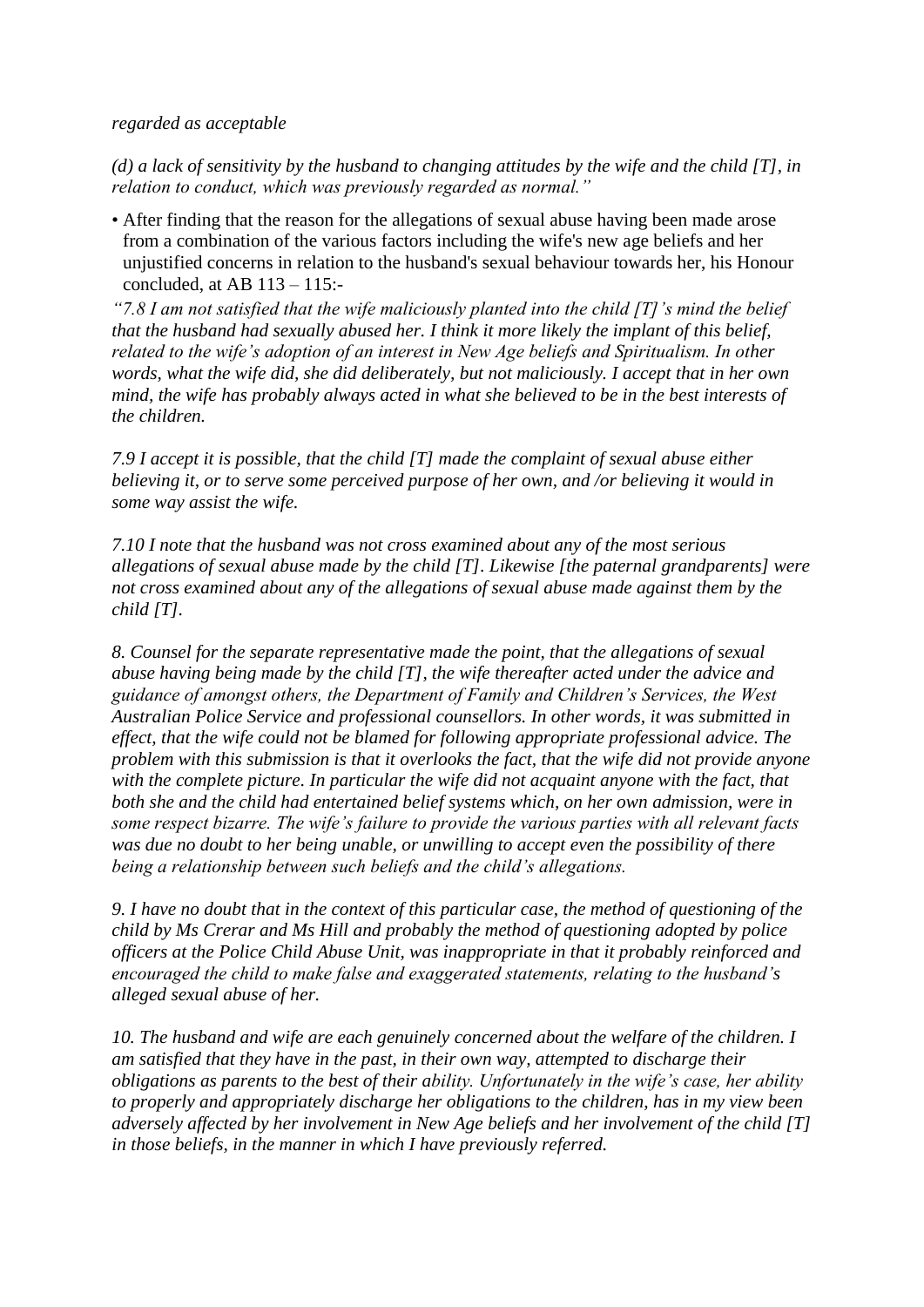*11. It is apparent from the evidence, that the wishes of the children [T] and [S] are that they continue to reside with the wife. Having regard to their ages, it is appropriate that some weight be given to those wishes. However the weight to be given to those wishes must be balanced against other matters relevant to the welfare of the children.*

• His Honour then gave the following reasons for making the order changing the residence of the children, at AB 116:-

*"13.3 The wife had a very negative attitude towards the husband. That she should have this attitude is not surprising, having regard to the fact she believed and continues to believe, that the husband sexually abused the children [T] and [S]. The extent of the wife's negativity towards the husband is in part illustrated by the wife's many complaints and criticisms of the husband contained in her first affidavit.*

*13.4 The wife's negative attitude towards the husband has undoubtedly affected his relationship with the child [T]. To date it does not appear to have significantly affected the relationship between the husband and the other children. However if the children continue to reside with the wife, I think it more likely than not, that in the medium to long term, the wife's attitude towards the husband will not only continue to adversely impact on his relationship with the child [T], but could also adversely impact on his relationship with the children [S] and [O].*

*13.5 As I have already noted according to Dr Lord, the husband spoke positively about the wife and demonstrated no anger or bitterness towards her. However my assessment of the husband leads me to conclude, that probably his attitude towards the wife is somewhat more negative and distrustful than he would have me believe. However relatively speaking I am of the view, that the degree of negativity which he holds towards him. I also think, that with the assistance of counselling, there is a reasonable chance that negative feelings the husband feels towards the wife will ameliorate at least to a degree.*

*13.6 In the result I conclude that the husband, more likely than the wife, to be able to promote a positive relationship between the children and the non-residence parent."*

87. His Honour then turned to the issue of the effect of the wife's belief in the truth of the allegations of sexual abuse. He had earlier noted that when cross examined about this issue by the child representative, the wife after a pause, said that she would always have mixed feelings and that she would take some time to accept such a finding. She said she would have great difficulty obeying orders for contact made in favour of the husband, but would do so.

88. His Honour's findings on this issue were as follows, at AB 118 – 119:-

*"15.4 The wife continues to accept, without reservation, the truth and accuracy of the child [T]'s allegations, that she was sexually abused by the husband. For so long as the wife retains her views, in relation to the child [T]'s allegations of sexual abuse, I think it unlikely she will be able to appropriately and properly provide for the children's, and in particular the child [T]'s emotional needs. For as long the wife retains these views, it is likely those views will effect* (sic) *not only the child [T], but all of the children.*

*15.5 In particular, for so long as the wife holds these views, it is unlikely she will make any attempt to dissuade the child [T] from her belief that she has been subjected to sexual abuse by the husband and [the paternal grandparents]. In relation to this aspect of the matter I again note the wife's evidence in relation to the child [T]'s claims relating to sexual abuse,*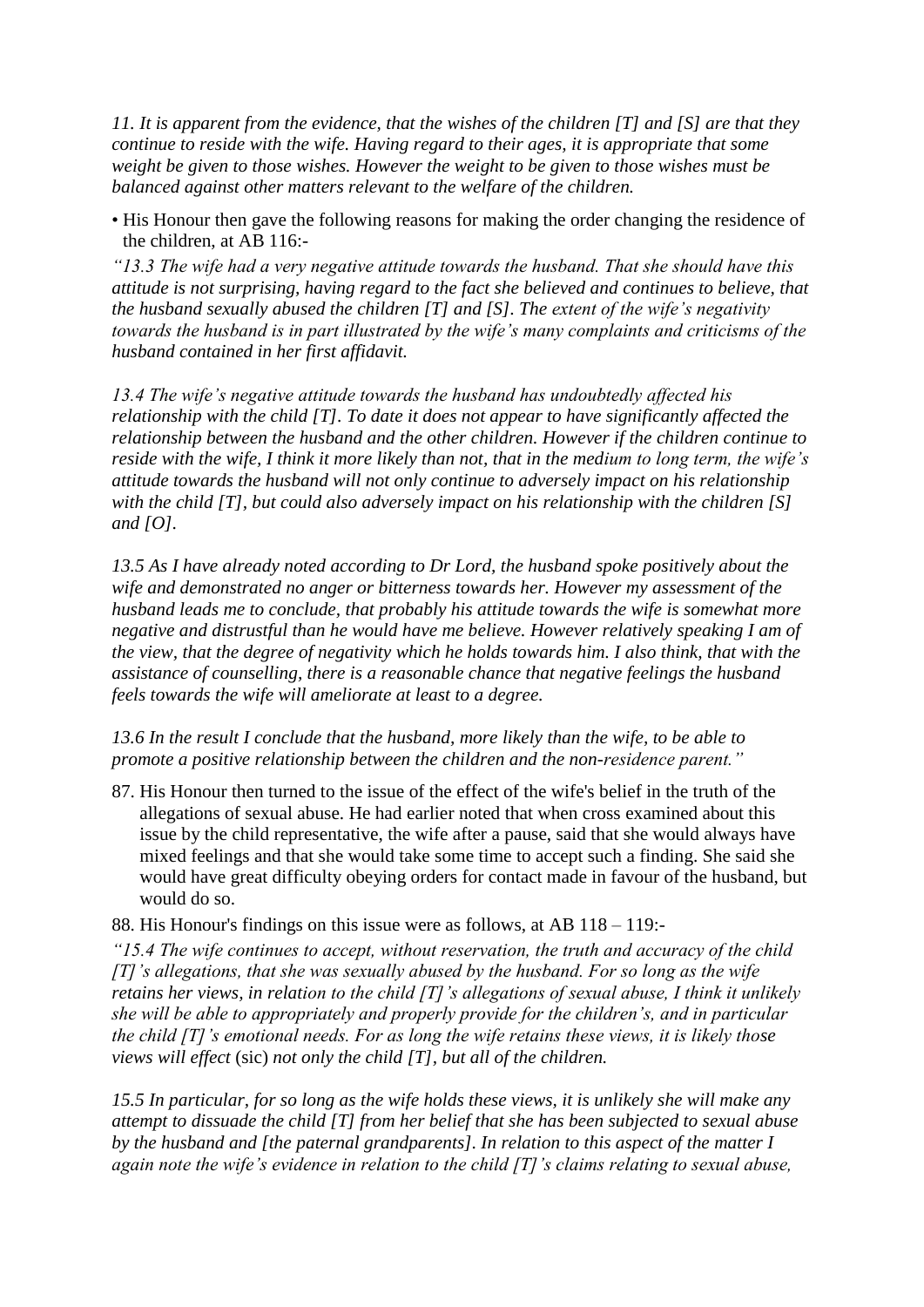*namely that what mattered was what the child believed that she would never encourage the child to think otherwise. Given the fact that I accept the wife's concern is well intentioned, it is relevant to note Dr W' comment, that she was likely to be persistent and persuasive in her beliefs. In such an environment, it is likely the children [S] and [O] would grow up believing that their sister had been sexually abused by their father and paternal grandparents*

*15.6 For so long as the wife continues to maintain her beliefs in relation to sexual abuse of the child [T], not only is it unlikely she will do anything to persuade the child from believing she had been sexually abused, I think it more likely than not, that she will provide positive reinforcement for the child's beliefs. I accept the evidence of Dr Lord and Dr W to the effect that the perpetration of false allegations of sexual abuse had great potential to damage the children and their interpersonal relationships."*

#### • His Honour said further on this issue, at AB 120:-

*"17.4 On behalf of the wife it was submitted, that her position was that if the Court found the husband had not digitally penetrated the child [T] and if he was to show appropriate respect and treat the children in a dignified and neutral manner, she would accept that decision, albeit with difficulty. In relation to this aspect of the matter I think it relevant to note that the wife, having heard all the evidence presented at the trial, remained of the same view, namely that the husband had sexually abused the child [T] and the child [S]. Given the rigidity with which the wife holds these views, I think it unlikely in the short to medium term, that she will change them and this being the case, I think it unlikely, in the short to medium term at least, that she will accept my findings that the children [T] and [S] have not been sexually abused by the husband and [the paternal grandparents]."* (our underlining)

#### • On the issue of contact he said at AB 122:-

*"303 It is appropriate that the wife have contact with the children on a regular basis. However having regard to the wife's attitude to the husband and in particular having regard to the fact that she continues to believe, without hesitation, the child [T]'s allegations that the husband sexually abused her, I am of the view that in the short term at least, the wife's contact with the children should be supervised. I reach this conclusion, because having regard to the wife's beliefs about and attitude towards the husband, unsupervised contact would expose the children to the risk of inaccurate, inappropriate and critical comments by the wife about the husband. Unless and until the wife modifies her beliefs and attitudes, the degree of supervision should be such as to monitor her conversations with the children. The monitor of the conversations should ensure that the wife not make statements, which would have the effect of reinforcing the child [T]'s beliefs that the husband sexually abused her."*

#### **The Further Hearing on 3 April 2000**

- 89. The evidence concluded on 18 February 2000 and the matter was adjourned to 3 April 2000 to enable the parties to lodge written submissions.
- 90. At the hearing an exchange took place between his Honour and counsel for the wife, the full details of which appear at paragraph 254 of the reasons for judgment of Kay J. The substance of it was that his Honour pressed Counsel to indicate whether the wife still maintained the position that he had at trial, namely that the husband had sexually abused the child [T]. Counsel for the wife said that she did so. This appears to have provided the basis for his Honour's comments at paragraph 17.4 of the trial judgment which we have underlined.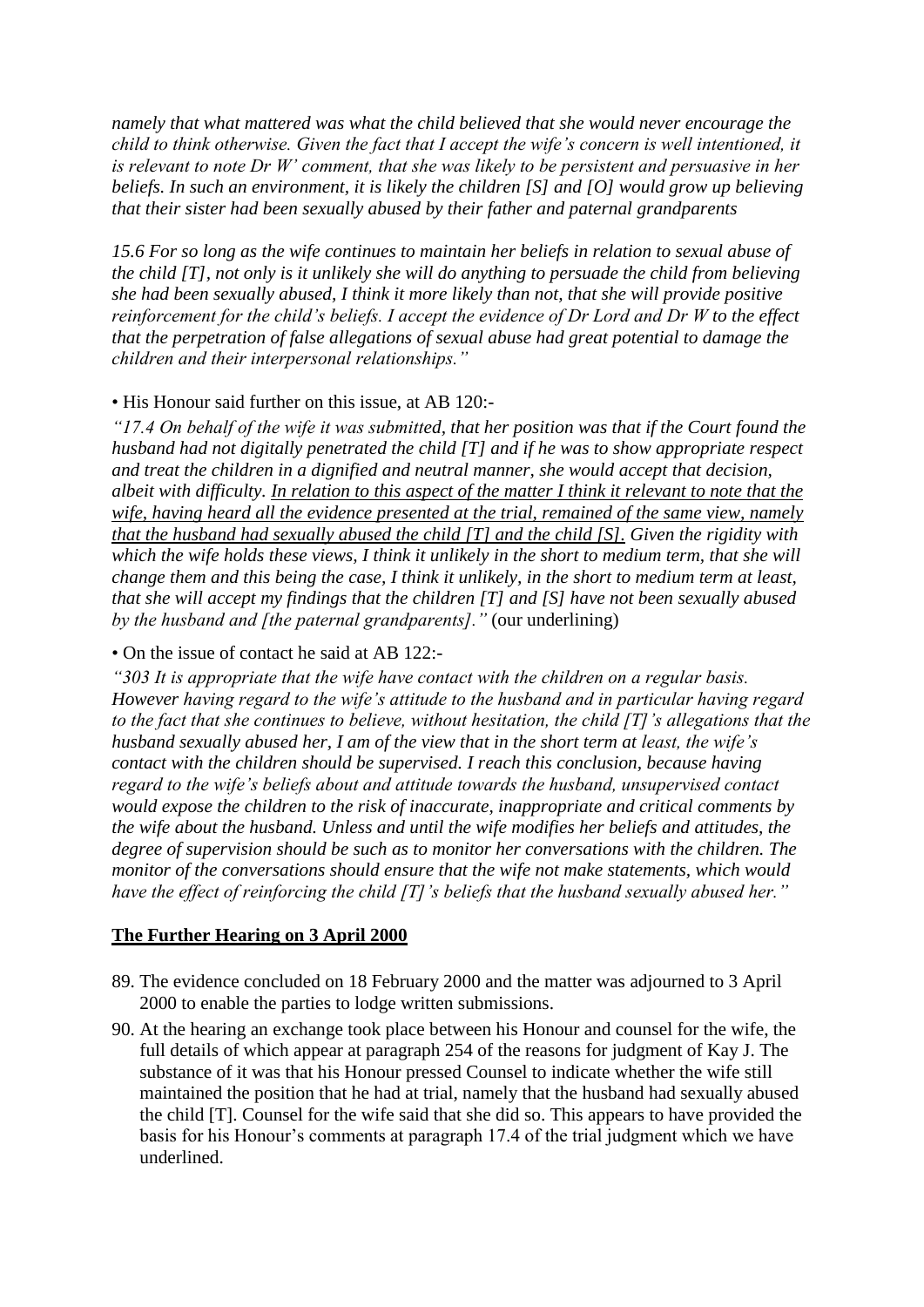# **THE APPEAL**

- 91. The two major issues raised on the appeal were first that his Honour erred in concluding in the circumstances that the wife was unlikely to be able to move from her belief in the truth of the allegations made by [T].
- 92. The second was that his Honour gave undue weight to the evidence of Dr W in arriving at his conclusions.

# **The Application by the W.A. Department of Family Services**

- 93. Before dealing with the first issue it is necessary to deal with an application made on the hearing of the appeal by Dr Dickey QC, who appeared for the Department of Family and Children's Services, seeking leave to introduce an affidavit sworn by Mr Katsibardis, as to discussions between himself and the parties in 1998.
- 94. The submissions of the Child Representative highlight the fact that endeavours had been made since March 1999 to bring before the Court, information from Relationships Australia and Mr Katsibardis concerning alleged admissions by the husband of inappropriate behaviour which had led to the abuse notifications and charges against him.
- 95. Subsequently, Relationships Australia raised the claim of privilege under s19 of the *[Family Law Act](http://www6.austlii.edu.au/cgi-bin/viewdoc/au/legis/cth/consol_act/fla1975114/)* [1975](http://www6.austlii.edu.au/cgi-bin/viewdoc/au/legis/cth/consol_act/fla1975114/) to oppose the production of files relating to the matter and on 13 May 1999, at the initial hearing of the application, a Magistrate of the Family Court of Western Australia indicated the subpoena would not be granted. On May June 1999, the subpoena was withdrawn with costs against the Child Representative.
- 96. In an affidavit sworn by Mr Ian Allen, a senior legal officer with the Department, it was asserted that Mr Katsibardis's affidavit disclosed matters highly relevant to the decision as to which parent should be the care of the children. This related to the interviews between Mr Katsibardis and the parties to which we have previously referred. We did not inspect the affidavit of Mr Katsibardis as Mr Dowding for the husband submitted that we should determine the preliminary point of its admissibility before inspecting it.
- 97. In the event we refused Dr Dickey's application, indicating that we would deliver our reasons as part of our reasons for decision on the appeal. Dr Dickey then sought leave to withdraw from the proceedings but indicated that he proposed to seek instructions as to whether to ask the Court to state a case to the High Court of Australia when our reasons became available.
- 98. As to the reasons for refusing the applications, we agree with and adopt the reasons of Kay J set out at paragraphs 219-226 of his reasons for decision. We would however add the following remarks.
- 99. In our view, it is most unfortunate that the legislation contains no exception to the legislative prohibition to the giving of such evidence in circumstances where its nonreceipt may impinge on the best interests of children. This means that a court that is required to make decisions treating the best interests of children as the paramount consideration in determining issues such as residence and contact must do so without having any knowledge of important and relevant facts that could affect such a decision.

100. In the present case we have no knowledge as to the nature of Mr Katsibardis's evidence save for what appears in Mr Allen's affidavit and Dr Lord's report. We do however know that the Department considered it to be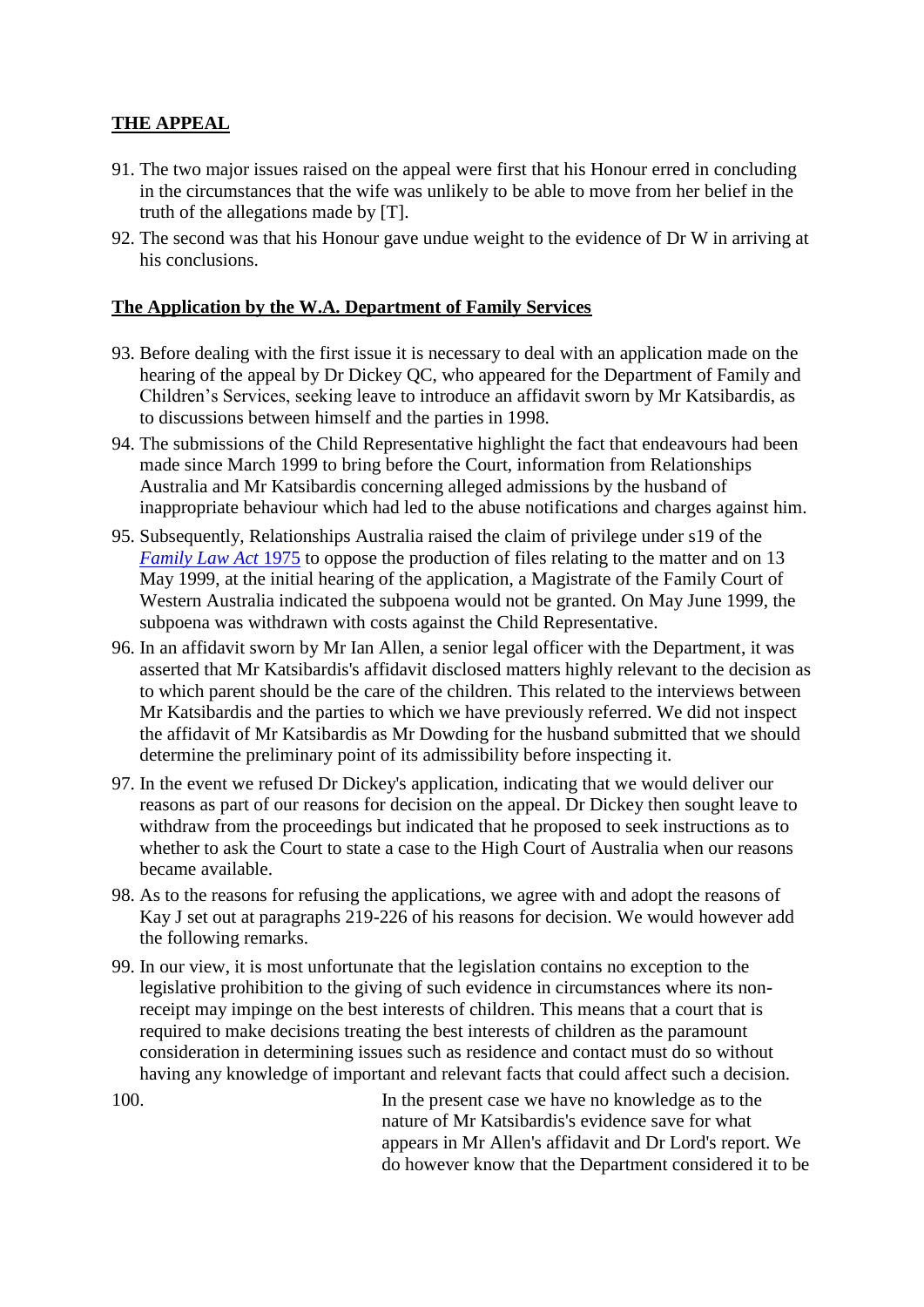of sufficient importance to attempt to introduce it on the hearing of the appeal.

101. Dr Lord, in his report says at AB148 :-

*"At interview, [the husband] denied that he had ever sexually assaulted a child. However, a document on the record of the Department of Family and Children's services alleges that [the husband], himself, disclosed sexual behaviours that may be considered unusual if not aberrant."*

102. In the present case the trial Judge made positive findings that the husband had not sexually abused the children and that he had not been involved in aberrant sexual behaviour. It is obvious that he did so without the benefit of Mr Katsibardis's evidence.

#### **Whether the trial Judge's discretion miscarried in finding that the wife was unlikely to move from her belief in the truth of the allegations made by [T].**

- 103. As noted above this was the first major issue raised in the appeal.
- 104. The trial Judge's reliance upon the existence of evidence to the contrary of the wife's beliefs, and the fact that she knew of its content is, we think, of critical significance in analysing whether the wife, up to the date of delivery of the judgment at least and probably later, can be criticised for continuing to believe that there was substance in [T]'s allegations.
- 105. Perhaps more importantly, it casts considerable doubt upon his Honour's finding that her continued acceptance of the truth and accuracy of [T]'s allegations and that she is unlikely in the short and medium term to accept his Honour's findings provides a sound reason for altering the residence of all of the children.
- 106. Another troublesome aspect in this regard is his Honour's handling of the issue of the support given to the wife's position by the Department and other professional advisors. It was put on her behalf that she could hardly be criticised for maintaining a position that sexual abuse had probably occurred when that was the position of the Department and other professionals.
- 107. His Honour discounted this upon the basis that the wife had failed to disclose information about her New Age spiritual beliefs and that had she done so, the Departmental and professional position may have been different.
- 108. It seems to us that there are two answers to this proposition.
- 109. The first is that [T] was extensively cross-examined about these matters in the District Court proceedings and the Department would have been well aware of the issue.
- 110. Secondly, and perhaps of more significance, the only person who saw any connection between the wife's beliefs and the allegations of sexual abuse was Dr W, whose evidence in this regard was eventually accepted by his Honour. No other professional witness did so and there was no reason for the wife to have disclosed the same. As hereafter appears, we think that Dr W' evidence was fundamentally flawed.
- 111. Even if this was not the case, the wife can hardly have been expected to make a disclosure of a matter that she, and all other relevant professionals, thought to be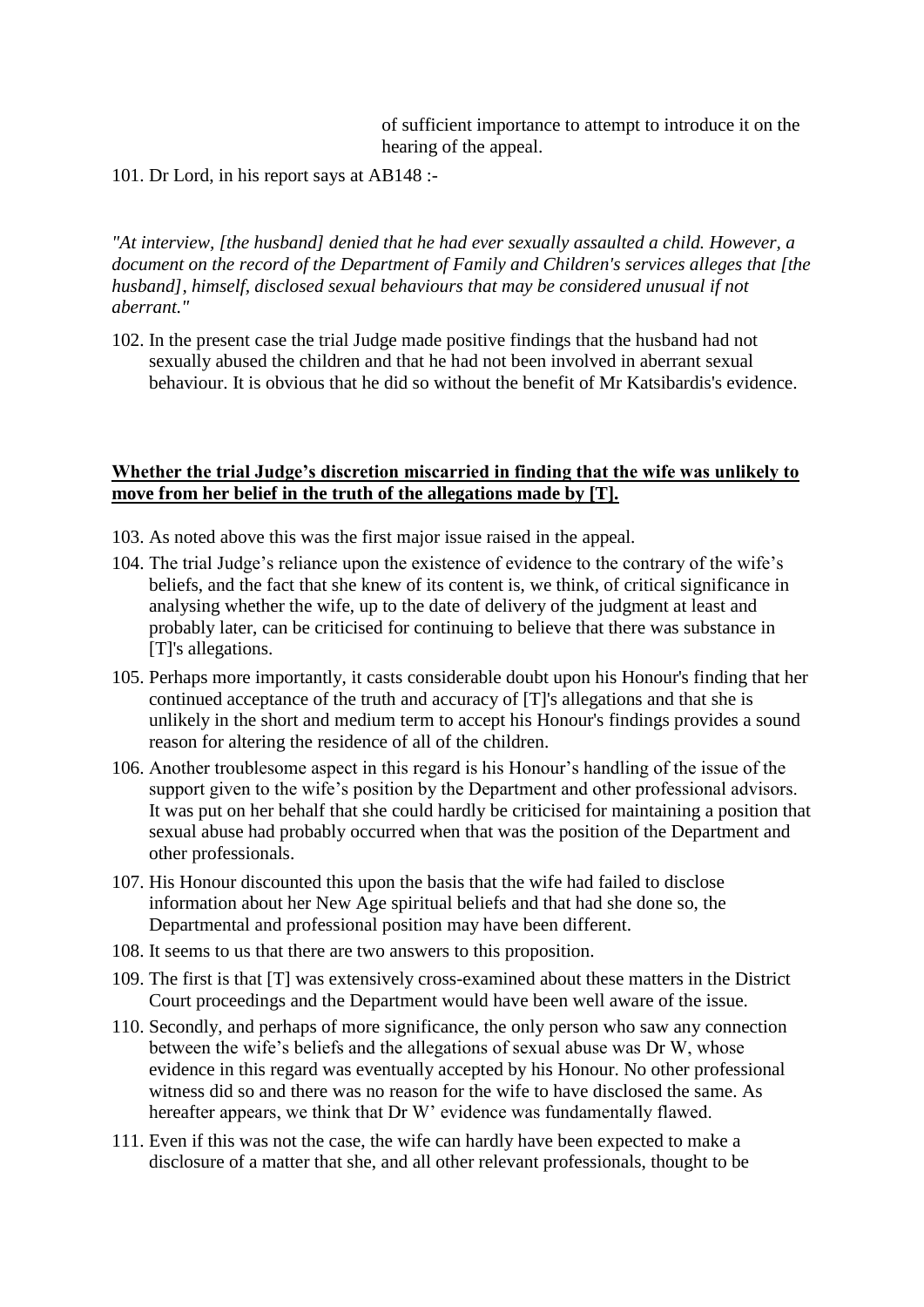entirely irrelevant. His Honour in effect conceded this but because he accepted the opinion of Dr W that it was relevant, he therefore thought that the approach of the other professionals was misguided. If this second alternative explanation was the case we consider that it led the trial Judge into error.

- 112. The next matter that we think gives rise to concern about his Honour's findings as to the wife's acceptance or otherwise of his decision relates in part to the events of 3 April 2000 and also to earlier events during the trial.
- 113. His Honour by the 3 April 2000 appears to have thought that it was so obvious that there was no substance in the allegations of sexual abuse by the husband of [T] that the wife should have accepted that view. However, this ignores the fact that the wife's whole case had been predicated upon the contrary proposition.
- 114. His Honour had not given his decision at that time, and the wife had no way of knowing that he would disbelieve her and [T] and believe the husband. Similarly, she did not know that his Honour would accept the evidence of Dr W as to the relevance of her beliefs as having brought about false allegations of sexual abuse by [T] or that he would discount the evidence of Dr Dixon, which was strongly contrary to the evidence of Dr W.
- 115. In our view, his Honour placed the wife's Counsel and the wife in an impossible position on 3 April 2000. In effect, the wife was being called upon to abandon her case before it had been decided. It was a case that not only been pursued by herself, but had been supported by the Department, as is evidenced by the Department's attempted involvement in this appeal, which was in effect an attempt to further the wife's case.
- 116. We cannot see how a trial Judge would usually be assisted by pressing Counsel for a party at the close of evidence but before the giving of judgment, whether that party still maintains his or her position at trial. Indeed, we consider such an approach may cause unfairness and inappropriate inferences being drawn by the trial Judge. Further, it seems to us that if his Honour wished to receive evidence on the subject – and we do not say that it could have assisted him - the appropriate course would have been for the wife to give sworn evidence with the benefit of her Counsel at liberty to raise objections with the trial Judge.
- 117. Accordingly and, particularly in the circumstances of this case, we therefore think that it was quite unfair to the wife for his Honour to have formed a view that she would not accept his findings in the circumstances that prevailed on 3 April 2000 or indeed during the trial.
- 118. His Honour specifically found that she had not acted maliciously in the matter, and it follows that she must be regarded as having acted *bona fide* in presenting her case. The most adverse finding that his Honour made against her was of exaggerating her evidence, and this appears to have been in relation to the issue of her beliefs and the involvement of [T] in them.
- 119. We have already indicated that we do not think that his Honour should have drawn an adverse inference against the wife from the evidence that [T] gave in the District Court.
- 120. In all the circumstances, we consider that his Honour's discretion miscarried and that this aspect of the wife's appeal should succeed.
- 121. During the course of argument an issue was raised, arising from the submissions of the Child Representative, as to whether his Honour should have adopted the course taken by Kay J at first instance in what was on appeal known as *R v B* [\(1996\) FLC 92-658.](http://www6.austlii.edu.au/cgi-bin/LawCite?cit=%281996%29%20FLC%2092%2d658) Kay J there had made a provisional order in favour of the wife in order to determine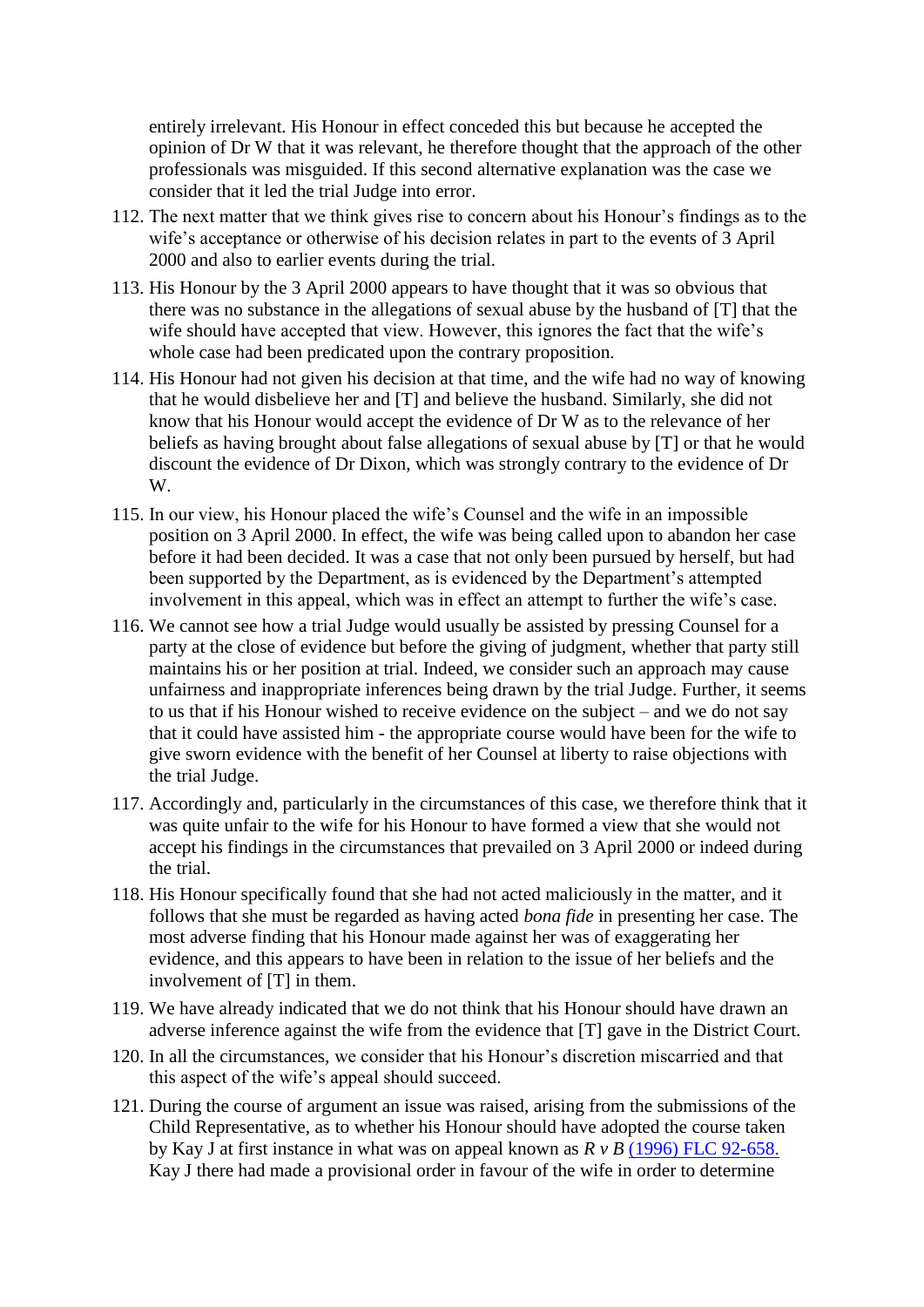whether she would accept the findings.

- 122. That was a much stronger case than this one in that Kay J found that the wife had acted maliciously in making allegations as the child sexual abuse.
- 123. While we think that such an order might have been preferable to the one made by his Honour in the present case, we agree with Kay J in his reasons for judgment in this case, that this was a discretionary matter for his Honour. Further, this case is complicated as we have said, by the Departmental and professional support for the wife's position. It may be that in these circumstances, particularly having regard to the attitude of [T] to the husband, that such an order would have been inappropriate.
- 124. However this may be, in our view, his Honour's discretion did miscarry and it follows that this ground of the appeal is made out.

# **Whether the trial Judge Gave Undue Weight to the Evidence of Dr W**

125. In dealing with this second principal argument of the appellant, we think it is desirable to first summarise the expert evidence.

# **a) Dr Lord**

- 126. Dr Lord, a Court appointed psychiatric expert, delivered a report dated 6 December 1999 and also gave evidence. His report was a thorough and comprehensive one albeit that his capacity to make a proper assessment of [T] was obviously made more difficult by the hostile attitude of the child to the process.
- 127. Dr Lord's conclusions, which were accepted by the trial Judge, are set out in his judgment at paragraph 256.
- 128. On the issue of sexual abuse, Dr Lord recorded that there was much contradictory material. Significantly he recorded that:-

*"At interview, [the husband] denied that he had ever sexually assaulted a child. However, a document on the record of the Department of Family and Children's Service alleges that [the husband], himself, disclosed sexual behaviours that may be considered unusual if not aberrant."* 

- 129. Dr Lord went on to refer to the fact that at interview no child made any disclosure of sexual molestation to him, but that [T] had previously made such disclosures on a number of occasions and to different parties. He also commented that there would appear to be inconsistency between the disclosures of sexual abuse made by [T] and her evidence given in the District Court.
- 130. Dr Lord described his interviews with [T] as follows:-

*"[T] came, when invited, and without prompting to the interview room her facial expression was impassive and the general impression she gave was of resignation. However, during the interview, [T] sat quite comfortably in an office chair. She did not appear to be restless or discomforted. Generally speech was to the point. However, in the final stages of the interview [T] responded to very few statements or questions. Whilst [T] demonstrated a range of affective responses, generally the impression was reserved, possibly defensiveness. [T] rarely*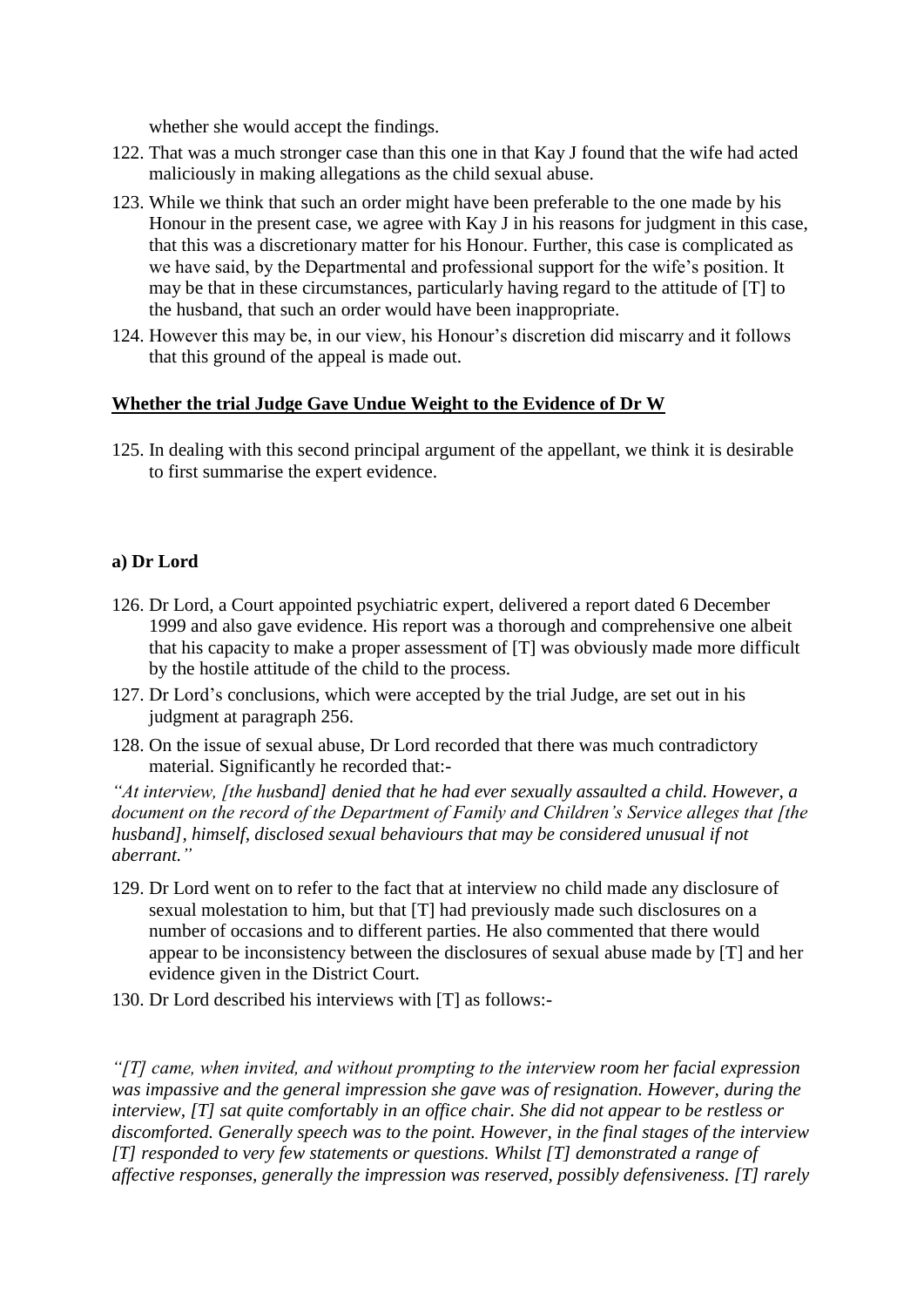*smiled or laughed. Generally, eye contact could be initiated. It was not always readily maintained and was often withdrawn. There was no obvious evidence of impairment to concentration, perception or thought."*

131. Dr Lord then describes engaging [T] in general conversation and commented that during this that she was most spontaneous. He said:-

*"Initially, in discussing father, [T]'s attitude was of interest and animation. It seemed almost as though she missed him. She certainly did not appear to be distressed or angry. However when [T] was subsequently asked whether anyone had ever done bad or mean things to her, her attitude and behaviour together with verbal responses, changed completely. [T] sat in her chair and looked through half closed eyes. It was almost as though she was attempting to stare someone out. No matter how questions or statements were put to her, a response could not be elicited. [T] did not appear to be upset or sad. It was impossible to understand what was happening. It seemed as though [T] was either challenging the interview process, itself, or possibly withdrawing into herself. Her reactions were most puzzling.* 

*Eventually, after various suggestions were put to her, [T] responded that she was not sad or unhappy she was feeling a little bit cross. This "crossness" was to do with her frustration at being unable to find the exact response to the statements or questions being put to her.*

*Accordingly, matters put to [T] were expressed much more simply. However she continued to avoid verbal response. She also withdrew eye contact and it became as though she had gone completely into herself.*

*[T] could not be encouraged to discuss notions of good and bad touching. She could not be encouraged to talk about private parts. [T] made no disclosure of inappropriate touching or sexual assault. [T] did not appear to be distressed. Her attitude was of distance and detachment."*

132. When she was interviewed again, the doctor records the following:-

*"When interviewed, alone, for a second time on 18 October 1999, eye contact could not be made with the child. [T]'s facial expression was a serious one - possibly sullen. [T] could not be encouraged to engage in conversation. After playing with a ring on her finger for a period of time, [T] began to play with her fingers themselves. It was almost as though she had detached, gone into a daydream, or into herself. Occasionally, a flicker of facial expression suggested that she may have comprehended a statement or question."*

133. He records that when it became clear that [T] could not be engaged in interaction, her mother was invited to come in, at which point the child responded similarly to her mother's questions except at one point saying "Can I kick you?". Dr Lord commented :-

*"It seemed almost as though the child was angry with both adults and behaving in defiant and challenging ways. These behaviours were puzzling in the context of a child who is supported by a mother, having made very serious allegations about father and now presented*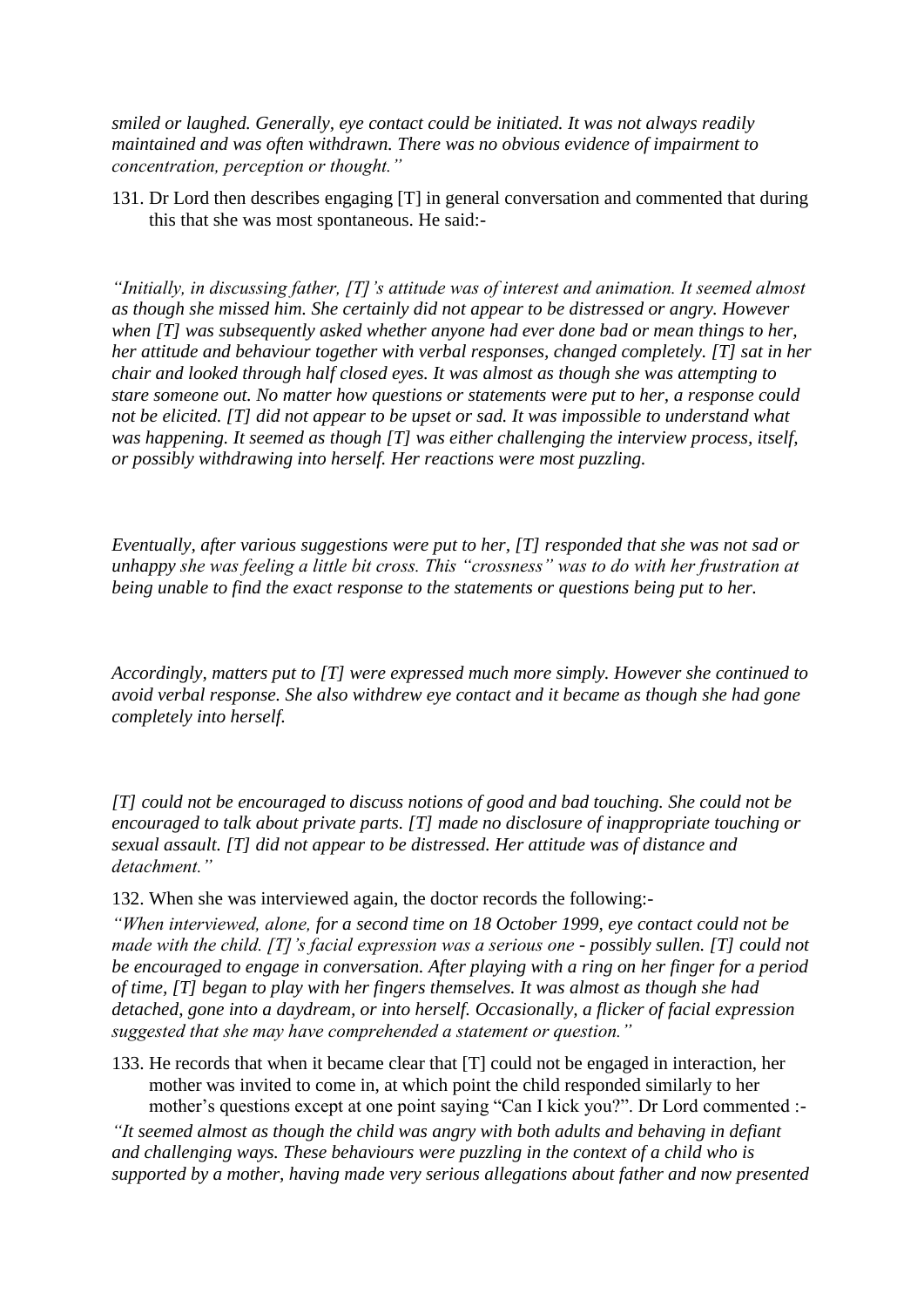*with an opportunity to express wishes to the Court. It was impossible to make any sense of the child's behaviour especially in the absence of any indication of apprehension, sadness or distress."*

- 134. Dr Lord described an observation of [T] in the company of her two younger sisters and mother following this interview and the fact that she appeared to be withdrawn. Subsequently, on the 25 October 1999, the doctor observed [T] in interaction with her two younger sisters and father. He said of the three children, [T] was the most reserved, but was not reluctant to enter the interview room where [the husband] was waiting and chose to sit on the chair next to him. He described the interactions between the children and their father as animated and comfortable, [T]'s reactions being similar to that of her younger sisters.
- 135. It is perhaps not without significance that these observations were made prior to [T] being interviewed by Dr Lord as distinct from the previous occasion of the 18 October 1999 when the interactions observed took place after the interview.
- 136. Dr Lord recorded the following as to his interview with [T] on 25 October:-

*"At a subsequent interview, alone, on 25th October 1999 eye contact with [T] was made initially and she appeared to be listening. However, when [T] was asked questions about the activities with father she appeared to go into a trance. Her eyelids lowered, her facial expression became a more distant one and she did not respond to questions or statements. This continued for some minutes. [T] then appeared to become alert and oriented again and asked what other questions she would have to answer. [T] explained that mother had told her that she would be asked some questions and she wanted to know what they were. It was explained to [T] that she had already been asked some questions and that she had not responded to them. [T] was also reminded that she had an opportunity to express her views about a range of matters previously and that she had chosen not. [T] then appeared to go back into a trance like state and could not be encouraged to respond. [T] remained in a trance like state until mother (who was invited into the interview room) spoke to her in Hebrew."*

- 137. The doctor records that [T] failed to attend further interviews scheduled on 27 October 1999, one of which was to include observation of [T] and her younger sisters with the paternal grandparents. He said that Mrs [W] explained that she had been unable to persuade [T] to come with the others and that she had been extremely upset and very distressed after the interviews on 25 October 1999.
- 138. In his conclusions, Dr Lord said:-

*"Whilst [T] had every opportunity to confirm her previous disclosures as to sexual abuse as perpetrated by father and other relatives, she chose not to do this. It is possible that the withdrawal of [T] into herself, at times, and her challenging and somewhat defiance stand at other times reflected an unwillingness to reconsider traumatic experiences. It is also possible, though, that the child's responses were consistent with those of an individual unwilling to acknowledge the discovery of fabrication. The possibility of fabrication may also assist understanding of the apparent anger directed by [T] towards mother and the enjoyment clearly demonstrated by the child in interactions with father."*

139. We have some concerns about reading too much into the reaction of [T] to these interviews by Dr Lord. This child had already been subjected to departmental and police interviews and a searching and unpleasant experience in the witness box. With all respect to Dr Lord, we feel that his interviews at this stage bordered upon institutional abuse of the child insofar as they sought to investigate her allegations. He can hardly be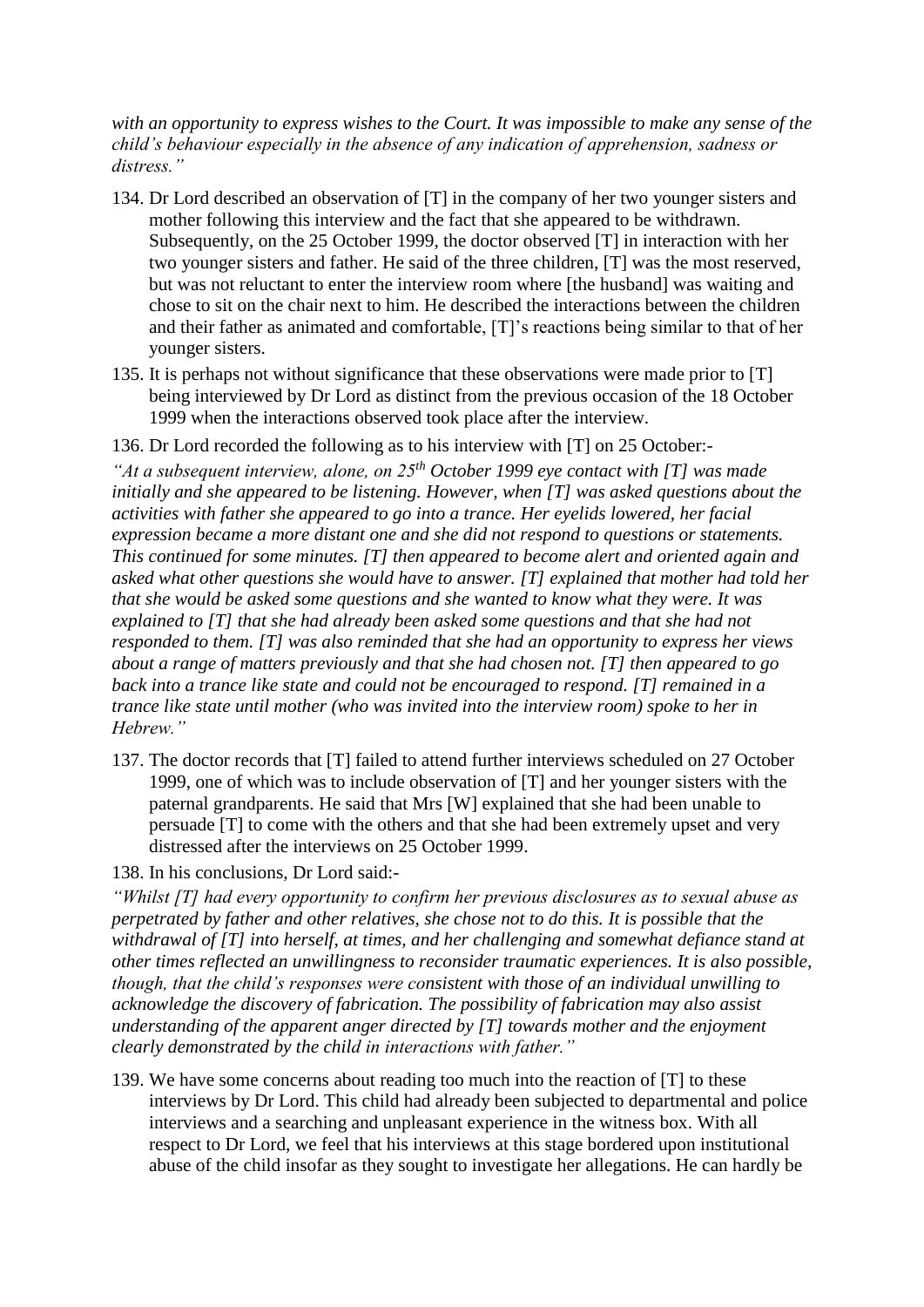criticised for this however as he had been appointed by the Court to do so.

140. We consider that by this time, the desirability of such an investigation was well past and the interviews would have been better directed to an assessment of the relationship between the children and the parents and other significant family members. The continued investigation of the sexual abuse allegations by Dr Lord coloured in our view, the value of his other observations.

## **b) Dr Dixon**

- 141. Dr Dixon was called on behalf of the wife. He was the psychiatrist who treated the wife in therapy. He had not seen the child [T] or [the husband] but he had seen the wife on some fifteen occasions in the course of treatment.
- 142. He was subjected to extensive cross-examination about the notes he had taken on the matters that the wife had disclosed to him, the cross-examination being largely directed to the issue of her spiritual beliefs. Again we think that this issue was given far too much emphasis in this case. Its relevance was connected only by the evidence of Dr W, which we consider to have been fundamentally flawed.
- 143. As Kay J records, when asked to comment about Dr W' linkage of the child's assertions and the wife's new age beliefs, Dr Dixon said:

*"I just can't see that there is anything remotely connecting them, and certainly, nothing sinister, as has been suggested by Dr W* (sic) *and therefore, the suggestion that the children should be removed from their mother, never to see her again, I feel, is a totally preposterous suggestion, and I feel that, if anyone attempted that, then the likely thing would be Family and Children's Services would move in, and make them wards of the State and they would take control, but that's my own personal view. I haven't discussed that with anyone."*

144. In the event, his Honour completely rejected Dr Dixon's evidence in the following terms:-

*"A careful consideration of Dr Dixon's evidence led me to conclude, that even allowing for the fact that the wife had been and was in fact his patient, he lacked the objectivity normally found in a specialist medical witness. My assessment of Dr Dixon was that his objectivity was significantly clouded by his completely uncritical acceptance of the history of the matter, as related to him by the wife. The fact that Dr Dixon amended his report dated 24 January 2000 in consultation with the wife, is also a matter of concern in relation to his objectivity."*

#### **c) Dr W**

- 145. It is important to note some features to Dr W' involvement in the case which we think should have led to his evidence being regarded by his Honour with considerable reservation.
- 146. Firstly, that Dr W had been brought from New South Wales in order to support [the husband's] case. It is perhaps not unreasonable to wonder why such expertise was not tapped at a much earlier stage and why no such expertise is available in Perth particularly in the context of the appointment of a court expert.
- 147. Secondly, Dr W did not have the opportunity of having the husband, the wife and the children attend on him. We think that there are grave dangers in reliance upon expert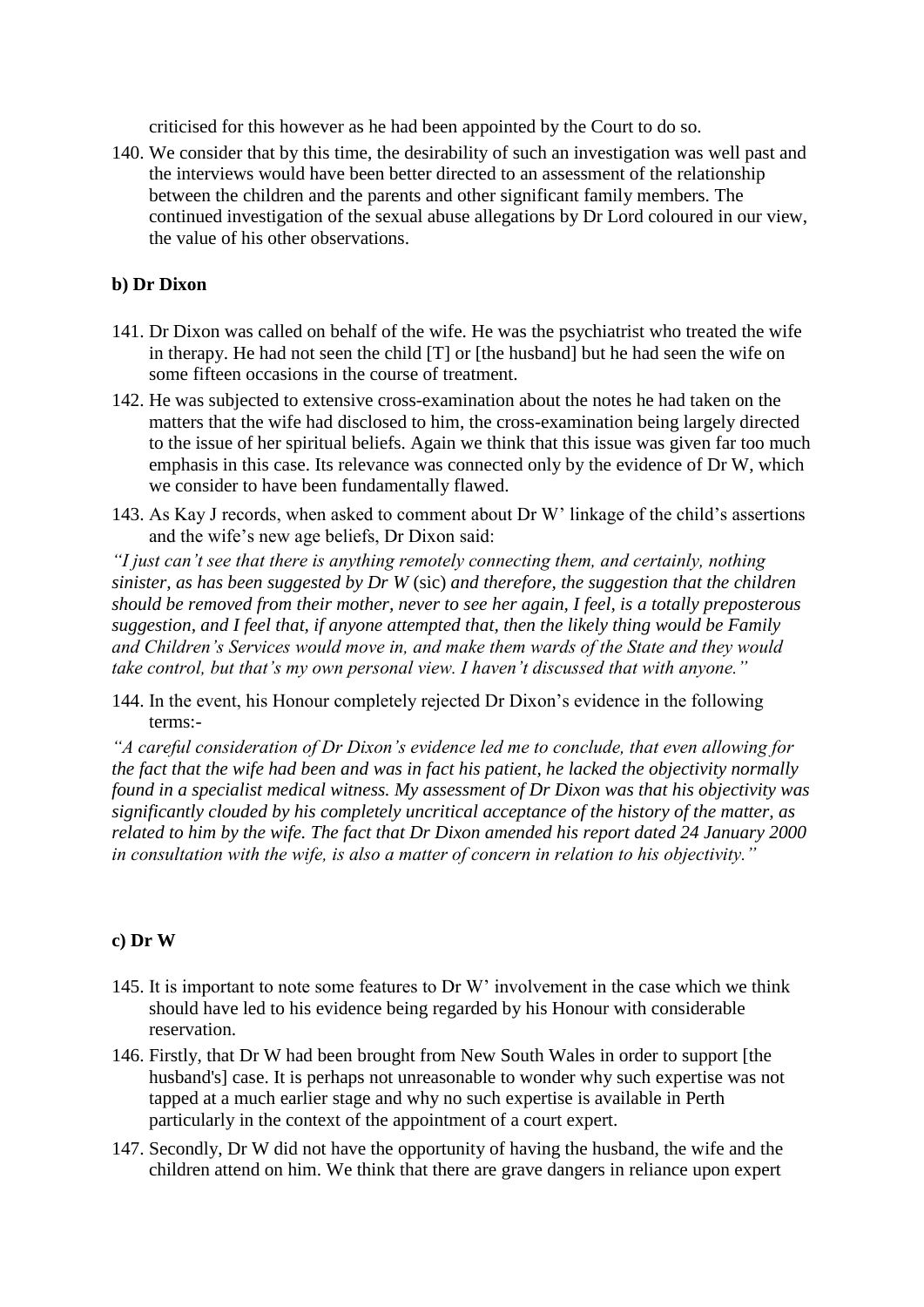evidence given in such circumstances. When we examined the transcript of his evidence we considered that there was even greater cause for reservation, as hereafter appears.

- 148. These comments should not be interpreted as necessarily involving a personal attack upon Dr W but rather as a criticism of the system of calling expert witnesses as it presently operates in this jurisdiction.
- 149. In a chapter titled "Problems Relating to the Expert Witness in Personal Injury Cases", appearing in Harold H. Glass (Ed.) (1970) *Seminars on Evidence*, The Law Book Company Ltd, Mr. Gordon J. Samuels (as he then was) said:

*"The criticism made of the expert witness may be justified. But, in justice, it should be directed not at the witness himself but at the role which the lawyers have forced him to adopt. It was they who originally altered his function from that of an assessor to that of a witness; and it is not his own corruption which had brought him into low repute, but the circumstances in which this function has to be discharged. The allegation of undue adherence to his client's cause is made by those have created and who perpetuate the forensic techniques to which he has been forced to adapt himself. It is not the expert's own choice to be a partisan but a consequence of the adversary system in which he has to play a part."*

- 150. In the present case, before the advent of Dr W, there were in the offing a number of expert witnesses including a court appointed expert, Dr. Lord.
- 151. It appears likely that the husband and his advisers saw that there were a number of substantial weaknesses in his case. These included the fact that he had made damaging albeit inadmissible admissions to Mr. Katsibardis. They also included the fact that no expert witness was able to form any conclusion as to why the child should have made unwarranted allegations of sexual abuse.
- 152. In these circumstances, the husband faced a substantial risk that the Court, even if it found that the allegations of sexual abuse had not been made out, would still find that there was an unacceptable risk to the child in her either residing with the husband or in his having contact with her and the other children except in a supervised fashion, because of the possibility that abuse might have occurred.
- 153. The stakes were high and the obvious forensic solution lay in the selection of an appropriate forensic expert who might redress the balance in the husband's favour.
- 154. In the context of normal adversarial litigation, this is a well recognised and perhaps acceptable approach. In a jurisdiction where the best interests of the child are the paramount consideration, such an approach is less satisfactory.
- 155. Adding to these problems in the present case, is the fact that by the stage at which the expert evidence was first foreshadowed, the trial had been running for four days.
- 156. As we have said, Dr W saw neither of the parties and none of the children and yet arrived at damaging conclusions about one of the parties, who happened to be on the opposite side to the party who commissioned him.
- 157. This brings to mind the statement in *Lord Arbinger v Ashton* [\(1873\) 17 LR Eq 358](http://www6.austlii.edu.au/cgi-bin/LawCite?cit=%281873%29%2017%20LREQ%20358) at 374 that:

*"Undoubtedly there is a natural bias to do something serviceable for those who employ you and adequately remunerate you. It is very natural, and it is so effectual that we constantly see persons, instead of considering themselves as witnesses, rather consider themselves as the paid agents of the person who employs them."*

158. That impression persists today amongst the Australian judiciary.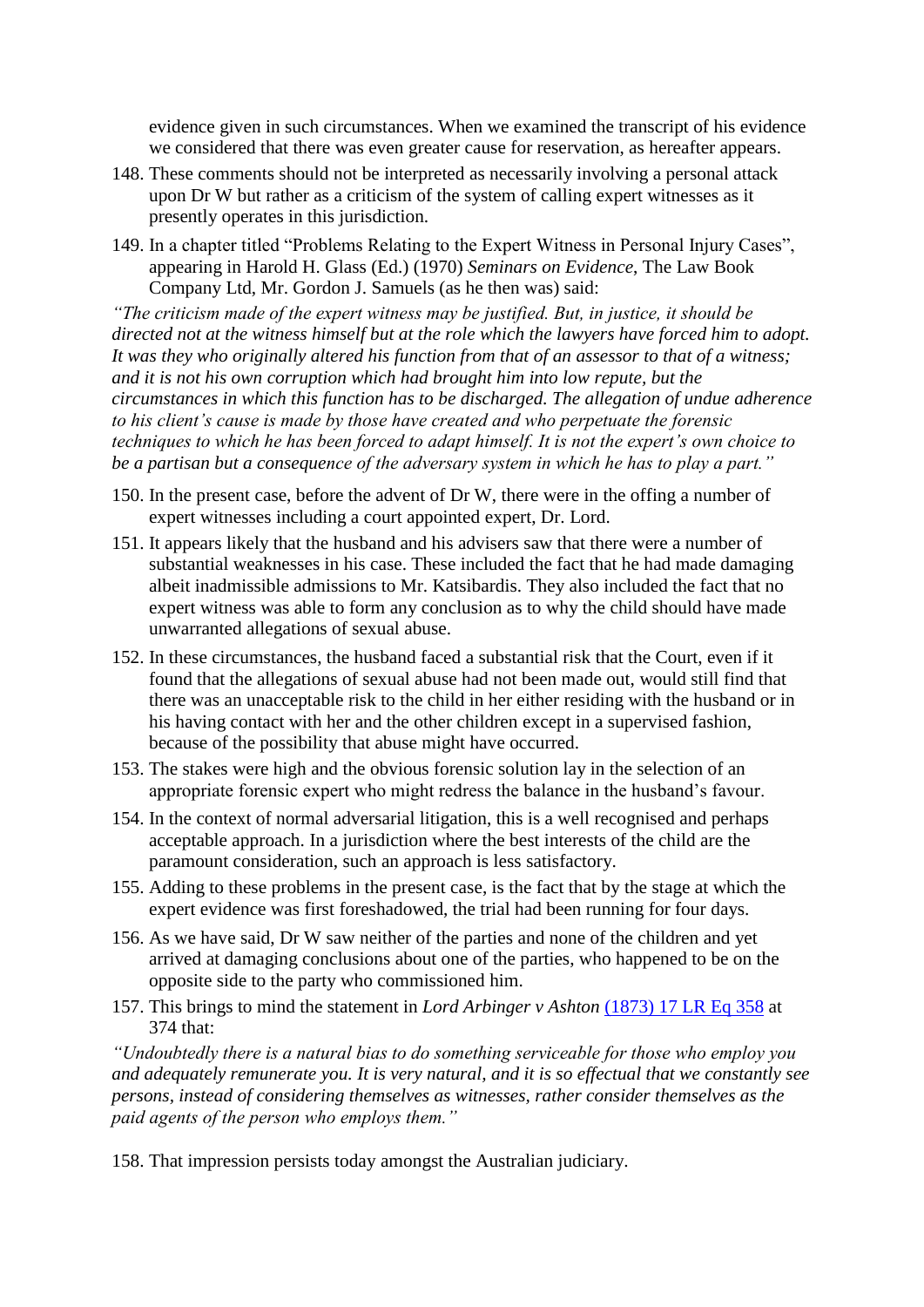159. In July 1999, The Australian Institute of Judicial Administration published a survey of Australian judges by Ian Freckelton, Prasuna Reddy, and Hugh Selby titled *Australian Judicial Perspectives on Expert Evidence: An Empirical Study*. We share the authors' view (at para 1.1 of their Executive Summary) that:

*"the perspective of the judiciary is important because judges, more than any other participants in the civil, family law and criminal justice systems, consistently see expert witnesses and reports and have an opportunity to evaluate them from a dispassionate standpoint."*

160. Relevantly, the Australian Law Reform Commission Report No 89 *Managing Justice – A review of the federal civil justice system* released last year, noted (at para 8.159) that a comparative analysis made clear that:

*"... the Family Court is much more directly involved than most other courts in the way in which expert evidence is collected and presented to it."*

161. Freckelton *et al's* sample of 244 judges amounted to just over half of all those approached and were thought to represent approximately 60% of trial Judges. The results were conveniently summarised in the following way at para 6.95 of the *Managing Justice* Report:

*"most judges responding to the survey questionnaire had occasionally encountered 'bias' on the part of experts. Nearly nine out of ten judges said that had encountered 'partisanship' in expert witnesses, and nearly half considered that such partisanship was a significant problem for the quality of fact-finding in their court"* (footnotes omitted).

162. Freckelton *et al* commented (at para 1.2 of their Executive Summary):

*"... the forensic reality is that experts, especially in civil and family litigation, are retained by one party which is intent upon winning the case, or, if that is not feasible, upon minimising the extent of their loss. Each party pays for the experts of its choice, selecting them on the basis of the extent to which, by opinions and the way that the express them, the experts will advance the party's contentions (sic) case. Selection of the expert witnesses is not generated by a dispassionate quest for truth by either courts/tribunals or the parties."*

163. In an article by Sperling J presented at the Supreme Court of New South Wales Annual Conference in 1999 and published as "Expert Evidence: The Problem of Bias and Other Things" (2000) 4 *[The Judicial Review](http://www6.austlii.edu.au/cgi-bin/LawCite?cit=%282000%29%204%20Judicial%20Review%20429)* 429, his Honour observed at 432:

*"The actual role of the expert witness, particularly in major litigation, is that the expert is part of the team. He – it usually is a "he" – contributes to the way the case is framed and indirectly to decisions as to what evidence is to be got in to provide a basis for his opinion. His report is honed in consultation with counsel. Then, when it comes to the trial he is a front line soldier, carrying his side's argument on the technical issues under the fire of crossexamination.*

*Natural selection ensures that expert witnesses will serve the interests of their clients on this way. If the expert measures up he will be kept on and he will be used again by the same client, the same solicitors and others. If he does not measure up, he will be dropped from the case or never used again by anyone. He then disappears from the forensic scene.*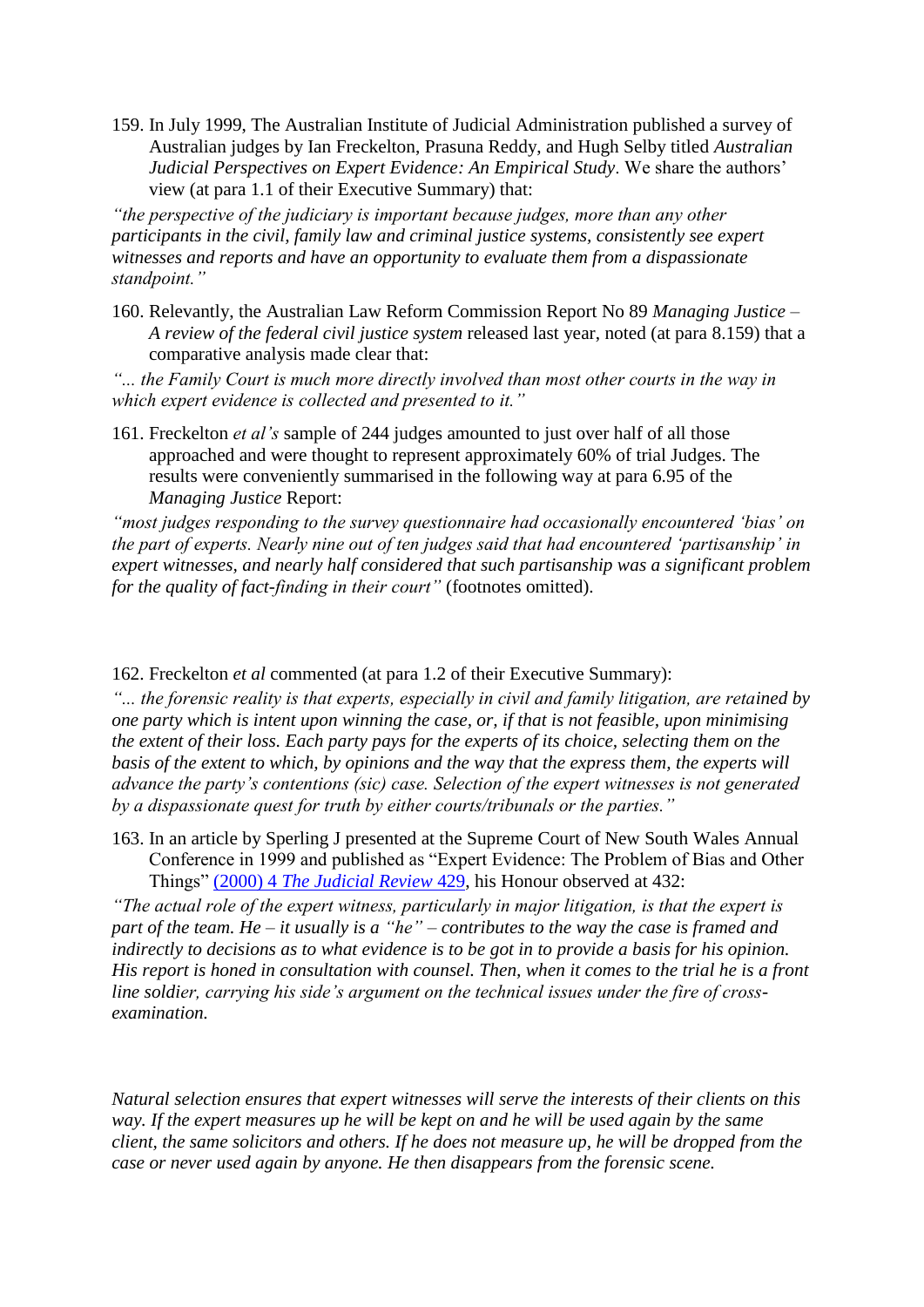*An appearance of objectivity is a marketable attribute. Cross-examination or contrary evidence may unmask dissemblance or may not. A judge is ill-equipped to diagnose bias in an expert witness. It is likely, therefore, that the incidence of bias as assessed by surveyed judges in the Freckelton report is an under-estimate.*

*Judges are interested in valid fact-finding. So long as the adversarial system continues unremittingly, however, the interests of litigants in presenting expert evidence that may win the case will prevail over the interests of judges in obtaining objective assistance on technical issues as a basis for valid fact finding."*

*164. Taylor on Evidence* has this to say on the subject:

*"These witnesses are usually required to speak, not to facts, but to opinion; and when this is the case it often quite surprising to see with what facility, and to what extent, their views can be made to correspond with the wishes or the interests of the parties who call them."*

165. In a similar vein, Walsh J observed in *Miller Steamship Co. Pty. Limited v Overseas Tankship (U.K.) Ltd.* [\(1963\) N.S.W.R. 737](http://www6.austlii.edu.au/cgi-bin/LawCite?cit=%281963%29%20NSWR%20737) at 753:

*"As to the evidence of the academically qualified scientists, a brief review of it will suffice because I cannot regard this as of much assistance ... Professor X, Y & Z, called for the defendant and Professor P. for the plaintiff, are all learned and intelligent men, I have no doubt that they gave their evidence honestly, although affected in greater or less degree by the kind of unconscious bias which is a well-known characteristic of expert evidence."*

- 166. Our examination of the transcript of Dr W' evidence gives us the clear impression that what the trial Judge considered to be objectivity was in fact something else. We have, of course, had the advantage of subsequent argument and time for reflection on that argument that was not available to his Honour.
- 167. Our conclusion, however, is that this case is a classic example of the misuse of expert evidence. In light of the matters to which we have just referred, and the case-specific matters which we will next identify, we think that the trial Judge should have harboured significant reservations about the evidence and opinions of Dr W because Dr W was more than prepared to express views favourable to [the husband] and contrary to the position of [the wife] about her suitability as a residential parent without the opportunity to properly assess the issues.
- 168. On the issue of removing the child from the care of [the wife], his Honour had this to say about the evidence of Dr W (paragraph 284):-

*"According to Dr W, if the child [T] still believed that the husband had sexually assaulted her, then, the longer the child received reinforcement for this belief, the longer it would take for the belief to abate. Given the relationship between the wife and the child, there was a serious risk that even contact might be enough to reinforce it. In Dr W' report dated 11th February 2000 he stated that;*

*'Based upon a fairly scanty literature with children and a more extensive literature dealing with deprogramming adult former cult members and brainwashed prisoners of war and kidnap victims, there are several clear principles to treatment.*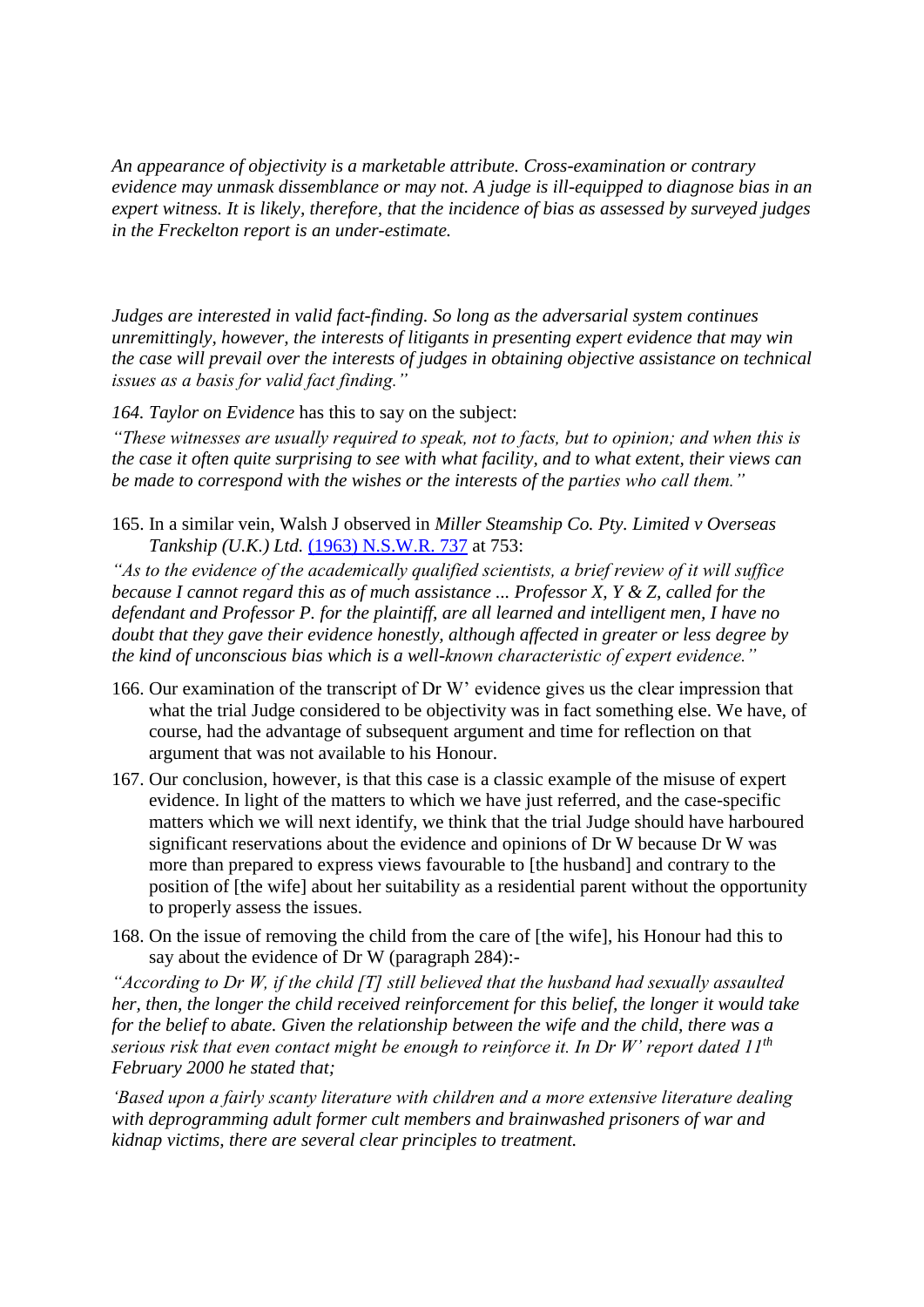- *(1) The person must be removed totally from the persuader who has caused him or her to distort reality or to believe in imaginary things;*
- *(2) The person needs counselling to understand that the persuader is merely human and not supernatural or otherwise embodied with special powers, and that paranormal phenomenon were imagined, in order to establish their ability to make the distinction between real, realistic and fantasy in day to day life.*
- *(3) The person needs counselling to deal with an underlying vulnerability to the influence of the persuasive force, if it is evident that a vulnerability exists, as it does in [T]' case."*

169. In cross-examination Dr W stated that:-

*"The answer is probably total removal, - - or highly supervised contact, unless you are convinced that the mother isn't going to fill the child's head up with some other idea, or an extension of the one she already has, because this child is very, very vulnerable to that. We know that already."*

- 170. According to Dr W, the solution of removing the child from the wife was predicated upon the notion that the wife still held her beliefs absolutely and that she was not going to be able to stop herself talking to the child about her beliefs, even if the child resided with the husband.
- 171. Dr W was also of the view that removing the child [T] from the care of [the wife] was a discrete harm, but allowing the child to grow up believing she had been a victim would also be harmful to her.
- 172. Dr W also attached considerable significance to the wife's new age beliefs and beliefs in spiritualism as providing an explanation for the child having made false allegations of sexual abuse. This was a view accepted by his Honour and a matter, which considerably influenced his judgment.
- 173. The extent to which Dr W was prepared to express opinions about people with whom he had never been associated can be measured by the fact that he said *"It is clear that [T] was a troubled, very insecure girl from toddlerhood, although of superior intelligence."* and his conclusion that *"It is probably that Mrs [W] is a highly susceptible but persuasive person, but [T] is a very insecure girl who is desperate for attention and has felt that way since early childhood."*

174. He went further and said :-

*"The materials which I have seen strongly suggest that once the mother became convinced of her paranormal beliefs and philosophies she inappropriately shared them with her daughter who, being extremely needy of attention, produced for her mother based on suggestive questioning, a range of paranormal experiences which confirmed in the mother's mind that her daughter had special powers."*

175. In cross-examination, Dr W said:-

*"We're talking about a highly dysfunctional set of fantasies which have - - transported this child off the planet a couple of years ago and -- and at least within the sexual domain, in my view, have transported her off the planet now, and that -- its -- it's part of the same process. I mean what you're trying to do is separate the two where it is absolutely wrong to do that."*

- 176. We are very troubled about an expert expressing such views about people that he had never dealt with. This is even more marked when it is remembered that Dr W was the only expert to see a link between the wife's spiritual beliefs and [T]'s allegations of sexual abuse.
- 177. Somewhat startlingly in our view, Dr W did not concede that if [the wife] was able to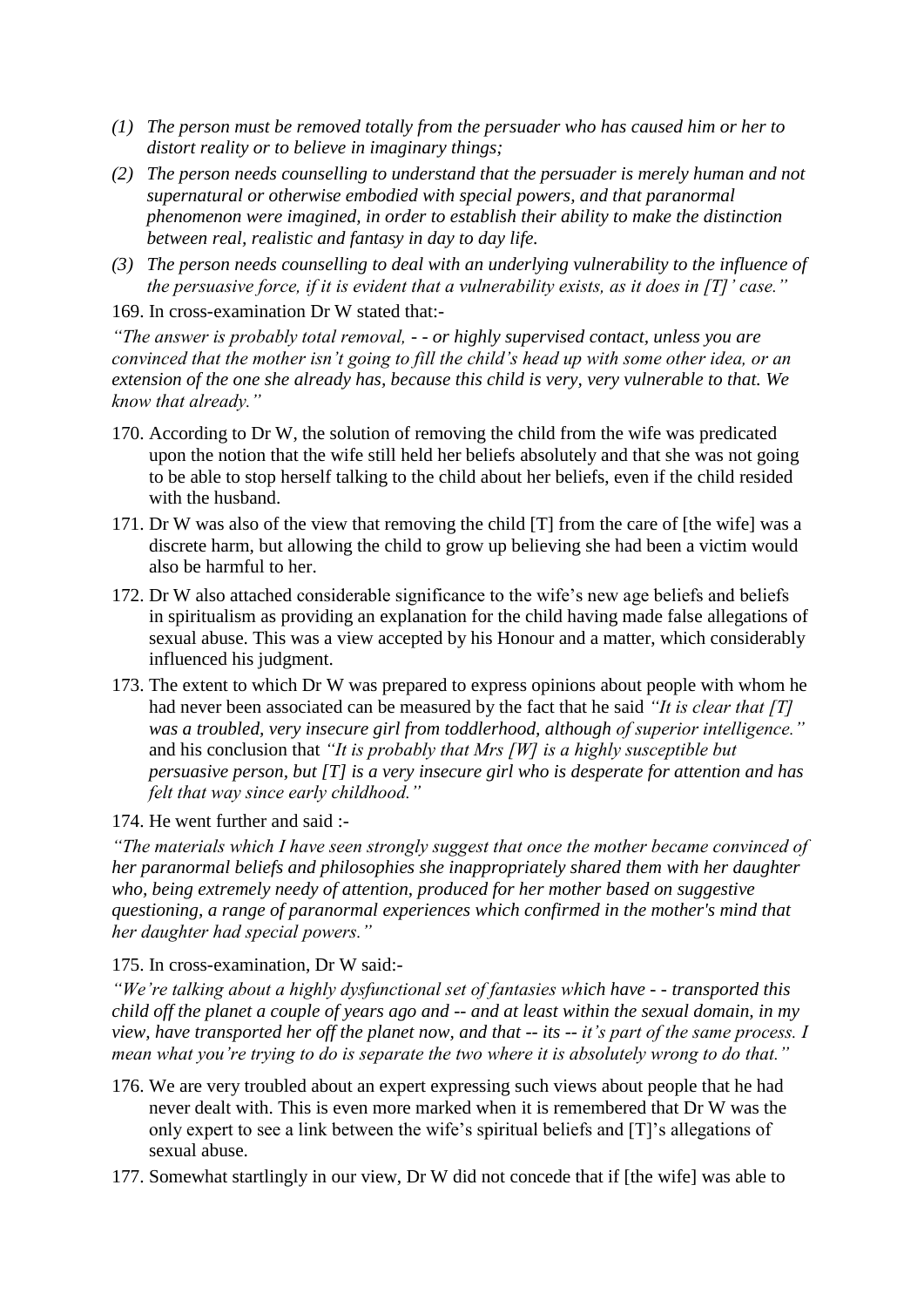stop herself from talking to the child about the sexual abuse allegations, there would be no reason that [T] and her sisters should not remain living with [the wife].

178. At AB 1642 there was the following cross-examination of Dr W-:

*"MS BRADDOCK : I see. Moving on, your postulated, as it were, solution of removing [T] from the household in which she lives is, presumably, pre-conditioned on the same conditions existing at the present time? - - - Exactly. It's predicated on the notion that the mother still absolutely believes this, and that the - - and that she's not going to be able to stop herself from talking to [T] about it, even if [T] lives with the father.*

*The solution, presumably, would be different if that were not the case? - - - Yes.*

*If that were not the case, then there would be no reason that [T] and her sisters should not remain living with their mother, all things being equal? - - - Well, I'm - - I'm - - I'm not so sure that that's the case. I mean, I - - I think that the - - that the fact that this has happened, and the - - and - - and - - and the degree to which [T] got embroiled in the new age stuff, and - - I mean, the fact is that , you know, whatever complexion you put on it, the mother's had several periods of psychiatric treatment, including one that was totally independent of these proceedings, in a period of what was probably quite a prolonged period of depression when the children were - - were, you know, in the - - from the last 80's.*

*I mean, I would have thought that all of things which need - - need to be thrown into the melting pot, in terms of the mother's capacity to - - to parent, her own mental stability, the extent - - the extent to which she can focus on the children's welfare, and put - - put her own welfare - - or - - or subordinate her own welfare to the children's welfare; all of the usual sorts of things that one should - -*

*The usual considerations - - ? - - - - -so - - so I mean, I - - I would have - - I would have thought that, even if there's a change of mind, that there is - - there's a basis for - - perhaps a strong basis for believing that the children would still be better placed with the father. I mean, I - - as you say, I haven't seen the parties, so I can't really say. Dr Lord is probably in a better position to answer that hypothetical question, if you like."*

- 179. It is clear from this passage that Dr W was prepared to go well beyond the position of an expert commenting on facts that were common ground or the opinion of other experts and was stepping into the ring himself. Perhaps the realisation came at a late stage in the above passage when he made a partial retreat from his position.
- 180. We believe that a careful reading of Dr W evidence reveals him to have been extremely partisan to the point where we find it difficult to accept his professional objectivity. We refer to the following examples:

a) We find his comparison of [T] to the victims of professional brainwashing to be far fetched in the extreme (AB 1624-5);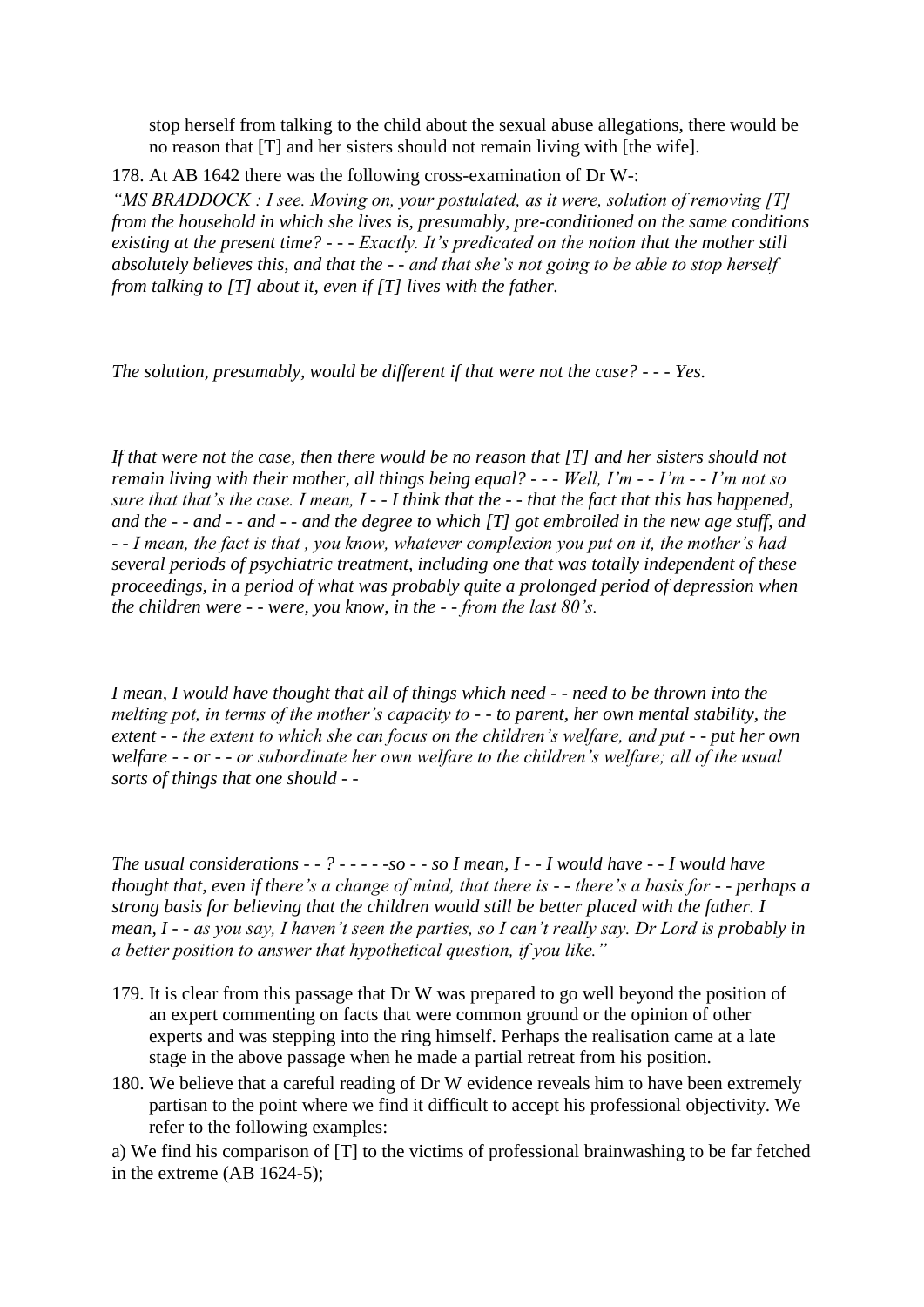b) The significance that he sought to attach to [the wife's] attendance at a course on sexuality and use of an artefact to relieve menstrual tension decision bordered in our opinion upon the ludicrous as having any bearing upon whether [the wife's] encouraged the child to make allegations of sexual abuse (AB 1661-15);

c) His refusal to accept that [the husband's] behaviour could have affected [T]'s behaviour was in our view partisan (AB 1616-18). When it was put to him that [the husband's] behaviour in getting into bed with the child, may have caused her some concerns, he attempted to equate that with an insecure child attempting to get into bed with a parent (AB 1617). This was a most inappropriate analogy and suggests the reaction of a witness who is attempting to act as an advocate for a cause.

d) He stated that he had only once previously recommended the removal of a child in a case such as this and that was in relation to an allegation of a satanic conspiracy. Again, his attempt to equate this case to that one was drawing a long bow indeed. (AB 1622-3);

e) His attempt to justify [the husband's] alleged justification for touching [T]'s breast as "she's my daughter". (AB 1626) Again this passage of evidence smacks strongly of the evidence of a partisan witness.

f) His speculation as to [the wife's] behaviour prior to 28 October and the effect of the Relationship Australia interviews was again very troublesome,(AB 1642).

He said :-

*"She got father to go off to Relationships Australia and-----and between she and the Relationships Australia person, managed to talk him into--into trying to enrol himself into a sexual offenders programme or something like that".* 

We find this to have been an extraordinary assertion, particularly in view of the fact that Dr W had already conceded that he did not know what had occurred at that interview (see AB 648). The counsellor from Relationships Australia was not called and could not have been called and we have great difficulty in attaching credibility to an expert witness who would make such a statement in these circumstances.

g) His dismissal of the validity of a police interview that he had not previously seen suggests that he was determined to maintain [the husband's] position at any price. (AB 1639);

h) His reference in a pejorative sense to [the wife's] psychiatric treatment as a possible basis of removal of the children is curious in the context of a witness who had no direct knowledge of her condition. (AB 1642). In our view this was an irresponsible and partisan statement from a witness who had never had, nor sought, the opportunity to assess [the wife].

i) His refusal to accept that even if [the wife] had genuinely changed her mind about the allegations the children could or should remain with her.

- 181. Although his Honour expressed a note of caution, it is clear that he accepted the evidence of Dr W almost in toto and that this underpinned the orders that he in fact made.
- 182. It is of importance to note that Dr Lord, who was present in Court and heard Dr W'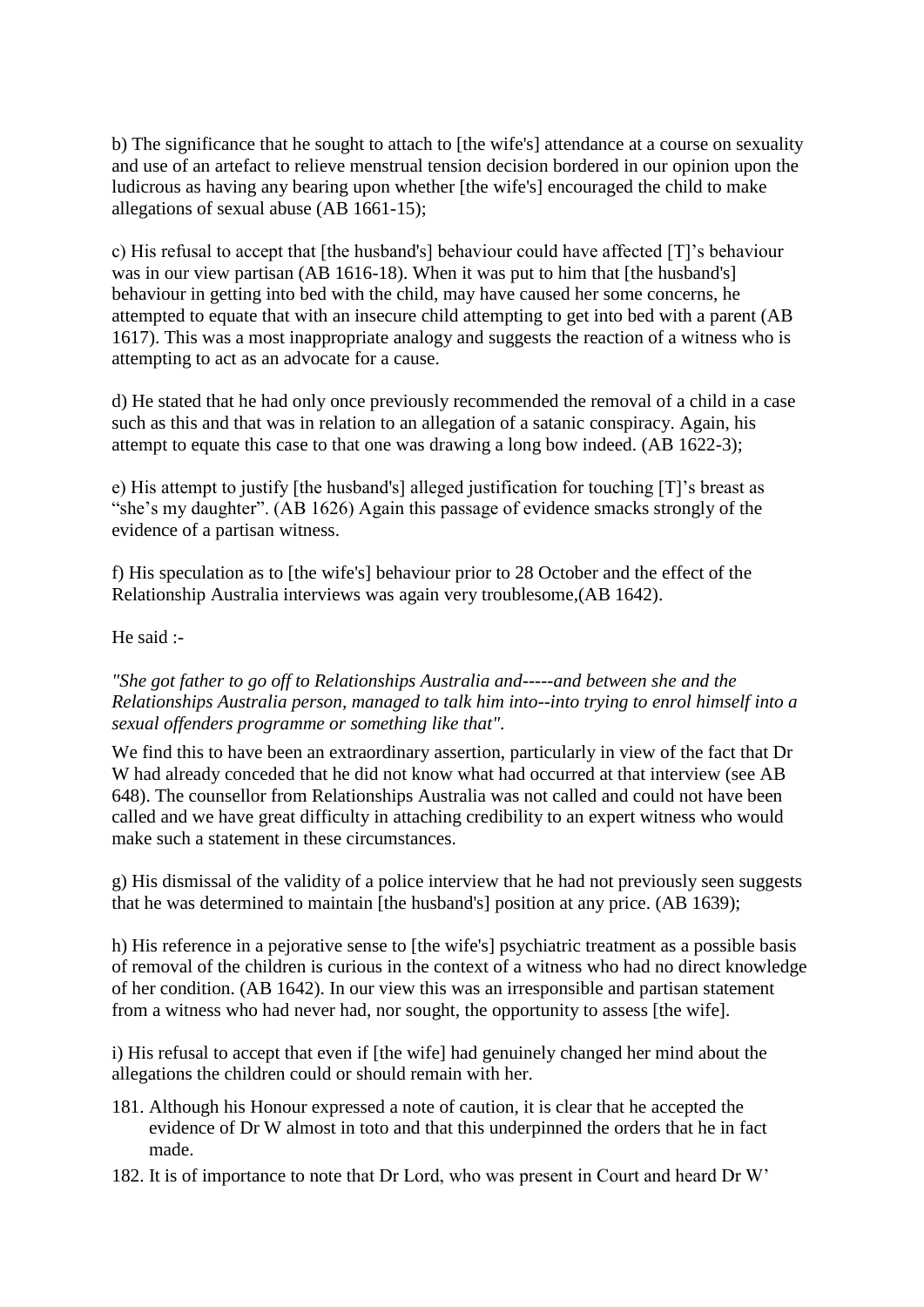evidence, did not support the view expressed by Dr W as to the connection between the wife's New Age beliefs and [T]'s allegations against the husband, nor did he appear to see them as having any relevance at all. In this regard, his position was closer to that of Dr Dixon than Dr W.

- 183. This connection was critical to his Honour's finding that the allegations of child abuse against the husband was at least in part due to the wife's spiritual beliefs.
- 184. It is apparent from the above discussion that we also regard the second argument in relation to Dr W has been made out.

#### **SUMMARY AND CONCLUSIONS**

- 185. In this case [the wife] was the primary carer of all three children. Findings were made that:
- [the wife] was genuinely concerned about the welfare of the children.
- the two older children wish to live with [the wife].
- [the wife] was able to adequately provide for the physical and educational needs of all children.
- [the wife] had a warm and close relationship with all children.
- it was agreed that the three children should not be separated.
- 186. However, an order was made that all three children reside with [the husband] because of:
- a finding in relation to [the wife's] ability to provide for the emotional needs of the eldest child.
- a finding that there was a very real danger that the children and in particular the eldest child would suffer psychological harm if they resided with [the wife].
- 187. These findings in turn depended upon the findings in relation to [the wife's] attitude to the acceptance or otherwise of the validity of the findings that no sexual abuse occurred and the evidence of Dr W.
- 188. As to the first matter, a finding was made that [the wife] was genuinely concerned about the welfare of the children and further, a finding was made that [the wife] had not acted maliciously. Therefore to support the findings about the mother's ability and danger to the children it was necessary to link [the wife's] attitude to the husband with her New Age beliefs and it was only Dr W who did this.
- 189. The injustice to [the wife] is compounded by the failure to consider the possibility of counselling in the context of the children residing with [the wife]. It was ordered only in the context of the effect on the children of a change in residence.
- 190. As to the evidence of Dr W, we are of the opinion that Dr W demonstrated bias and thus little, if any weight, should have been attached to his opinion. In our view, he stepped out of the role of an expert witness and assumed the role of advocate.
- 191. It follows in our view that the trial Judge's decision must be set aside.
- 192. We are of the opinion that the case highlights the need for reform in the area of expert evidence. In this regard, we note that the previously cited article by Sperling J offers a number of recommendations which we see as applicable to the family law jurisdiction, such as: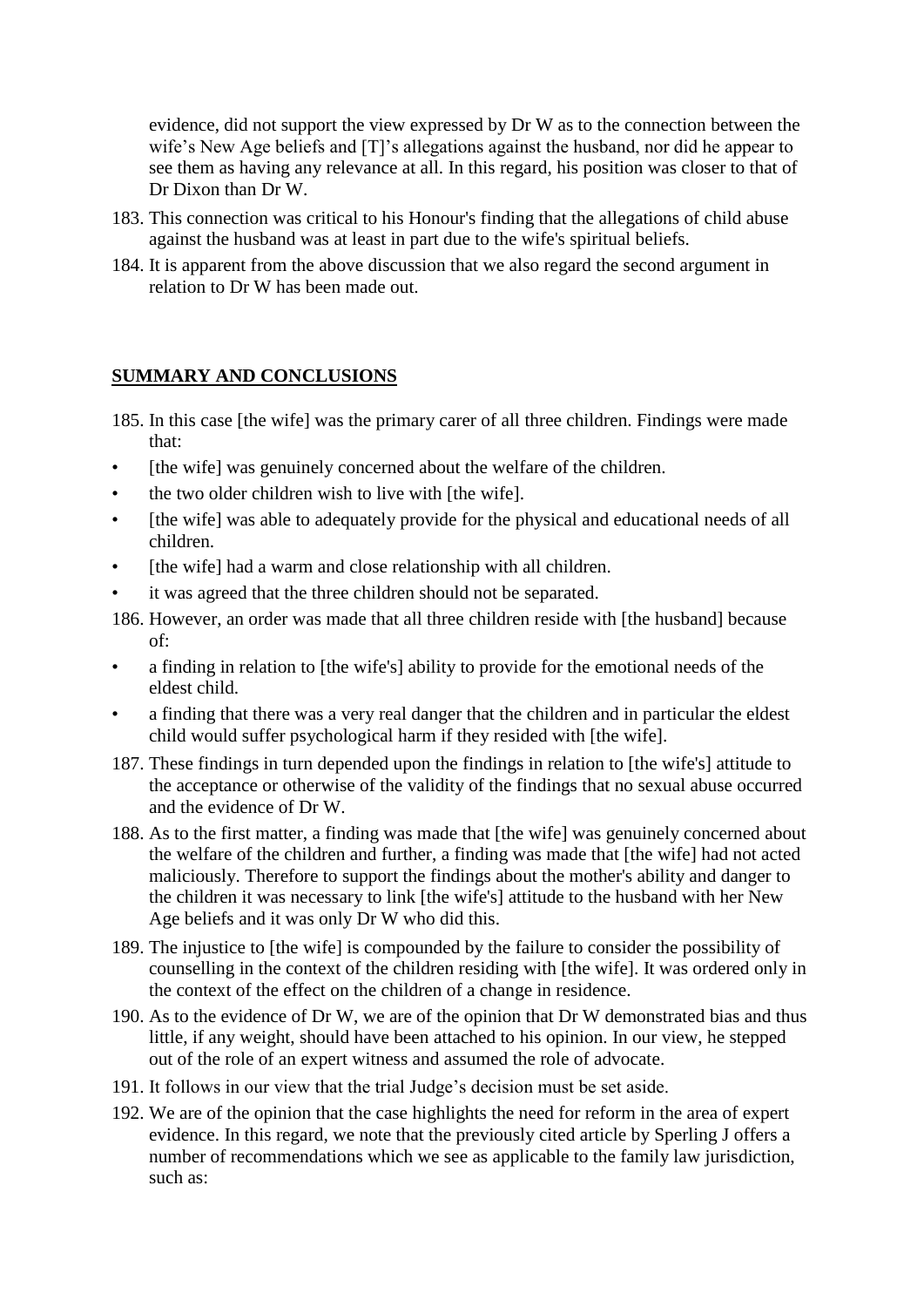- Promulgating a code of conduct for expert witnesses;
- Consideration of amending statutes to make breach of a duty of objectivity professional misconduct;
- Greater use of the power to refer out technical issues for determination by an expert referee; and
- Amendments to the Rules of Court in respect of matters such as an express power to limit expert evidence to that of a single expert selected by the parties or the Court in appropriate cases.
- 193. We think that there is considerable merit in these proposals. We note that some have been adopted by changes to the Rules of the Supreme Court of New South Wales (see Bill Madden "Changes to the role of the expert witness" [\(2000\) 38 \(5\)](http://www6.austlii.edu.au/cgi-bin/LawCite?cit=%282000%29%2038%20%285%29%20Law%20Society%20Journal%2050) *Law Society [Journal](http://www6.austlii.edu.au/cgi-bin/LawCite?cit=%282000%29%2038%20%285%29%20Law%20Society%20Journal%2050)* 50) and that the last one is also favoured by the Family Court of Australia's *Future Directions Committee Report* which was published in July 2000 (see [http://www.familycourt.gov.au/court/html/future\\_summary.html\)](http://www.familycourt.gov.au/court/html/future_summary.html).

# **ORDERS**

- 194. The next question is as to what should now occur. We would be most reluctant to simply order a new trial, given the length of this trial and the trauma to the parties that a second trial would involve.
- 195. Another option would be to simply reverse his Honour's orders as sought by the wife, which would still leave an issue of contact.
- 196. We are also conscious of the passage of time and events that may have occurred since the trial and that the High Court's decision in *Allesch v Maunz* [\(2000\) FLC 93-033](http://www6.austlii.edu.au/cgi-bin/LawCite?cit=%282000%29%20FLC%2093%2d033) requires this Court to provide the parties with an opportunity to adduce evidence relevant to the present situation if the discretion which was reposed in the trial Judge is now to be exercised by this Court.
- 197. We therefore propose the following orders:
- 1. That the appeal is allowed and his Honour's orders are set aside.
- 2. That the matter be listed for directions before the Full Court that heard this appeal.

# **KAY J:**

# **INTRODUCTION**

198. This is the wife's appeal against orders made by Barlow J on 21 June 2000. His Honour ordered that the three [daughters] of the marriage [I will refer to as, [**T**] born [in] 1988, [**S**] born [in] 1990 and [**O**] born [in] 1995] should reside with their father. His Honour further ordered that the father have sole responsibility for decisions concerning the day-to-day and long term care, welfare and development of the children, and that the wife have contact from 9.00am to 4.00pm each Sunday supervised by a professional supervisory service. There were orders made concerning on-going counselling for the children. There were also orders for alteration of property interests, which had the effect of dividing the property of the parties equally.

199. By her appeal the wife seeks orders that the children reside with her and that the husband have contact with the children as recommended by Dr Hagan, psychiatrist. She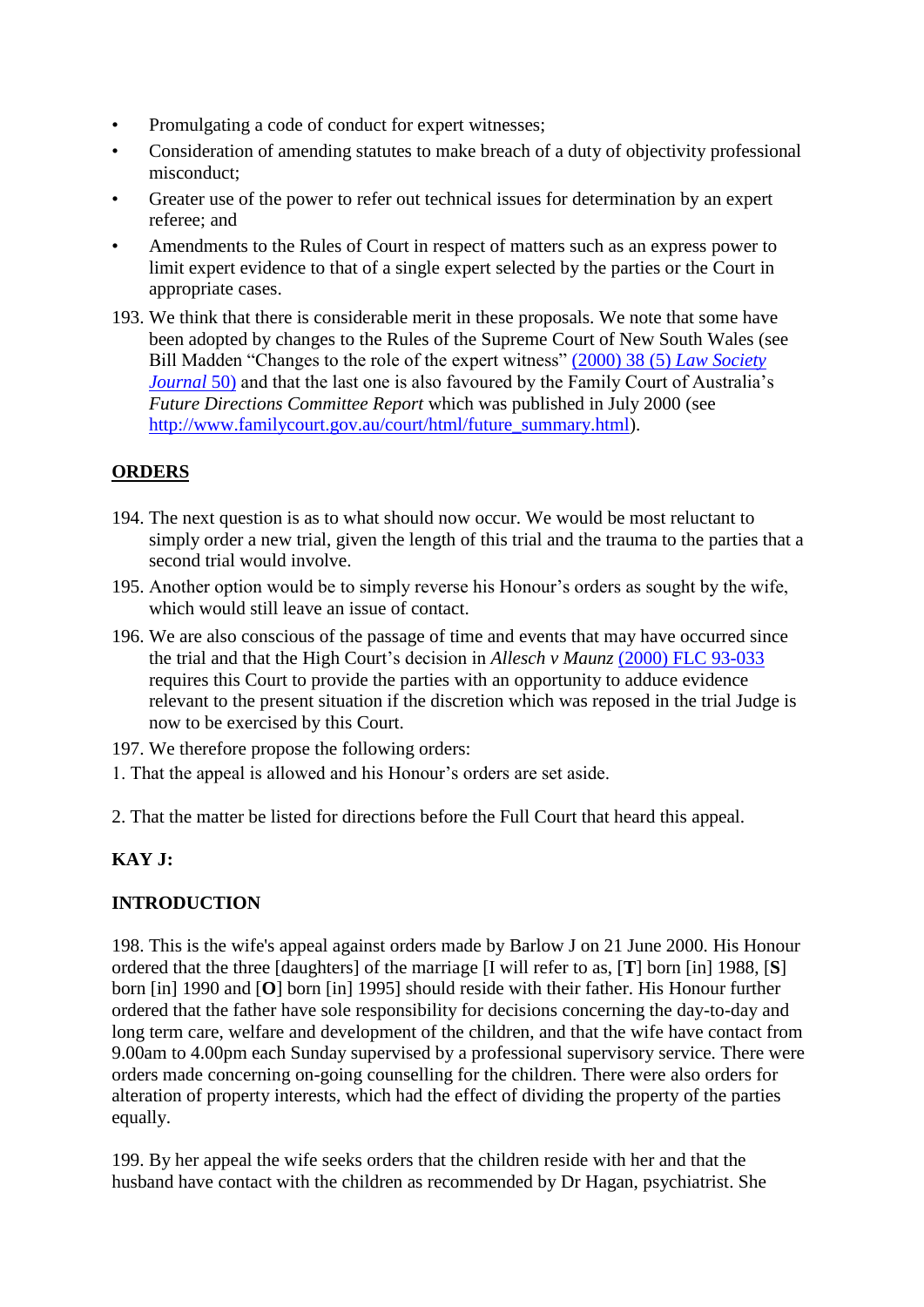further seeks orders in the property appeal which have the effect of dividing the property as to 60% in her favour and 40% in the husband's favour.

200. The orders made were as follows:

"1 All previous interim orders made in these proceedings be discharged.

**2** The children [**T**] born [in] 1988, [**S**] born [in] 1990 and [**O**] born [in] 1995 'the children' reside with the husband and the husband have the sole responsibility for decisions concerning the day to day and long term care, welfare and development of the children.

3 The wife have reasonable contact with the children

**4** Until further order of the Court, the contact provided for in Order 3 hereof be

(a) from 9 am to 4 pm each Sunday;

(b) supervised by a professional supervisory service.

5 Until further order of the Court, the wife be restrained by injunction from arranging, or in any way facilitating, counselling for the children.

6 Until further order of the Court the husband be restrained by injunction from arranging, or in any way facilitating, counselling for the children, save for counselling by Elaine Atkinson, Clinical Psychologist.

7 Subject to Orders 5 and 6 hereof, unless and until the Court Expert and/or the Separate Representative directs otherwise, or until further order of the Court, the parties forthwith take all steps to engage themselves and the children in such counselling and/or family therapy as may be recommended by Dr. Michael Hagan, Child Psychiatrist, or by such other child psychiatrist as may be agreed by the parties or determined by the Court.

8 The husband and wife each be restrained by injunction from:

(a) denigrating each other in the presence of the children;

(b) exposing the children to derogatory remarks about the husband or the wife as the case may be.

9 The wife be restrained by injunction from making any statements to the child [T], which would in any way suggest that the said child had been sexually abused by the husband, or by the child's paternal grandparents.

10 The husband provide the wife with copies of all school reports, medical certificates, certificates of merit and other documents recording the children's educational, religious, sporting, recreational and artistic activities, within seven days of receipt of such reports.

11 The husband inform and authorise all relevant organisations, agencies and individuals and in particular the Principal of the school at which the children attend from time to time, to provide the wife directly with reports and/or information regarding the children's activities and development, provided that the provision of such information shall not entitle the wife to give directions or instructions to such organisations, agencies and individuals, in relation to matters for which the husband has sole responsibility.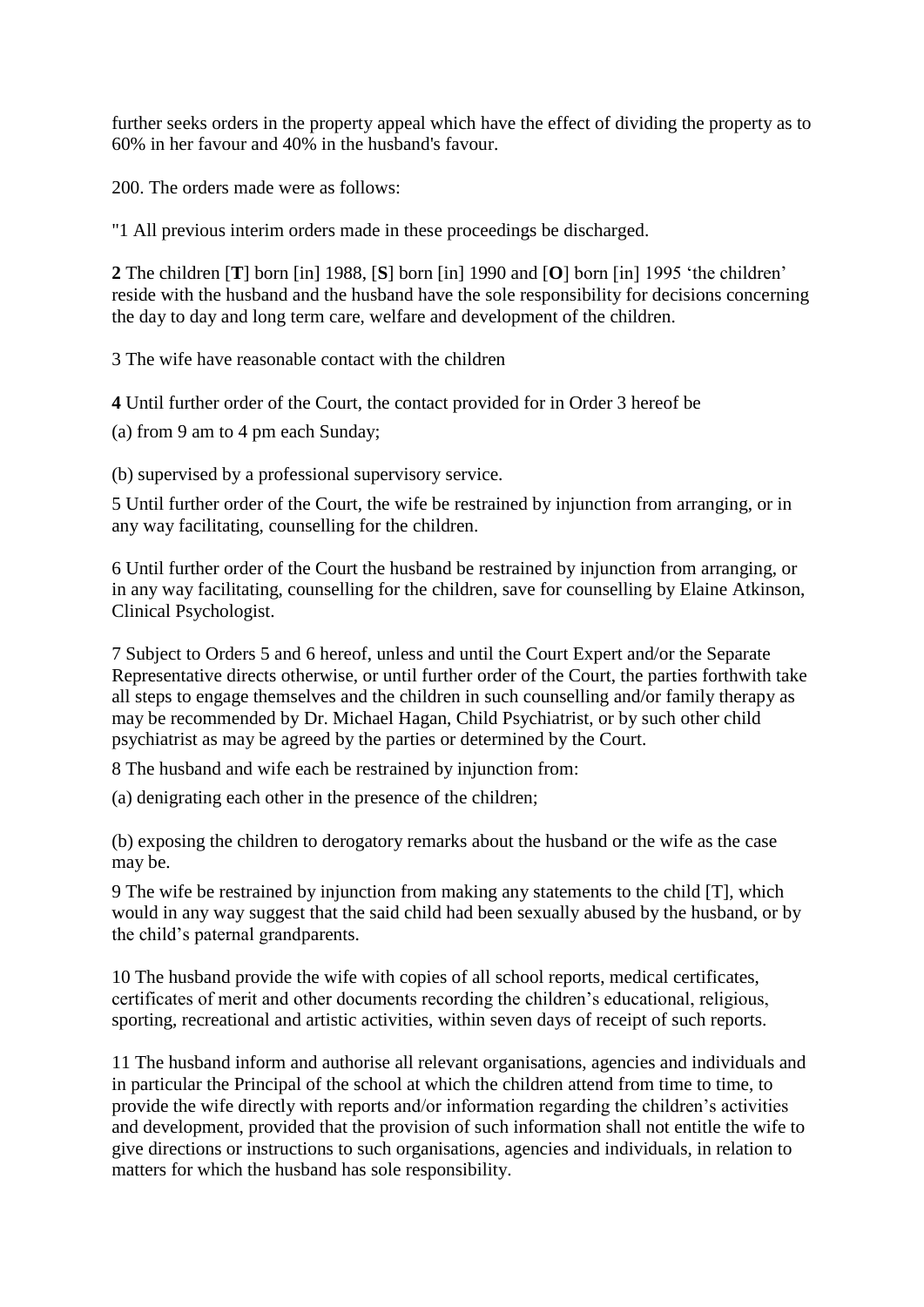12 Until further order of the Court the husband and wife each be restrained by injunction from removing the children from the State of Western Australia or the Commonwealth of Australia.

13 The wife forthwith deliver to the Principal Registrar of the Family Court of Western Australia the current passport for each of the children, such passports to be held by the Principal Registrar until further order of the Court.

**14** The husband pay to the wife the sum of \$147,715.00 within 30 days.

**15** In the event the total balance of the bank accounts in the names of the husband and the wife held with [certain banks] exceeds the sum of \$173,000.00, then in addition to the monies payable by the husband to the wife pursuant to Order 14 hereof, the husband pay to her an amount equivalent to one half of the amount by which the total balance of the accounts exceeds the sum of \$173,000.00.

**16** If the husband fails to pay to the wife the amounts payable by him pursuant to Orders 14 and 15 hereof within 30 days, then the husband pay interest on such amounts, or so much thereof as remains unpaid at the rate of 10 per cent per annum, calculated from the expiration of the said period of 30 days and payable calendar monthly on the first day of each month.

**17** Upon payment by the husband to the wife of the amounts referred to in Orders 14 and 15 hereof together with any interest payable by him to her pursuant to Order 16 hereof, the wife's interest in [a certain property] vest in the husband absolutely.

**18** Upon payment by the husband to wife of the amounts payable by him pursuant to Orders 14 and 15 hereof and any interest payable by him to her pursuant to Order 16 hereof, the wife at her expense, forthwith cause the removal of, the caveat registered over the [certain property] by the Legal Aid Commission of Western Australia.

**19** Within 30 days of the date of the payment by the husband to the wife of the amounts referred to in Orders 14 and 15 hereof together with any interest payable by him to her pursuant to Order 16 hereof, the wife vacate the [certain property] and thereafter be restrained by injunction from entering upon it, unless with the consent of the husband.

20 Until the date upon which the wife vacates the [certain property] she be responsible for the payment of any accounts rendered in relation to electricity, water and the telephone used in connection with the said property.

21 Subject to Order 20 hereof the husband be responsible for other outgoings payable in respect of the [certain property], including the mortgage payments payable in respect of the mortgage secured against the said property.

22 The husband indemnify and keep indemnified the wife in relation to any liability arising from the mortgage secured against the [certain property].

23 Save for withdrawing funds for the purpose of paying to the wife the amounts payable pursuant to Orders 14 and 15 hereof together with any interest payable by him to her pursuant to Order 16 hereof, until payment of such amounts and any such interest, the husband be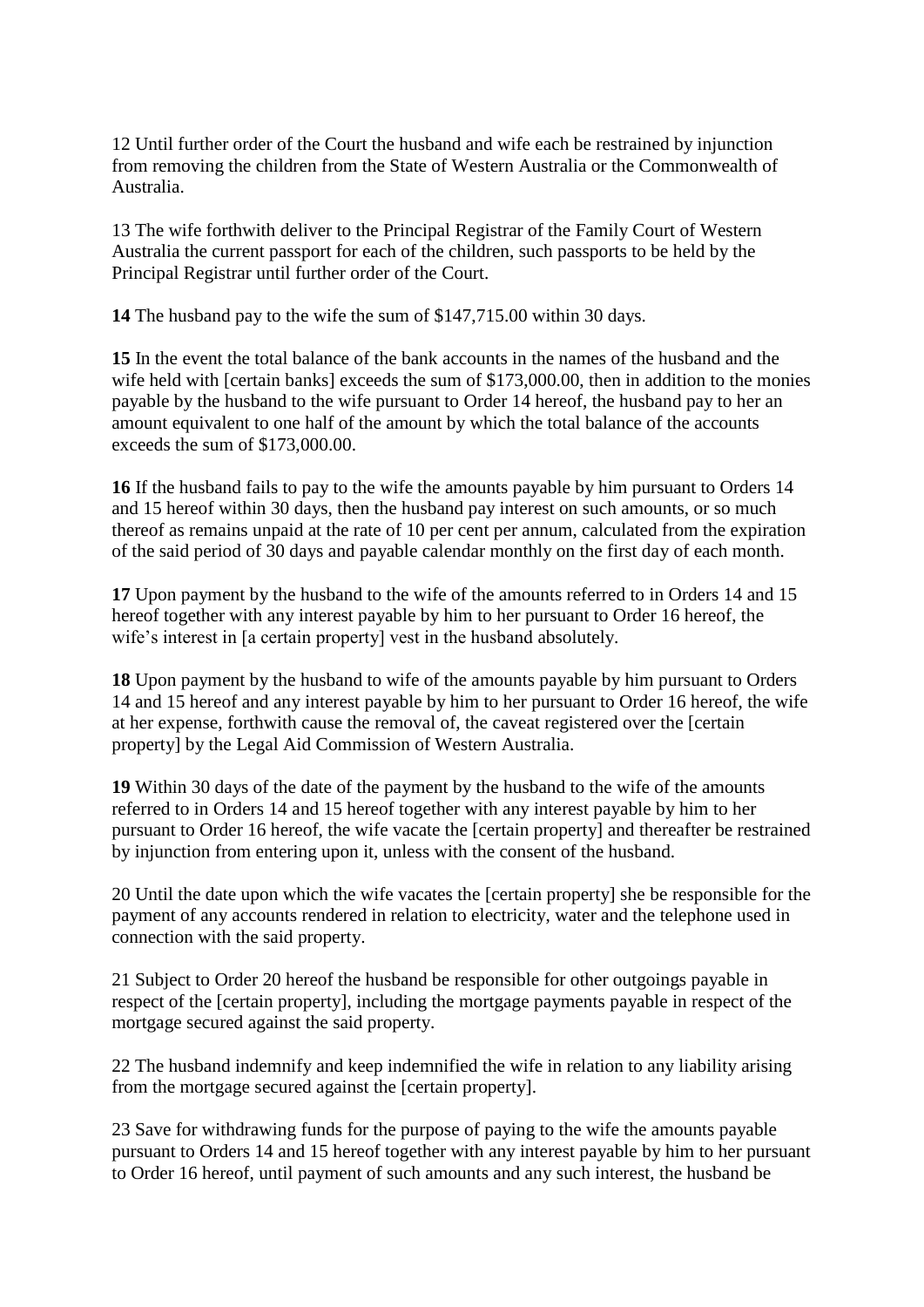restrained by injunction from in any way dealing with the monies deposited in the names of the husband and wife or either of them with [the certain banks].

24 Upon payment by the husband to the wife of the amounts referred to in Orders 14 and 15 hereof together with any interest payable by him to her pursuant to Order 16 hereof, the following vest in the husband absolutely:

(a) the balance of funds in the names of the husband or the wife or either of them with [certain banks];

(b) the Mitsubishi Pajero motor vehicle;

(c) the husband's superannuation entitlement;

(d) the furniture and effects in the possession of the husband;

(e) one half of the family photographs and family video recordings in the possession of the wife.

25 Any interest the husband may have in the following vest in the wife absolutely:

(a) [Certain] Commonwealth Bank accounts;

(b) the Holden Apollo motor vehicle;

(c) the furniture and effects in the possession of the wife;

(d) one half of the family photographs and family video recordings in the possession of the wife.

26 Except as otherwise provided for in these orders, all of the husband's right, title and interest in any other property or financial resources in the name of or in the possession of the wife, vest in the wife.

27 Except as otherwise provided for in these orders, all of the wife's right, title and interest in any other property or financial resources in the name of or in the possession of the husband, vest in the husband.

28 The husband and wife each do such acts and things and sign all documents necessary to give effect to these orders.

29 Each party have liberty to apply in relation to the implementation of these orders.

30 The husband and the Separate Representative have liberty to apply for an order for costs, such liberty to be exercised within 21 days of the date hereof.

31 On the undertaking of the husband not to enforce the orders made herein and on the undertaking of the wife not to discuss with the children the reasons for judgment delivered on 21 June 2000, the matter be adjourned to 9.30am on 23 June 2000.

30 Otherwise the applications of the husband and wife be dismissed."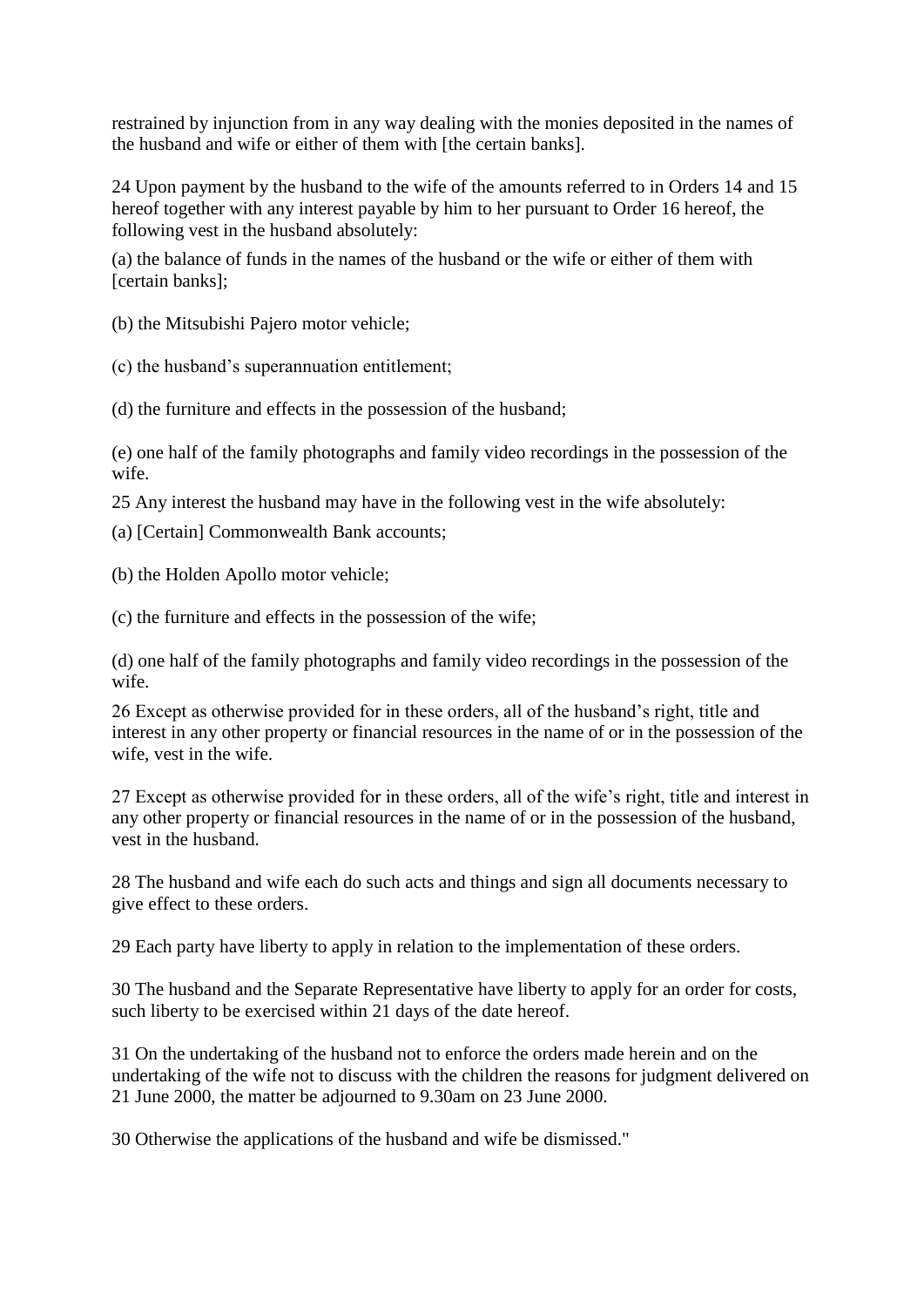201. The Third Amended Notice of Appeal appears to describe the orders appealed against generally by reference to the paragraph numbers set out in the Reasons for Judgment. In order to avoid confusion they are best identified by reference to the formal orders set out above. The paragraph numbers of the orders appealed against have been emphasised in **bold text.**

202. The orders sought in the Third Amended Notice of Appeal were as follows:

"1. The children [**T**] born [in] 1988, [**S**] born [in] 1990 and [**O**] born [in] 1995 reside with the wife.

2. The wife have the sole responsibility for decisions concerning the day to day and long term care, welfare and development of the children.

3. The husband have reasonable contact with the children such contact to be subject to the direction of Dr Michael Hagan, child psychiatrist both as to frequency and the requirement (if any) of supervision.

4. The balance of money, inclusive of interest, held in the joint names of the parties in accounts with [certain banks] be divided equally between the husband and wife.

5. The wife pay to the husband within 60 days the sum of \$19,619 or such other sum as will result in the husband having received 35% of the net assets of the parties.

6. Upon payment by the wife to the husband of the sum set out in paragraph 5 the husband transfer to the wife his interest in the [certain property].

7. The wife be responsible for all outgoings payable in respect of the [certain property] including the payment in respect of the mortgage secured against the said property."

203. Although the Third Amended Notice of Appeal contained some 30 grounds, the presentation by Mr Ackman QC on behalf of the appellant appeared to be limited to arguments that the trial Judge could not and should not have made findings as to the mother's future behaviour which would have justified requiring that the children move to live with their father.

# **BACKGROUND**

204. The husband is 34 years of age and the wife 32. The husband was born in Perth and the wife in [another country]. Some part of the husband's formative years were spent living in [that country] and that is where the parties met and were married on 29 September 1986. They remained living together until October 1998.

205. The history of the parties' life together in [the other country] is relevant insofar as the property proceedings are concerned, but as the property appeal only becomes relevant if the residence appeal is allowed, and as I do not intend to allow the residence appeal, it is unnecessary for me to deal with the property appeal. In any event, it has been agreed between counsel that the property appeal only becomes relevant should the residence appeal succeed and even then, it should proceed by way of written submissions after the judgment in the residence appeal has been delivered. For those reasons it is now unnecessary to outline matters relating to the property appeal.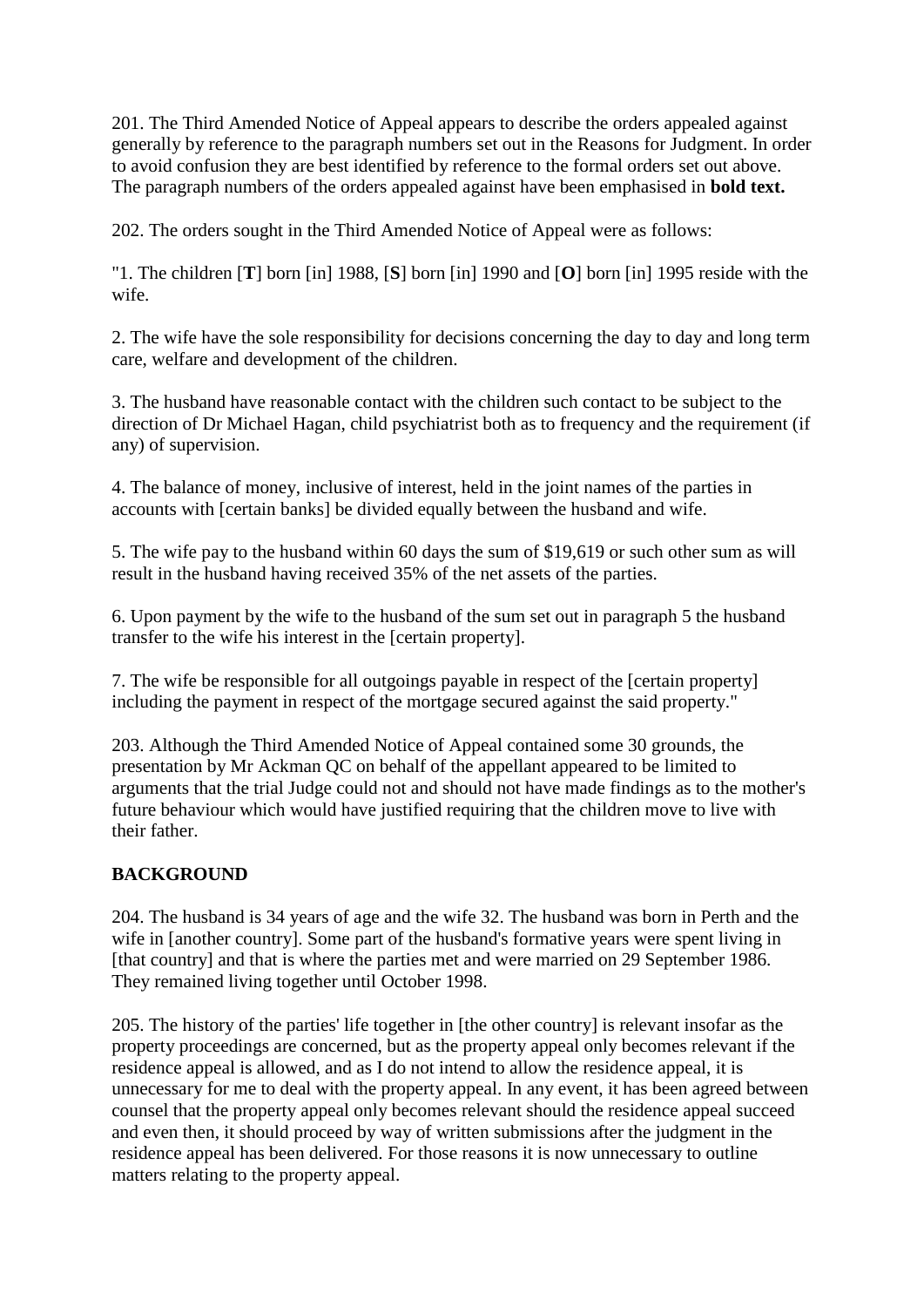206. The parties lived in Perth from 1990 to 1998 save for most of 1996 when they attempted unsuccessfully to settle in [the other country].

207. As early as 1992 it was apparent that the child [T] had behavioural problems. She was seen by a psychologist and a language therapist. She changed schools between her first and second years. When in [the other country] she was again seen by a psychologist, who reported "[T] is a girl having very high capacities, with considerable difficulties in the emotional and social areas...".

208. After the parties returned to Perth in late 1996 they bought a home at [in Perth]. [T] and [S] attended first at [one school] and then at [another primary school].

209. Early in 1997 the wife became interested in what she described as "New Age beliefs". She began to involve [T] in her belief system.

210. In September 1998 the parties attended Relationships Australia for counselling. Late in that month the wife told [T]'s school teacher of her concerns about apparent disclosures the child had made to her.

211. At AB 1719-1720, the school teacher was cross examined as follows:

"MR DOWDING: Has Mrs. [W] told you about some of the things that have happened in her home?---Regarding [T]?

Well, regarding anything?---Regarding - -

Talking about domestic matters to you?---Only as far as regarding [T]; yes.

Right. And when is the first time - - has she ever talked about her husband to you?--- I think she has mentioned him; yes.

...

And did she [Wife] say to you something about her husband's behaviour?---Yes.

What did she say to you?---I can't say it, verbatim, because I can't remember the exact words.

Words to the effect?---Words to the effect? It was in regards to the children. She felt that they were being abused, emotionally and physically, by him.

Right. And did she give you an instance of any sort of sexual misconduct?---In regard to [T]?

Well, in regard to any of them?---Okay. In regard to [T], I will answer that one, because I was told that Mr [W] went into the shower when [T] was in the shower, and that's - - I don't- that's all I can say on that one.

And it was put in a context that that was inappropriate?---Yes it was.

And she was alarmed by it?---Yes, she was.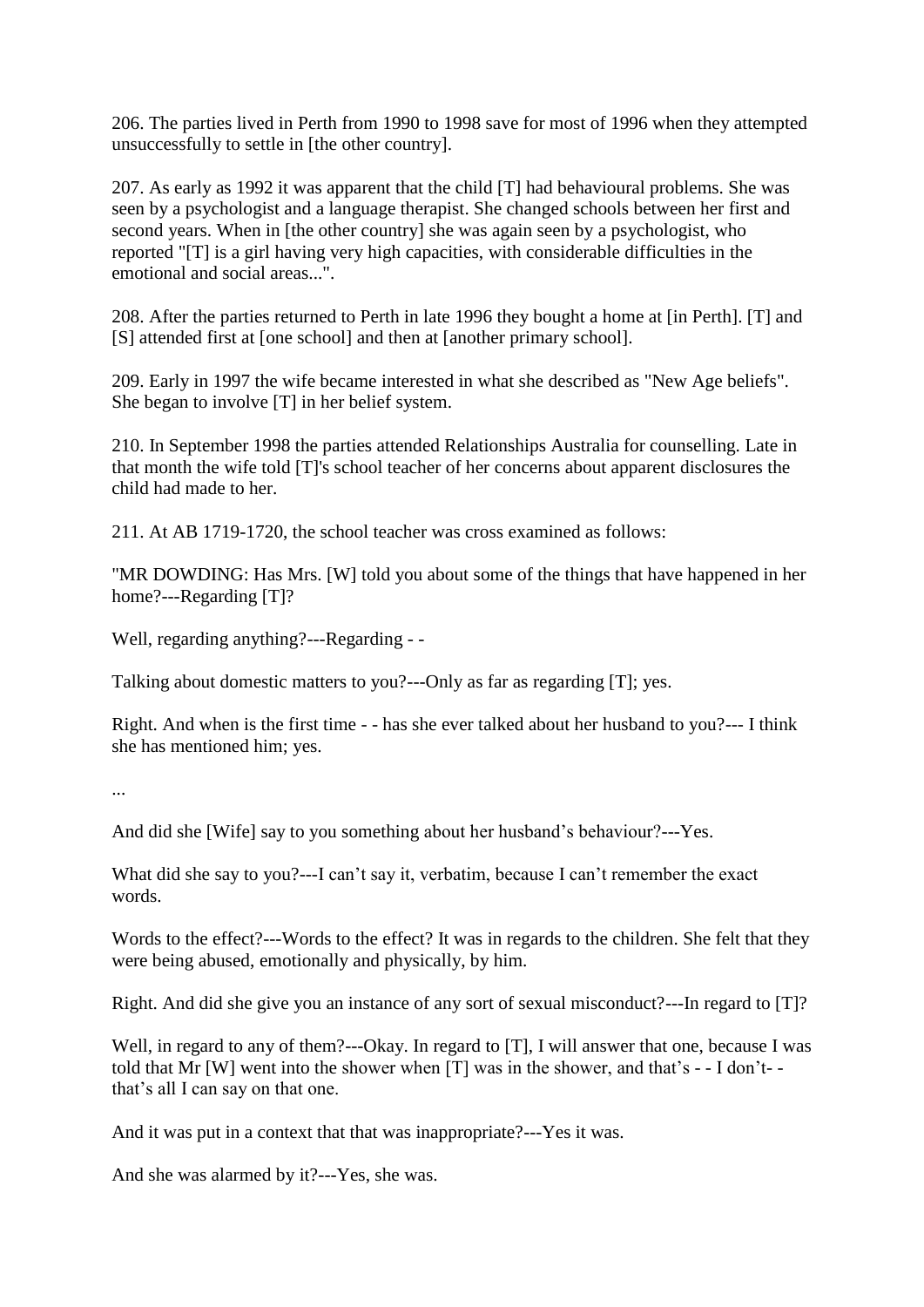And she was upset by it?---Yes.

And she wanted to talk to you about it?---Yes.

And she wanted to talk to you about it, because she thought you might be able to help her?--- When I'm told things like that, I have to report them. Yes.

...

So [the wife] told you something - -?---Yes.

- - that her husband had been in the shower with [T] - -?---No. That wasn't then. Well - -

Oh, I see. Well - -?--- - - that - - she told me that the - - the husband was abusing them, sexually and - - and emotionally, and that's when I told [the School Principal].

So was the 'in the shower' before or after that occasion?---After.

So she told you, on this occasion, about the 25th of September, that he was sexually - -?--- And emotionally - -

- - and emotionally abusing the children?---Yes.

And it was all the children?---I can't answer that, because I can't remember.

And did she tell you what sexual abuse there was?---No, she didn't. But I did suggest that she asked [T] to show her.

Right. So the context was that he'd actually done something to the children, and you thought it appropriate that [T] demonstrate it to her?---Yes. So - - to make sure that that was right. Yes.

And did she come back to you, and report that she'd done that?---Yes.

And what was it that [T] said to her had happened?---[T] showed her where she had been touched.

And where was that, to your recollection?---As far as I remember her saying, it was everywhere, so I didn't go any further.

And by 'everywhere', did you contemplate - -?---I assumed - -

MR DOWDING: - - that was something to do with [T]'s private parts?---Yes, I did.

And that, in your mind, would be breasts and vagina?---Yes.

And was that before you spoke to [the School Principal], or at the same time?---At the same time."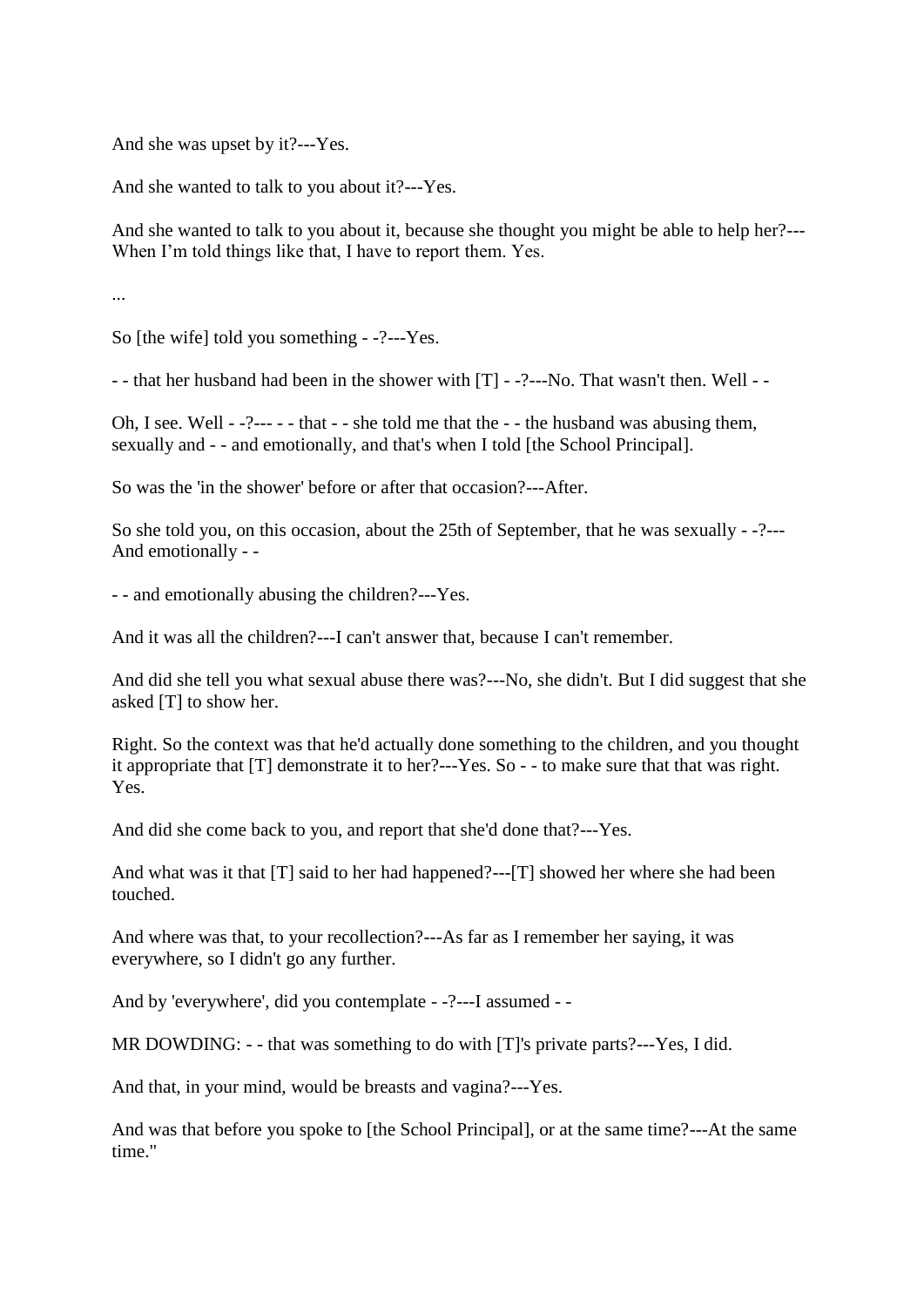212. The teacher drew the matter to the attention of the School Principal, who in turn reported it to the Department of Family and Children Services. The weekend after the report was made the mother left the children with the father for four days whilst she attended some courses related to her New Age beliefs.

213. On 3 October 1998 the husband left the [parties'] property and began to live apart from the family.

214. The wife asserted that on 28 October 1998 the child [T] disclosed to her that she had been sexually assaulted by the husband. On the next day the child was interviewed by officers of the Department of Family and Children's Services. Four days later the husband advised the wife that he was intending to travel to [the country where he had previously lived]. The husband asserted he had been in a very emotional state and needed support from his extended family.

215. The next day the child and the wife were interviewed by officers of the Police Child Abuse unit and the husband was apprehended at Perth International Airport as he was about to leave Australia. He was charged with two counts of sexual penetration of a lineal relative and four counts of indecent dealing. The charges all related to the child [T].

216. Immediately thereafter the husband commenced proceedings seeking residency orders and orders for alteration of property interests. The wife's response was to oppose the making of those orders and seek orders in her favour.

217. Between 30 December 1998 and 2 February 1999 the wife was hospitalised suffering from depression.

218. In July 1999 the child [T] gave evidence in the District Court in relation to the charges brought against the husband. Some four weeks later, on 23 August 1999, the Crown filed a nolle prosequi in relation to those charges. According to the wife, when she informed the children of this fact, the child [S] greeted the news with great joy, whereas [T] was bewildered.

# **FURTHER EVIDENCE ON APPEAL**

219. At the commencement of the appeal, Dr Dickey QC appearing on behalf of the Director-General Family and Children's Services, Western Australia sought to have introduced into evidence pursuant to [s 92A\(2\)](http://www6.austlii.edu.au/cgi-bin/viewdoc/au/legis/cth/consol_act/fla1975114/s92a.html) of the *[Family Law Act](http://www6.austlii.edu.au/cgi-bin/viewdoc/au/legis/cth/consol_act/fla1975114/)* an affidavit sworn by one Alex Katsibardis. Mr Katsibardis was a counsellor employed by Relationships Australia. In September 1998, whilst acting as a counsellor, he discussed with the husband and the wife matters concerning the care, welfare and development of the three children of the marriage. On 25 September 1998 he interviewed the husband in these proceedings on matters concerning the welfare of the three children of the marriage. He then contacted the Department on 13 October 1998, and on 11 January 1999 prepared a report.

220. It appears to be common ground that Mr Katsibardis' assertions were well known to both of the wife and the child representative, but neither sought to call evidence from Mr Katsibardis at the hearing before Barlow J. It was their conscious decision that any evidence that Mr Katsibardis might give was rendered inadmissible by the provisions of s 19N of the *[Family Law Act](http://www6.austlii.edu.au/cgi-bin/viewdoc/au/legis/cth/consol_act/fla1975114/)*. The introduction of such evidence before us was opposed on the basis that it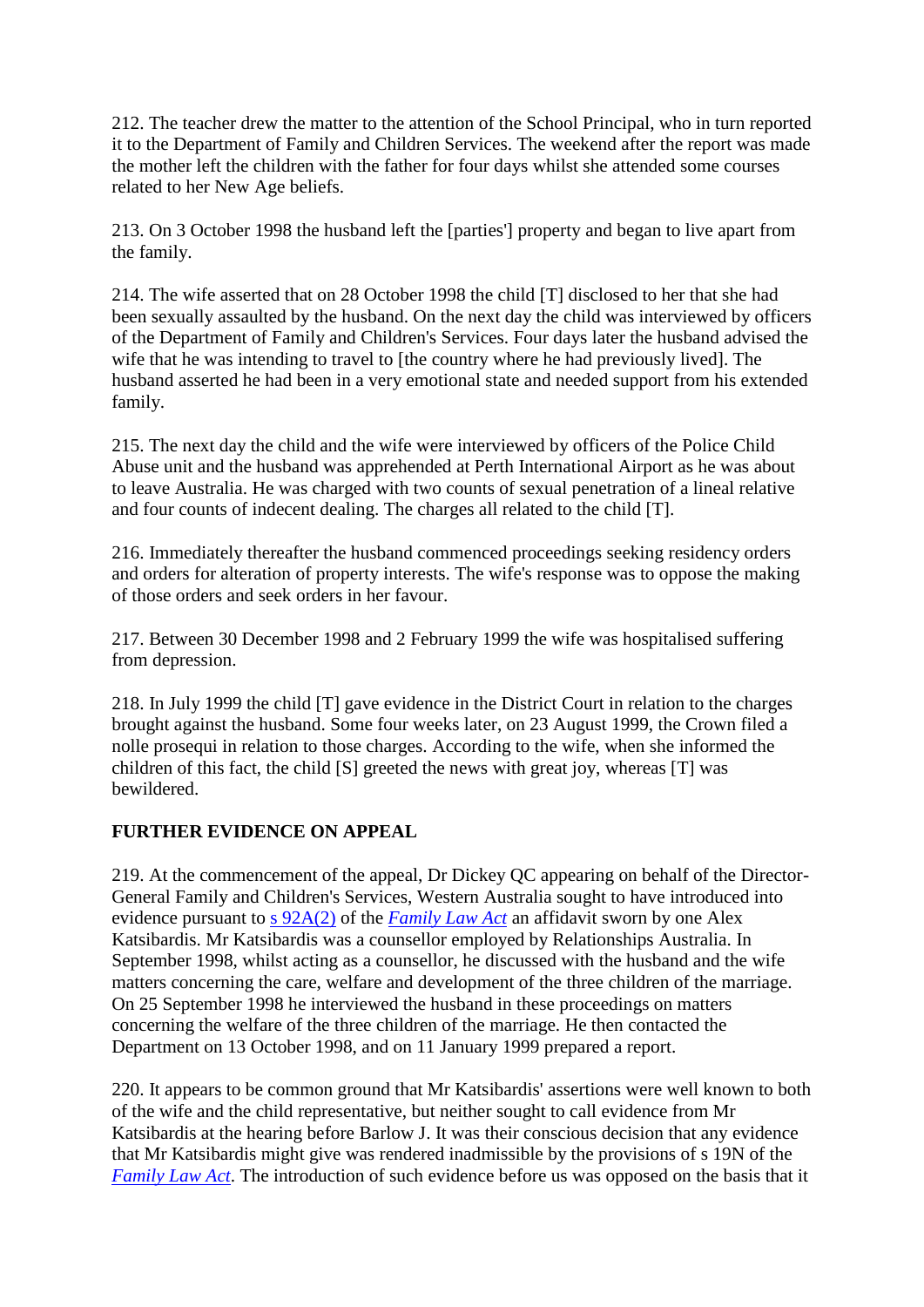was rendered inadmissible by the provisions of s 19N of the *[Family Law Act](http://www6.austlii.edu.au/cgi-bin/viewdoc/au/legis/cth/consol_act/fla1975114/)*. Dr Dickey submitted that s  $67ZB(4)$  rendered the evidence admissible.

221. Those sections provide as follows

# **"19N Admissions made to counsellors, mediators etc.**

- (1) This section applies to:
- (a) a family and child counsellor; or
- (b) a court mediator; or

(c) subject to the regulations, a community mediator or a private mediator; or

(d) a person nominated, or acting on behalf of an organisation nominated, for the purposes of paragraph  $14C(3)(b)$  or subparagraph  $44(1B)(a)(ii)$ ; or

(e) a person to whom a party to a marriage has been referred, for medical or other professional consultation, by a person referred to in paragraph (a), (b), (c) or (d).

(2) Evidence of anything said, or any admission made, at a meeting or conference conducted by a person to whom this section applies while the person is acting as such a person is not admissible:

(a) in any court (whether exercising federal jurisdiction or not); or

(b) in any proceedings before a person authorised by a law of the Commonwealth or of a State or Territory, or by the consent of the parties, to hear evidence."

# **"67ZA Where member of the Court personnel, counsellor or mediator suspects child abuse etc.**

(1) This section applies to a person in the course of carrying out duties, performing functions or exercising powers as:

(a) a member of the Court personnel; or

(b) a family and child counsellor; or

(c) a family and child mediator.

(2) If the person has reasonable grounds for suspecting that a child has been abused, or is at risk of being abused, the person must, as soon as practicable, notify a prescribed child welfare authority of his or her suspicion and the basis for the suspicion.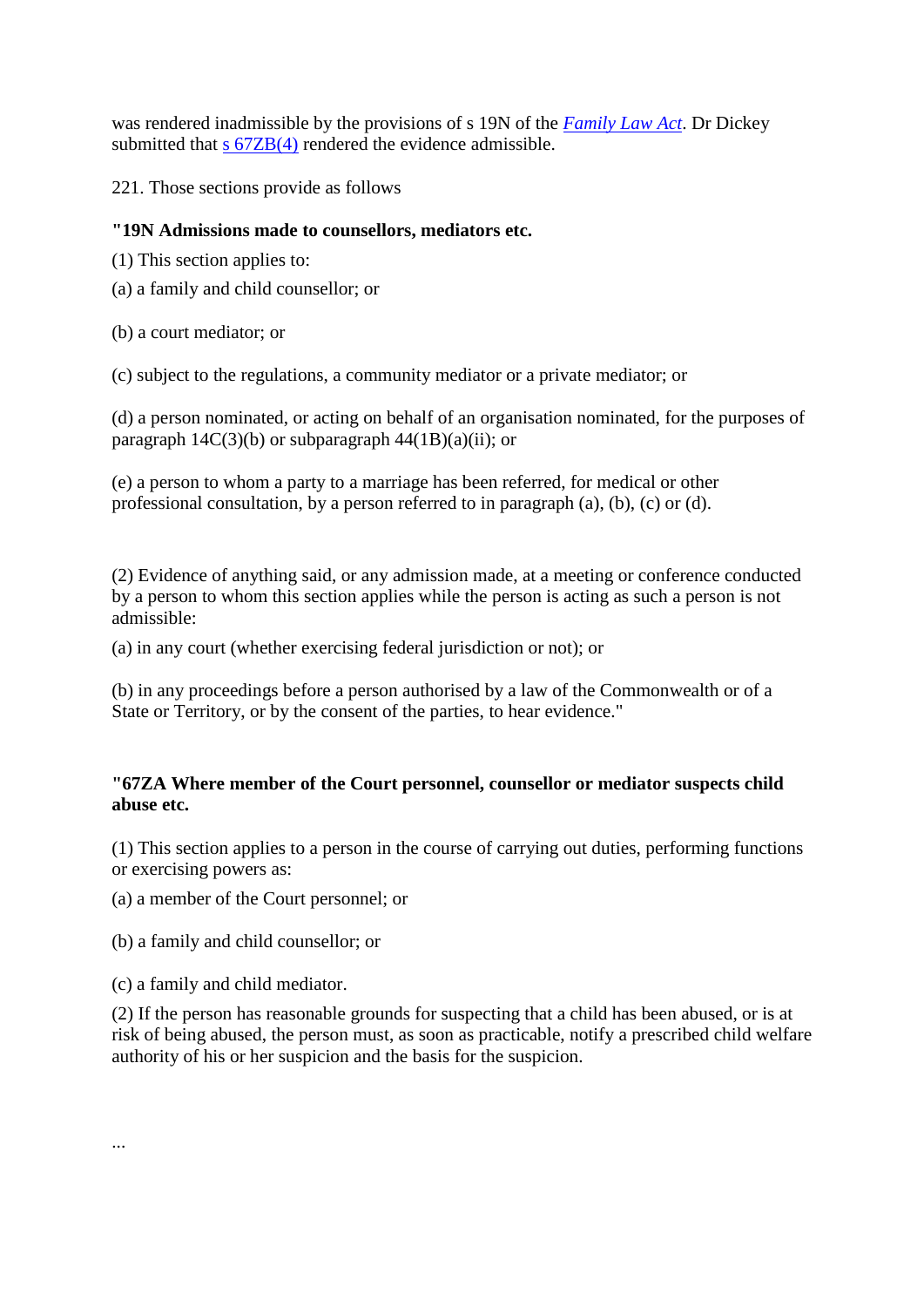(5) If notice under this section is given orally, written notice confirming the oral notice is to be given to the prescribed child welfare authority as soon as practicable after the oral notice.

(6) If the person notifies a prescribed child welfare authority under this section...the person may make such disclosure of other information as the person reasonably believes are necessary to enable the authority to properly manage the matter the subject of the notification."

# **"67ZB No liability for notification under [section ...67ZA](http://www6.austlii.edu.au/cgi-bin/viewdoc/au/legis/cth/consol_act/fla1975114/s67za.html)**

(1) A person:

(a) must give notice under subsection  $67Z(3)$  or  $67ZA(2)$ ; or

(b) may give notice under subsection  $67ZA(3)$  or (4); or

(c) may disclose other information under subsection  $67ZA(6)$ ;

in spite of any obligation of confidentiality imposed on the person by this Act, another Act, another law or anything else (including a contract or professional ethics).

(2) A person is not liable in civil or criminal proceedings, and is not to be considered to have breached any professional ethics, in respect of a notification under [subsection 67Z\(3\)](http://www6.austlii.edu.au/cgi-bin/viewdoc/au/legis/cth/consol_act/fla1975114/s67z.html) or [67ZA\(](http://www6.austlii.edu.au/cgi-bin/viewdoc/au/legis/cth/consol_act/fla1975114/s67za.html)2).

(3) A person is not liable in civil or criminal proceedings, and is not to be considered to have breached any professional ethics, in respect of a notification under [subsection 67ZA\(3\)](http://www6.austlii.edu.au/cgi-bin/viewdoc/au/legis/cth/consol_act/fla1975114/s67za.html) or (4), or a disclosure under [subsection 67ZA\(6\),](http://www6.austlii.edu.au/cgi-bin/viewdoc/au/legis/cth/consol_act/fla1975114/s67za.html) if the notification or disclosure is made in good faith.

(4) Evidence of a notification under subsection  $67Z(3)$  or subsection  $67ZA(2)$ , (3) or (4), or a disclosure under [subsection 67ZA\(6\),](http://www6.austlii.edu.au/cgi-bin/viewdoc/au/legis/cth/consol_act/fla1975114/s67za.html) is not admissible in any court except where that evidence is given by the person who made the notification or disclosure.

(5) In this section:

**court** means a court (whether or not exercising jurisdiction under

this Act) and includes a tribunal or other body concerned with professional ethics."

**The interrelationship between ss 19N and [67ZB\(](http://www6.austlii.edu.au/cgi-bin/viewdoc/au/legis/cth/consol_act/fla1975114/s67zb.html)4).**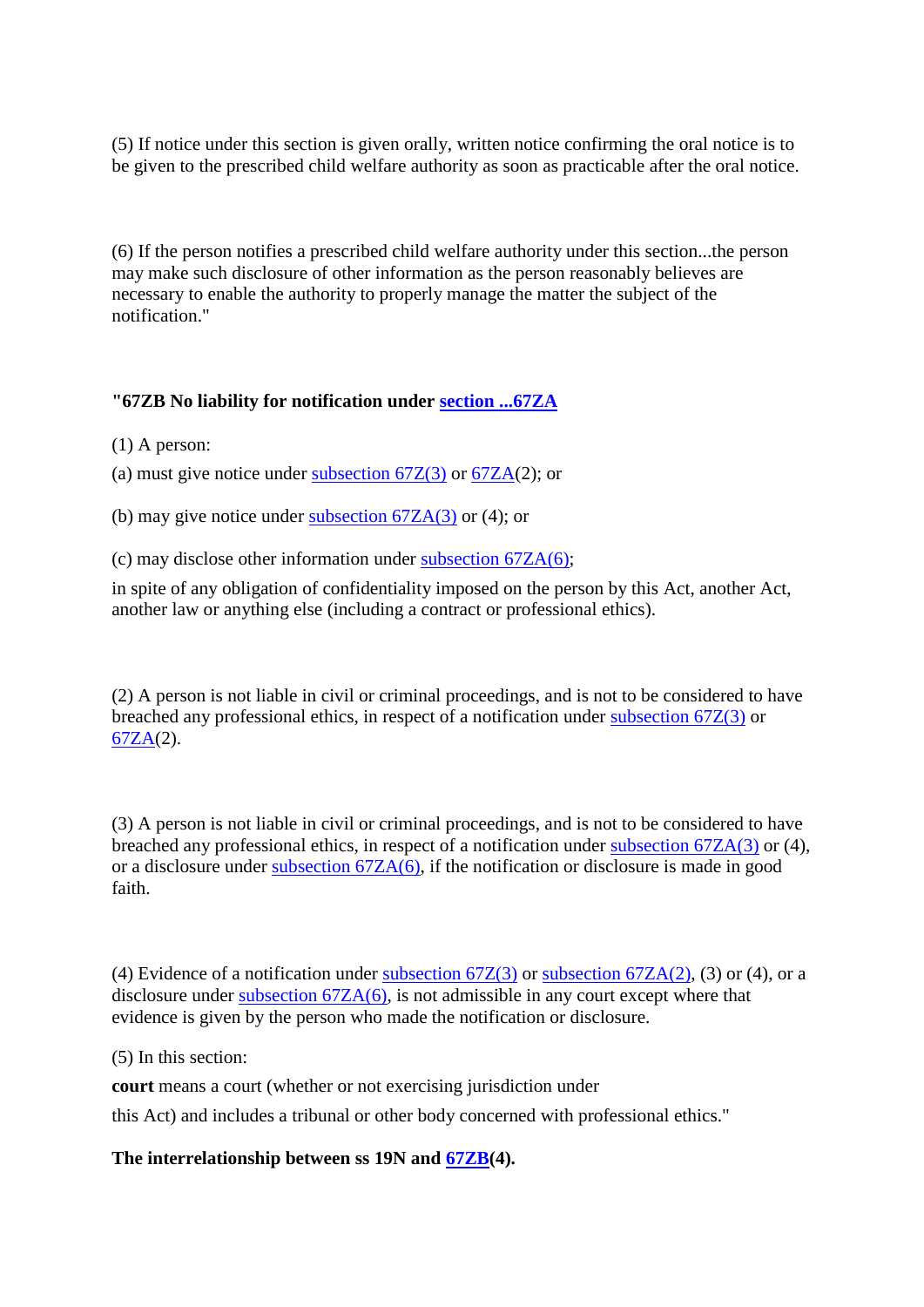222. [Section 67ZB\(4\)](http://www6.austlii.edu.au/cgi-bin/viewdoc/au/legis/cth/consol_act/fla1975114/s67zb.html) was enacted in its present form in 1995. It replaced

s 70BC(4) which had been introduced in 1991. The only substantive difference was that [s](http://www6.austlii.edu.au/cgi-bin/viewdoc/au/legis/cth/consol_act/fla1975114/s67za.html)  [67ZA](http://www6.austlii.edu.au/cgi-bin/viewdoc/au/legis/cth/consol_act/fla1975114/s67za.html) increased the class of persons to whom the mandatory reporting provisions applied.

223. In support of the application to have the affidavit admitted before the Full Court, Dr Dickey submitted that the provisions of [s 67ZB\(4\)](http://www6.austlii.edu.au/cgi-bin/viewdoc/au/legis/cth/consol_act/fla1975114/s67zb.html) of the *[Family Law Act](http://www6.austlii.edu.au/cgi-bin/viewdoc/au/legis/cth/consol_act/fla1975114/)* or alternatively the provisions of s 161(4) of the *Family Court Act* (WA) rendered the evidence of Mr Katsibardis admissible. Dr Dickey further submitted that Mr Katsibardis' evidence was "very relevant to the issue of the residence of, and contact with, the three children of the marriage".

224. The second reading speech of the then Attorney-General indicates that the genesis of the section was the Family Law Council's Report on Child Sexual Abuse which had been published in 1988. Mr Duffy said:

"The most important of the amendments to be made by the Bill are aimed at in proving the handling of custody and access disputes in which allegations of child abuse are made by one party against another. In preparing these amendments the Government has been guided by the findings and recommendations made by the Family Law Council in its 1988 report on child sexual abuse.

The amendments to be made by this Bill are designed to complement the administrative steps already taken by the Family Court in the area of child abuse. The amendments will provide for mandatory reporting of child abuse by Family Court staff to State and Territory child welfare authorities; provide legal protection for Family Court staff who report child abuse to child welfare authorities: provide for State and Territory child welfare authorities and other interested persons to intervene in cases involving alleged child abuse; limit the number of unnecessary medical and psychological examinations of children obtained by parents involved in custody and access disputes: insert an express statement in the [Family Law Act](http://www6.austlii.edu.au/cgi-bin/viewdoc/au/legis/cth/consol_act/fla1975114/) requiring the Family Court to have regard to the need to protect children from abuse; and provide protection for medical and other witnesses in child abuse cases from abusive or hectoring questioning."

225. The Family Law Council had recommended that court counsellors and other persons in a position of confidentiality be freed from the yoke of secrecy for the purposes of being able to draw to the attention of the relevant State authorities any information which had been brought to their attention which might lead to a child being at risk of abuse. The Report said as follows:

# " Recommendation 18

Council recommends in particular that:

• the notification shall not be held to be a breach of any duty of confidence imposed by the [Family Law Act](http://www6.austlii.edu.au/cgi-bin/viewdoc/au/legis/cth/consol_act/fla1975114/) or of professional etiquette or ethics or of a rule of professional conduct.

• the notification shall not be a breach of any requirement of confidentiality imposed by the [Family Law Act](http://www6.austlii.edu.au/cgi-bin/viewdoc/au/legis/cth/consol_act/fla1975114/) resulting from any oath of office taken under the [Family Law Act,](http://www6.austlii.edu.au/cgi-bin/viewdoc/au/legis/cth/consol_act/fla1975114/) regulations and rules.

• no civil or criminal liability will be incurred by reason of the person making the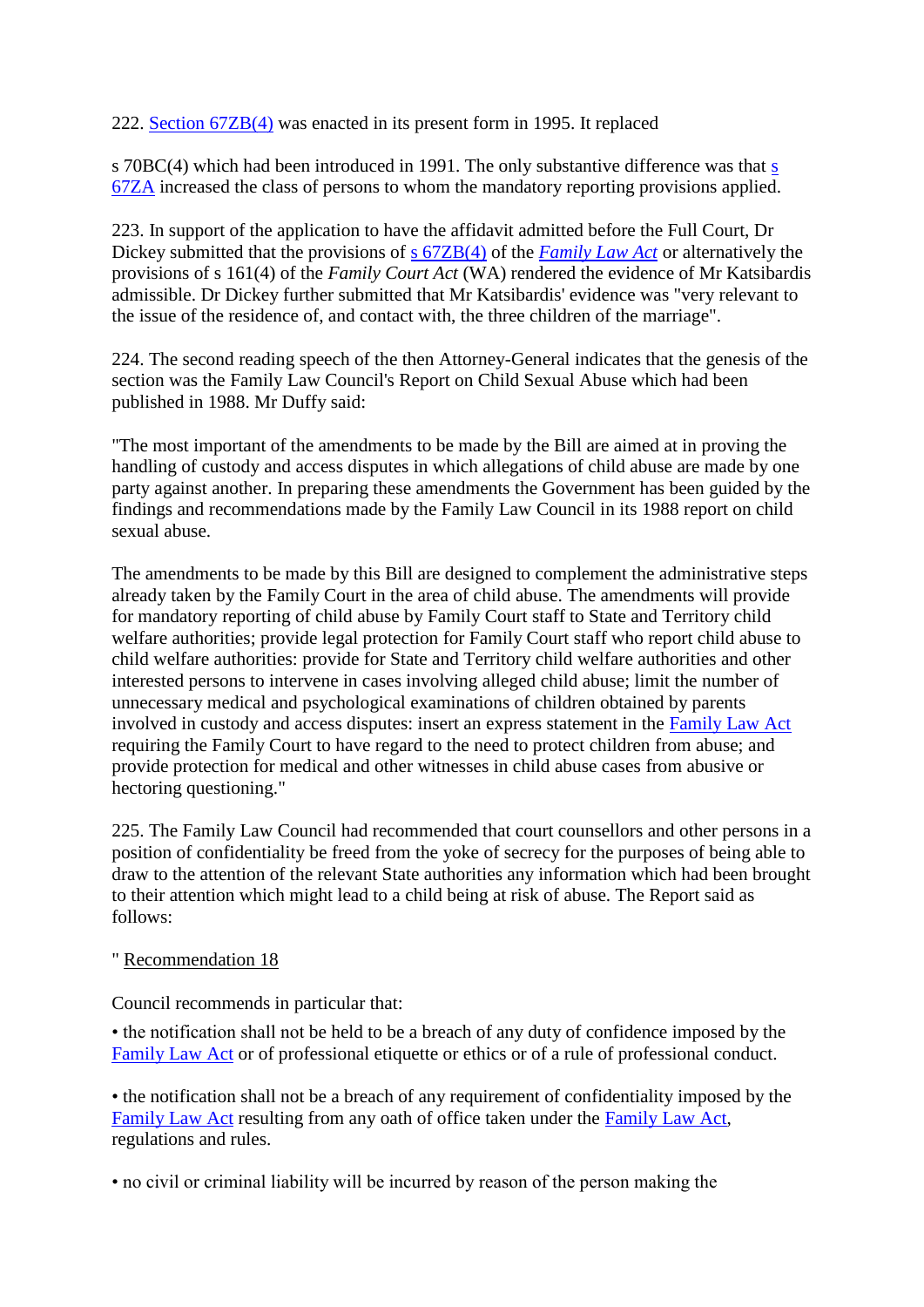### notification.

• a notification shall not be admissible as evidence in any court except where the notification is tendered or referred to by the person who made the notification.

# 6.2.1 Comment

The legal position of Family Court counsellors with regard to suspected past or future child abuse is not entirely clear. Some doubt exists about whether court counsellors come within the definition of "marriage counsellor" in the Act when they are carrying out their responsibilities in connection with the welfare and custody of children. If so, are they under the obligations imposed by the oath required by the Act, to be sworn by marriage counsellors, to keep any conferences with a client confidential? If not, is there any legal bar to prevent court counsellors from reporting to State child protection authorities their reasonable suspicion that a child has been sexually abused?

The evidentiary bar imposed by Section 18 of the Act operates to preclude a counsellor from giving evidence in any court about what was said during a counselling session pursuant to such a conference, including alerting the State child protection authority to the possibility of child sexual abuse. It seems generally to have been accepted within the court, however, that, in the interests of the child, a counsellor should notify State authorities in circumstances where the counsellor reasonably suspects child sexual abuse, particularly if a parent is unwilling to report their suspicion to the State authority.

Council acknowledges that issues of confidentiality and trust are extremely important in a counsellor-client relationship. It considers, however, that they should yield, if necessary, to the need to provide protection for children in circumstances where a parent or counsellor cannot provide that protection, and intervention by the appropriate agency is required. Council would also wish to see protection for those who may report an allegation in good faith but who are not mandated to do so. "

226. The Report led to the enactment of Division 12A of [Part VII,](http://www6.austlii.edu.au/cgi-bin/viewdoc/au/legis/cth/consol_act/fla1975114/index.html#p7) which, in its initial form, applied to "a member of court personnel". In 1994 the relevant sections were removed to Division 8 Subdivision D of [Part VII](http://www6.austlii.edu.au/cgi-bin/viewdoc/au/legis/cth/consol_act/fla1975114/index.html#p7) of the *[Family Law Act](http://www6.austlii.edu.au/cgi-bin/viewdoc/au/legis/cth/consol_act/fla1975114/)*, and were enlarged to include not only members of the court personnel, but also "a family and child counsellor or a family and child mediator".

227. The issue as to whether or not s 70BC rendered admissible that which was otherwise inadmissible by reasons of the provisions of the *[Family Law Act](http://www6.austlii.edu.au/cgi-bin/viewdoc/au/legis/cth/consol_act/fla1975114/)* and in particular s 18 as it then was (now s 19N), and s 62(5) as it then was (now s 62F(8)) was discussed in *Wakely and Hanns; Director of Court Counselling (Intervener)* [\(1993\) FLC 92-435;](http://www6.austlii.edu.au/cgi-bin/LawCite?cit=%281993%29%20FLC%2092%2d435) [17 Fam LR 215.](http://www6.austlii.edu.au/cgi-bin/LawCite?cit=17%20Fam%20LR%20215)

228. Sections 62F(2) and (8) provided as follows:

"(2) The court may, at any stage of the proceedings, make an order directing the parties to the proceedings to attend a conference with a family and child counsellor or welfare officer:

(a) to discuss the care, welfare and development of the child; and

(b) if there are differences between the parties in relation to matters affecting the care, welfare and development of the child—to try to resolve those differences.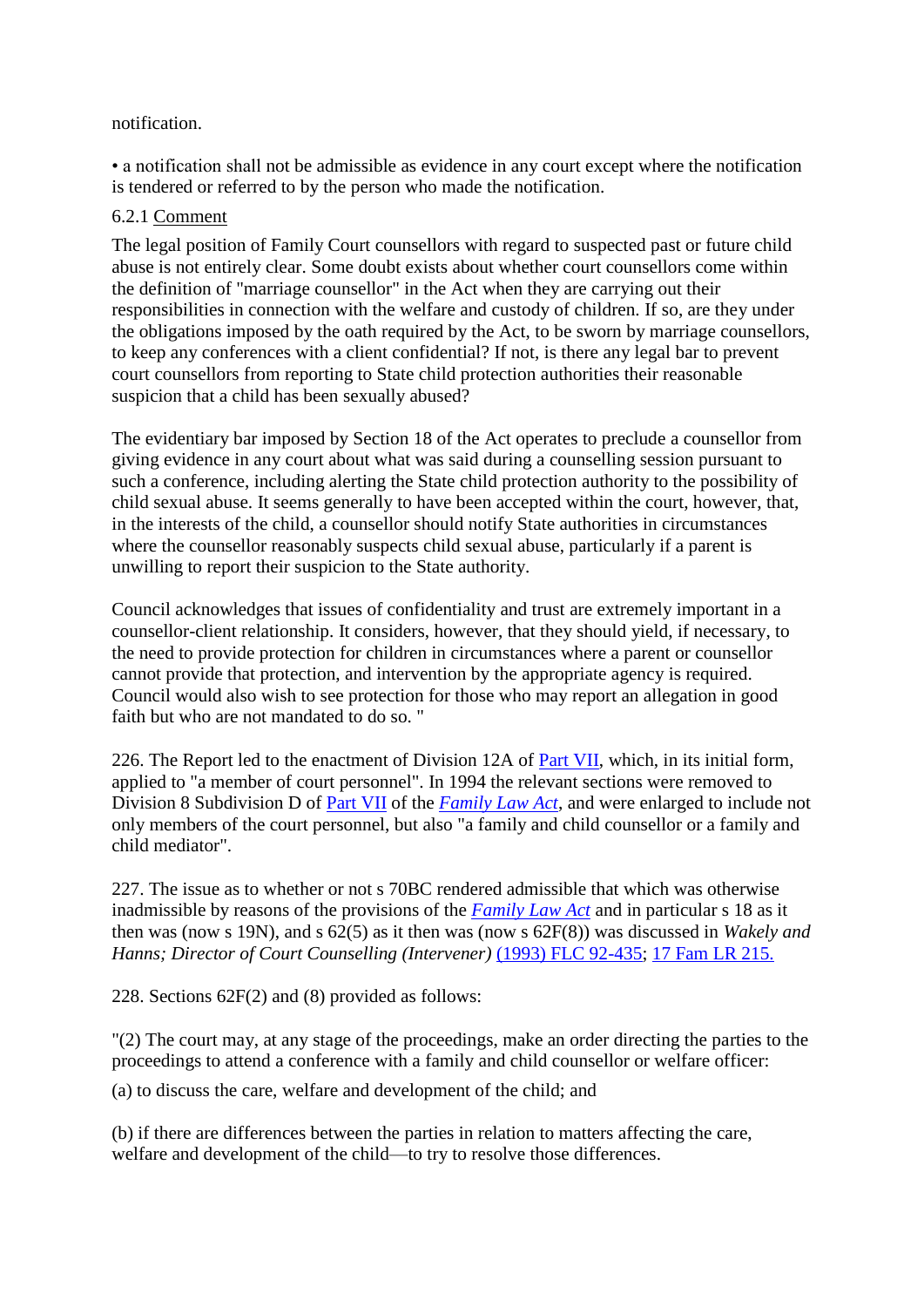(8) Evidence of anything said, or of any admission made, at a conference that takes place pursuant to an order under subsection (2) is not admissible:

(a) in any court (whether exercising federal jurisdiction or not); or

(b) in any proceedings before a person authorised by a law of the Commonwealth or of a State or Territory, or by consent of the parties, to hear evidence."

229. In *Wakely and Hanns*, McGovern J dealt with the question that raises itself in this case. In that case the mother had deposed to certain admissions made by the husband during the course of a counselling session which was covered by the provisions of s 62(5) (as it then was) prohibiting the admission of evidence of anything said at a such a conference. McGovern J followed the decision of Gun J in *Taylor* (unreported 22 August 1991) and held that

s 70BC(4) "did nothing more than provide that the counsellor may inform the court of the fact that a notification has been made".

"...the legislature, in addressing matters of utmost importance affecting the welfare of children, namely, the protection of them from abuse, is to be seen at the same time by s 70BC(4) as careful to preserve the prohibition against admission of evidence in any court of anything beyond the bare fact of notification of suspicion of abuse by the member of the Court personnel concerned; there it draws the line in so far as reception of evidence of notification is concerned; it, moreover, by implication leaves the prohibition contained in s 62(5) intact. In my opinion, the Parliament could not have made clearer its intention to maintain the ambit of s. 62(5) in the explicit terms in which it is expressed." (at 80,465)

230. In *Centacare Central Queensland and Downing v G and K* [\[1998\] FamCA 109;](http://www6.austlii.edu.au/cgi-bin/viewdoc/au/cases/cth/FamCA/1998/109.html) [\(1998\)](http://www6.austlii.edu.au/cgi-bin/LawCite?cit=%281998%29%20FLC%2092%2d821)  [FLC 92-821](http://www6.austlii.edu.au/cgi-bin/LawCite?cit=%281998%29%20FLC%2092%2d821) at 85,339 Baker, Finn and Chisholm JJ said:

"It was also submitted, correctly we think, that there is nothing in the extrinsic material relevant to the Reform Act which suggests that the legislature had any intention to alter the prohibition which had existed in s 18(2). In this regard we were referred to the Explanatory Memorandum for the *[Family Law Reform Bill](http://www6.austlii.edu.au/cgi-bin/viewdoc/au/legis/cth/bill/flrb1994193/)* [1994,](http://www6.austlii.edu.au/cgi-bin/viewdoc/au/legis/cth/bill/flrb1994193/) which states that what is now [Part III](http://www6.austlii.edu.au/cgi-bin/viewdoc/au/legis/cth/bill/flrb1994193/index.html#p3) will amend the Act to '...extend the secrecy and admission provisions that presently exist for court based personnel to approved community mediators and counsellors'.

We were also referred to other provisions of the Act, which were said to show that the legislature had recognised the need in certain circumstances to make exceptions to rules of confidentiality, suggesting, we took it, that the absolute nature of s 19N (and s 18 before it) was unlikely to be an oversight. We were specifically referred to ss 66ZA and 67ZB, although we note that these do not make exceptions to admissibility of evidence."

231. The decision in *Centacare Central Queensland and Downing v G and K* was touched upon by Gleeson CJ and Gummow J in *Northern Territory of Australia v GPAO and Ors* [\[1999\] HCA 8:](http://www6.austlii.edu.au/cgi-bin/viewdoc/au/cases/cth/HCA/1999/8.html)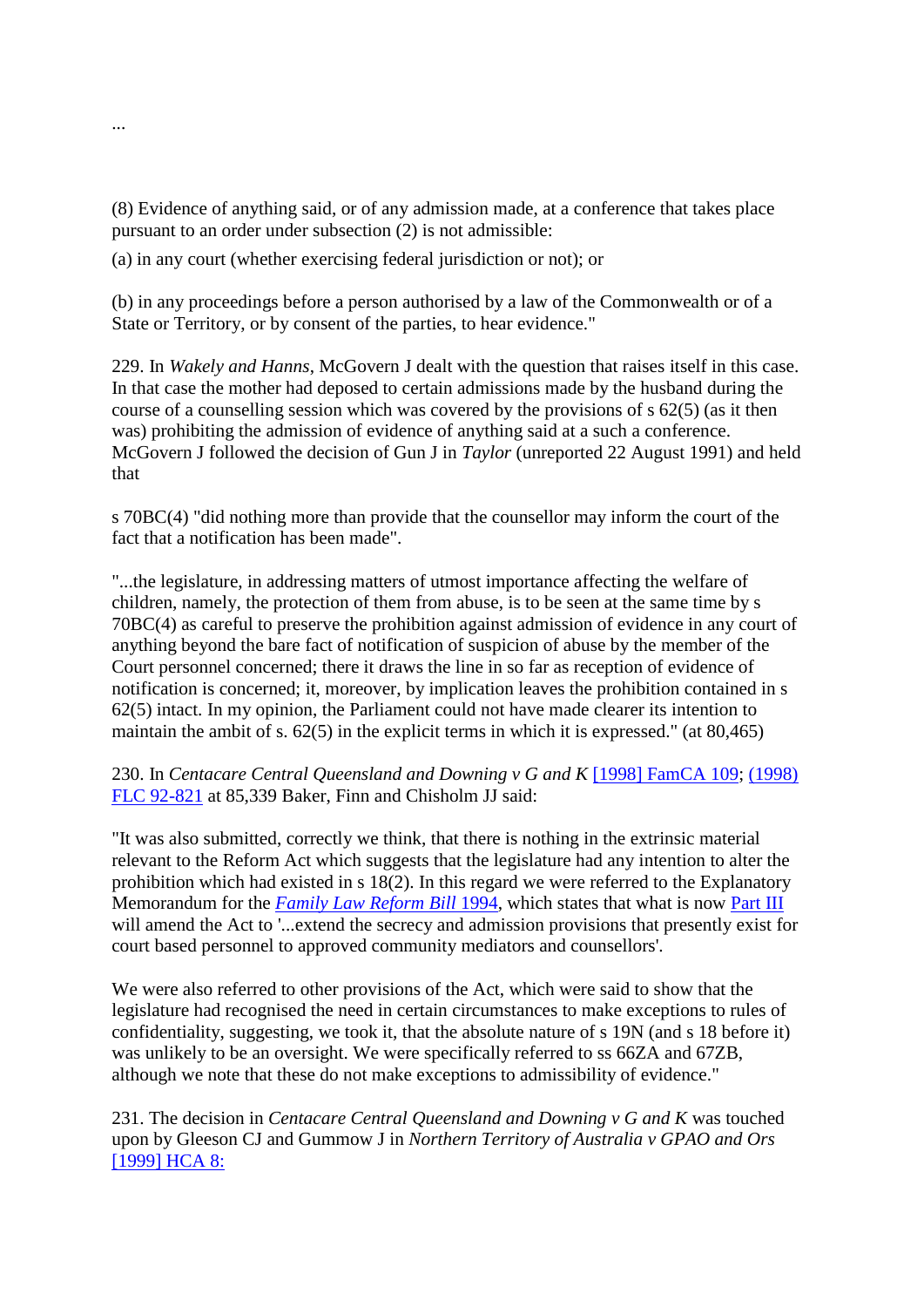"69 Finally, s 19N renders inadmissible in any court certain admissions made at mediation meetings and counselling conferences. In *Centacare Central Queensland v G and K*, the Full Court of the Family Court held, in our view correctly, that s 65E [the paramountcy provision] does not operate upon s 19N so as to allow the admission of evidence contrary to its terms."

Their Honours did not otherwise see fit to remark critically about any matters touched upon in *G and K*.

232. In *T v F; The Commissioner of the Australian Federal Police and the Children's Representative* [\[1999\] FamCA 738;](http://www6.austlii.edu.au/cgi-bin/viewdoc/au/cases/cth/FamCA/1999/738.html) [\(1999\) FLC 92-855;](http://www6.austlii.edu.au/cgi-bin/LawCite?cit=%281999%29%20FLC%2092%2d855) [25 Fam LR 36](http://www6.austlii.edu.au/cgi-bin/LawCite?cit=25%20Fam%20LR%2036) Nicholson CJ, Lindenmayer and Kay JJ, when examining whether the Federal Witness Protection Plan gave the Commissioner of Police the right to withhold information which might otherwise assist the Court when making parenting orders, said:

"57. The concept of the Family Court having to make decisions relating to the welfare of children without being in full possession of all relevant material is not an alien one. It was reinforced recently by the High Court in *Northern Territory of Australia v GPAO* (1999) FLC 92–838; 24 Fam LR 253 where the majority of the Court held that Northern Territory legislation which protected the divulgence of information in welfare department files was not to be overridden by the paramountcy principles contained in s 65E of the *FLA*: see also *Relationships Australia v Pasternak* (1996) FLC 92–699*;* [20 Fam LR 604;](http://www6.austlii.edu.au/cgi-bin/LawCite?cit=20%20Fam%20LR%20604) *Centacare Central Queensland and Downing v G and K* (1998) FLC 92–821; [\[1998\] FamCA 109;](http://www6.austlii.edu.au/cgi-bin/viewdoc/au/cases/cth/FamCA/1998/109.html) [23 Fam LR](http://www6.austlii.edu.au/cgi-bin/LawCite?cit=23%20Fam%20LR%20476)  [476."](http://www6.austlii.edu.au/cgi-bin/LawCite?cit=23%20Fam%20LR%20476)

233. In support of his submission, Dr Dickey drew our attention to the provisions of Regulation 58 of the Family Law Regulations which provide for the form of oath or affirmation of a family and child counsellor, which oath prohibits the disclosure to any person of any communication or admission made unless the counsellor reasonably believed that it was necessary to make such a disclosure inter alia to protect a child.

234. In my view, the provisions of the Oath or Affirmation of Office of the Family and Child Counsellor permit the counsellor to comply with the mandatory reporting requirements now contained in s 70ZB. The further investigation of the matters raised by a counsellor in such a notification then falls upon the shoulders of the relevant authorities to whom the notification is made.

235. The legislation does not, in my view, render admissible that which is otherwise the subject of a prohibition as to its admissibility. Section 67ZB(4) has the effect of ensuring that if the evidence is otherwise admissible it can only be given by the maker of the notification and not via second-hand or hearsay evidence. The section does not go as far as it is submitted by Dr Dickey, namely to render admissible that which is otherwise inadmissible.

236. Given the effect of this ruling, it is unnecessary to enter into the other interesting issue raised by Dr Dickey as to whether or not the provisions of subdivision D of Division 8 of Part VII of the *[Family Law Act](http://www6.austlii.edu.au/cgi-bin/viewdoc/au/legis/cth/consol_act/fla1975114/)* applies to the proceedings in the Family Court of Western Australia or whether the matter is governed by the provisions of subdivision 4 of [Part V](http://www6.austlii.edu.au/cgi-bin/viewdoc/au/legis/cth/consol_act/fla1975114/index.html#p5) of the *[Family Court Act](http://www6.austlii.edu.au/cgi-bin/viewdoc/au/legis/wa/repealed_act/fca1975153/)* [1975](http://www6.austlii.edu.au/cgi-bin/viewdoc/au/legis/wa/repealed_act/fca1975153/) (WA).

# **THE HEARING**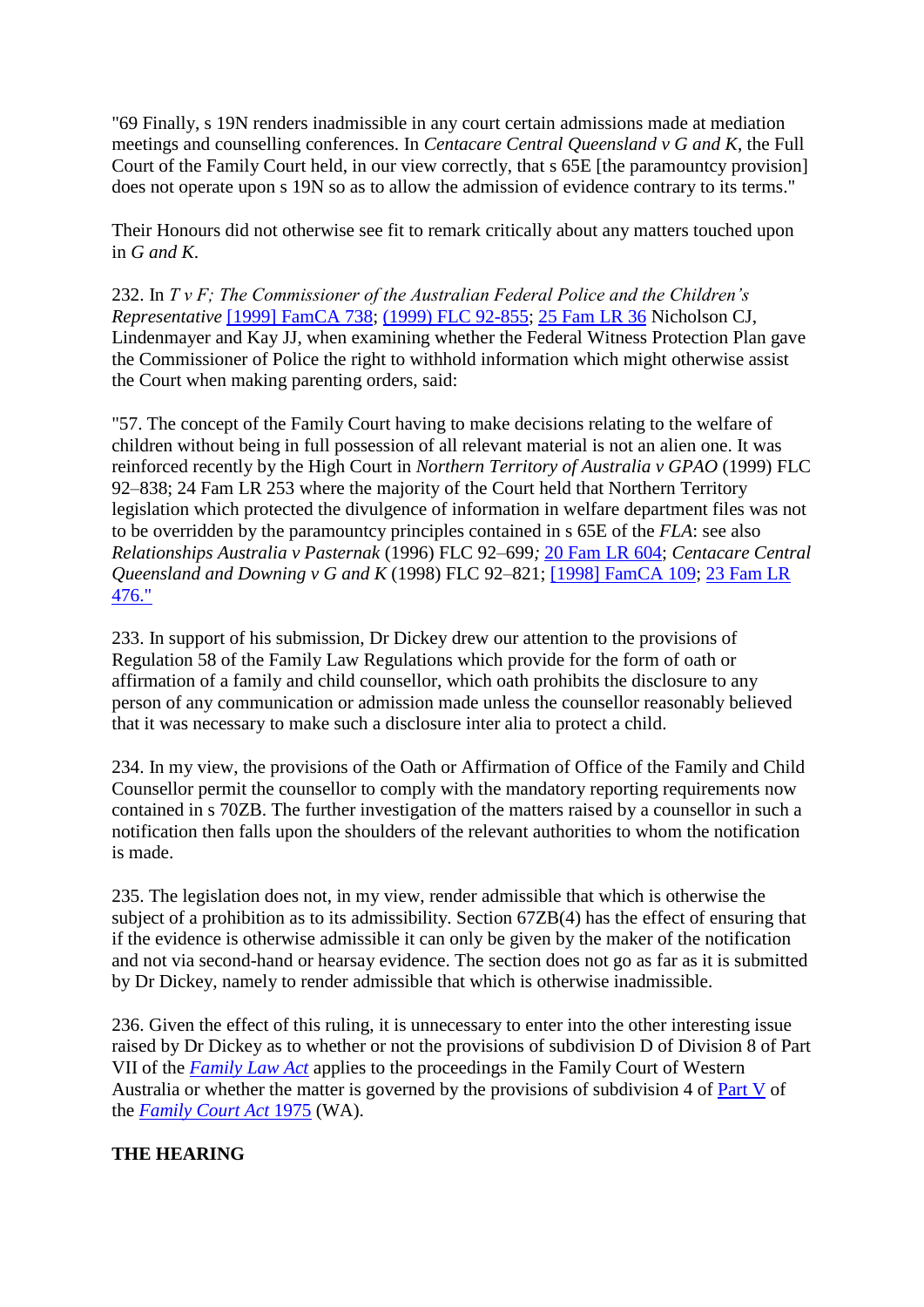237. Between the date of separation and the trial before Barlow J there were several interlocutory skirmishes. There had been no contact with [T] other than for the purposes of preparation of a report to the Court by a Dr Lord, who had been appointed as a court expert. Dr Lord's qualifications are not immediately apparent although he does hold the degrees of MBBS, a DPM, and is a member of the FRANZCP. One of Dr Lord's conclusions in his report was "it is also possible, though, that the child's responses were consistent with those of an individual unwilling to acknowledge the discovery of fabrication".

238. The allegations as to inappropriate sexual behaviour had all come from the child, although they had been bolstered by the wife raising several issues of the husband's general propensity for nudity, his interest in [T]'s development of pubic hair, and his keenness to climb into bed with [T]. The husband denied any inappropriate behaviour towards the child. The child also involved the husband's parents and his brother in her assertions that she had been sexually molested by them over a long period of time.

### **No risk of abuse - finding and ramifications**

239. The trial Judge rejected any inappropriate sexual behaviour by the husband, his parents or his brother towards the children or any of them, and found that none of the children were at risk of any such behaviour. That finding has not been the subject of challenge by the wife or by counsel for the child representative in these proceedings and it is unnecessary from my purposes in the circumstances to further detail the allegations that had been made in the first place. What remained as significant was that [T] continued to resist any contact between herself and the father and when last involved in the proceedings had continued to maintain her assertions of inappropriate behaviour.

240. Dr Lord's conclusions in his report, which were accepted by the trial Judge and which ultimately appeared to be highly significant to the outcome of the case, were set out by the trial Judge at para 256:

"256. Dr. Lord's conclusions, in relation to the children's contact with the non residence parent and other significant adults in the lives of the children, were as follows:

'...1 No adverse impact upon [T], [S] and [O] is anticipated in the short to medium term from regular, supervised contact with the significant adults (non-residential) in their family.

However, supervised contact into the longer term is likely to impose significant constraints on the contact itself with possible negative implications should sexual assaults not have taken place.

2 In the event that the Family Court determines that sexual assaults have not been perpetrated upon any of the children and they are not considered to be at risk of same then the likely impact of unsupervised contact with non-residential adults within the family can only be seen in positive terms.

However, if assaults have been perpetrated the children will require appropriate protection from further assault.

3 [S] and [O] (and probably [T], as well) appear to have fundamentally sound relationships with all the significant adults in their family.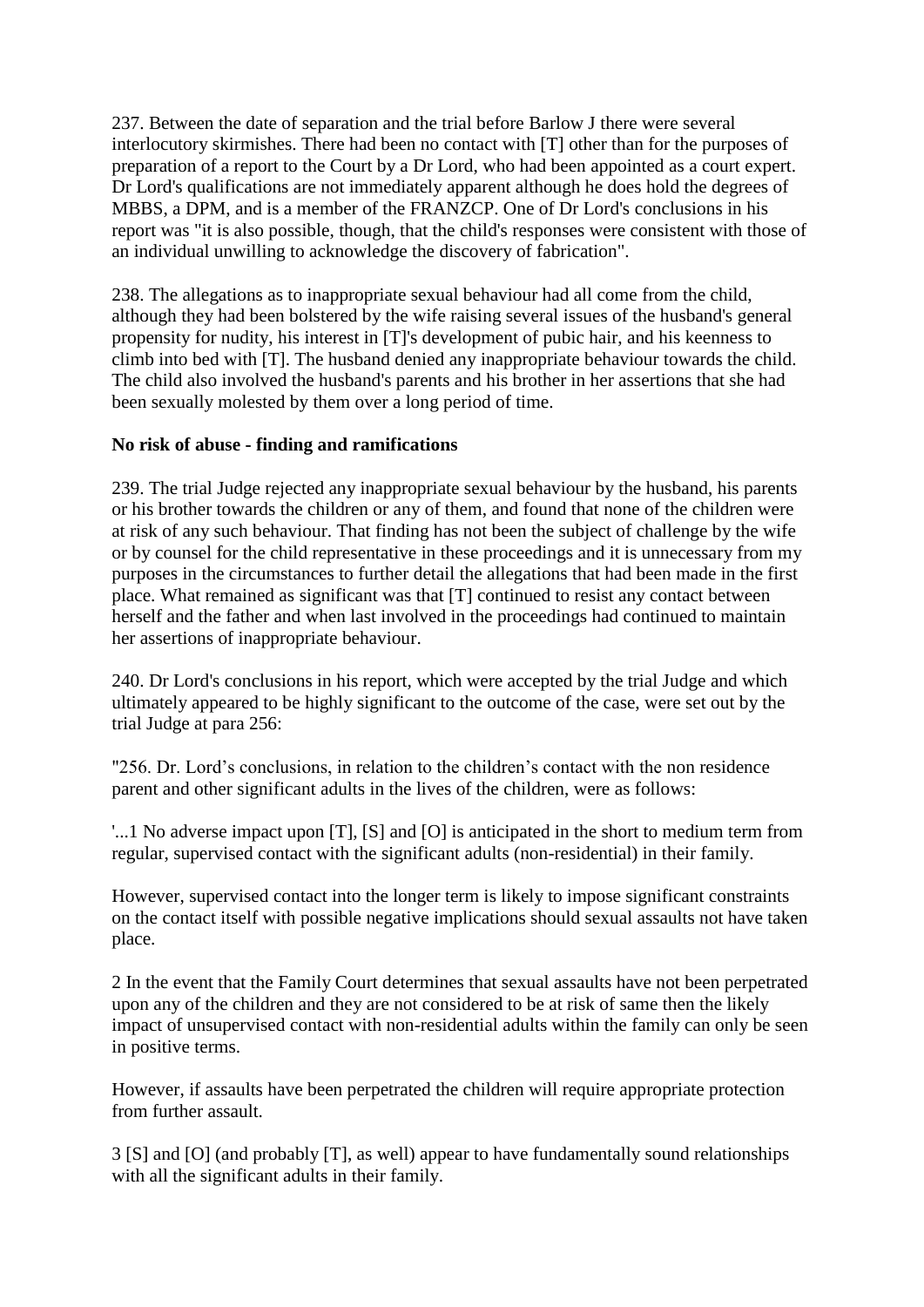Accordingly, it is more probable than not that the denial of contact between any child and a significant adult will have negative impact upon the continuing development and mental health of that child.

4 If the Family Court determines that sexual abuse has not taken place then, in my opinion, there is unlikely to be any negative impact upon [T], [S] and [O] should they be required to spend periods of contact with either their father and/or paternal grandparents.

Should, however, the Family Court determine that sexual abuse has been perpetrated by a member (or members) of the paternal family then compulsory contact between any victim and the perpetrator(s) is likely to be detrimental should it be against the expressed wishes of the victim.'....

In relation to contact Dr. Lord went on to conclude :

'....It is unlikely to be in the best interests of the children for them to have no contact with their mother in the short, medium and long term.

It is unlikely to be in the best interests of the children for them to have no contact with their father in the short, medium and long term unless it is determined that he has perpetrated sexual assaults on the child [T].

Even then, it may not be in the best interests of the two younger children for them to have no contact with their father since there does not appear to be any evidence to suggest that they have been sexually abused.

Even in the circumstances of the child [T] (assuming that she has been subject to sexual assaults perpetrated by father) the situation remains far from clear cut. The child has, apparently, expressed a wish not to have contact with her father. Yet, when interviewed, spoke of him in positive terms and when observed with him clearly enjoyed the contact. It is the case that many children who have become the victims of sexual assault are nevertheless able to (and wish to) continue a relationship with the perpetrator but in such circumstances where safety from further assault is guaranteed.'...

There was, according to Dr. Lord, no clinical reason why there should not be contact between the children and the non-residence parent. However in the first instance, it may be such contact should be supervised."

241. Then again at para 282, his Honour set out a passage which appears to have ultimately led to the orders that were made:

"In Dr. Lord's second report he stated that :

'....In the event that the allegations of sexual abuse are determined by the Family Court to have been false then the children may be at risk if they remain in the primary care of Mrs [W] should she continue to perpetrate allegations of such abuse. Such allegations, if determined to be false, have great potential to damage the relationships between the children and significant adult family members. The continued expression of such allegations may also have a potential to compromise the continuing development and mental health of the children.'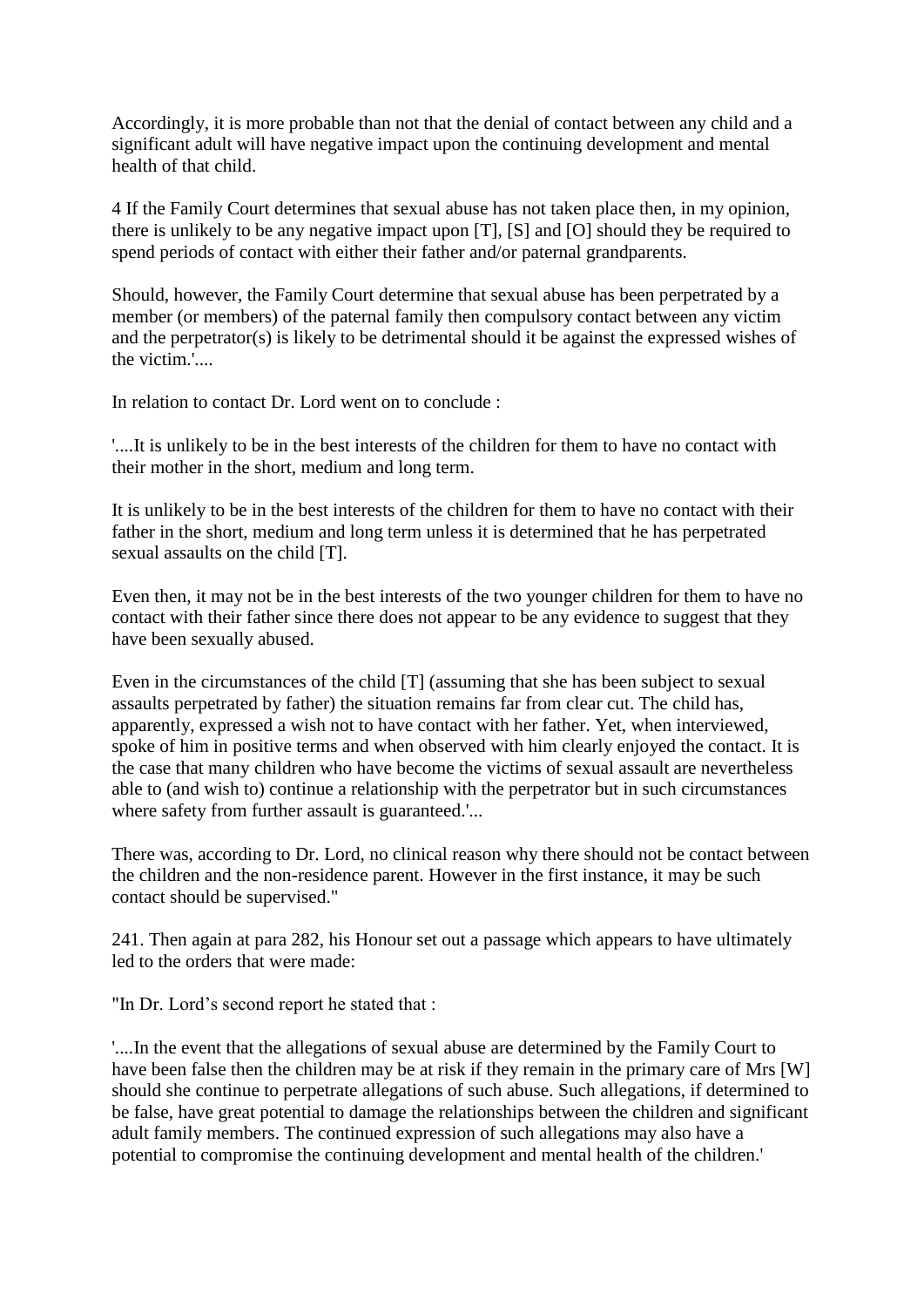According to Dr. Lord, if the child [T] had not been sexually abused and if the wife maintained her present views, then it might not be in the interests of the children, particularly the child [T], to continue to reside with her. However if the child [T] had been sexually abused and if she was not supported, then there was a greater likelihood in the future of the child experiencing psychological problems and problems with interpersonal relationships. Either way there was the potential for real damage."

242. In cross-examination the following exchange took place between Dr Lord and counsel for the husband (AB 1666):

"If his Honour concluded that, indeed, Mrs [W] either in a delusionary way, or in a deliberate way, or in an unconscious way, had created the environment where [T] had made these statements - - if his Honour concluded that, and if his Honour concluded there was nothing adverse about the father, and his relationship with the children, is it in the interests of the three children that they should go together to live with the father, or is there any benefit in separating the three of them?---Your Honour, I can see no benefit in separating the children, and in fact, there is a strong argument that the children should not be separated, in the sense that, a difficult time such as this of parental separation and family breakdown, if nothing else, children can provide enormous support to each other. The - - the children can obviously either live with one parent or the other. They can't live in two households.

They are, as I understand it, in many ways, well cared for in their current residential arrangements. The issue that would seem to be of concern is to do with the views of the mother. If - - in my opinion, if the mother were to maintain her present views, then it may not be in the best interests of the children - certainly not the child [T] - to continue to reside with the mother.

On the other hand, if mother has moved, or is able to move, to a position of recognition, in regard to the possibility that sexual assaults did not take place, then it may be possible for the children to continue to reside in their current household. Now, I am putting possibilities, rather than definite statements, because...I don't know at this stage what the findings of fact of the court will be, or what determinations will be made, in regard to issues of credibility of the parties, but...they're really the two broadbrush scenarios that I would envisage."

243. Dr Lord then commented that Mrs [W]'s refusal to provide contact for at least the younger two children did not on the face of it sound as though she had moved very far on the "belief scale", and her still persisting on the  $8<sup>th</sup>$  day of the trial that the husband had been guilty of all the things she has complained about in her affidavit could lead to the reasonable suggestion that she had not changed her belief structure at all.

244. His Honour next went on to discuss the evidence of Dr W. Dr W deposes to being a consultant and forensic child psychologist in private practice in New South Wales. His affidavit was filed on the first day of the hearing. He saw neither of the parties nor any of the children. He had read much of the relevant material, including Dr Lord's report and an affidavit of Geoffrey Dixon, the wife's psychiatrist, sworn 25 January 2000.

245. Dr W asserted that [T]'s "allegations are strikingly lacking in detail and could simply be quite distorted reports of ordinary family practices". He was critical of the manner in which the first investigative interview was conducted. It was Dr W' expressed view that although he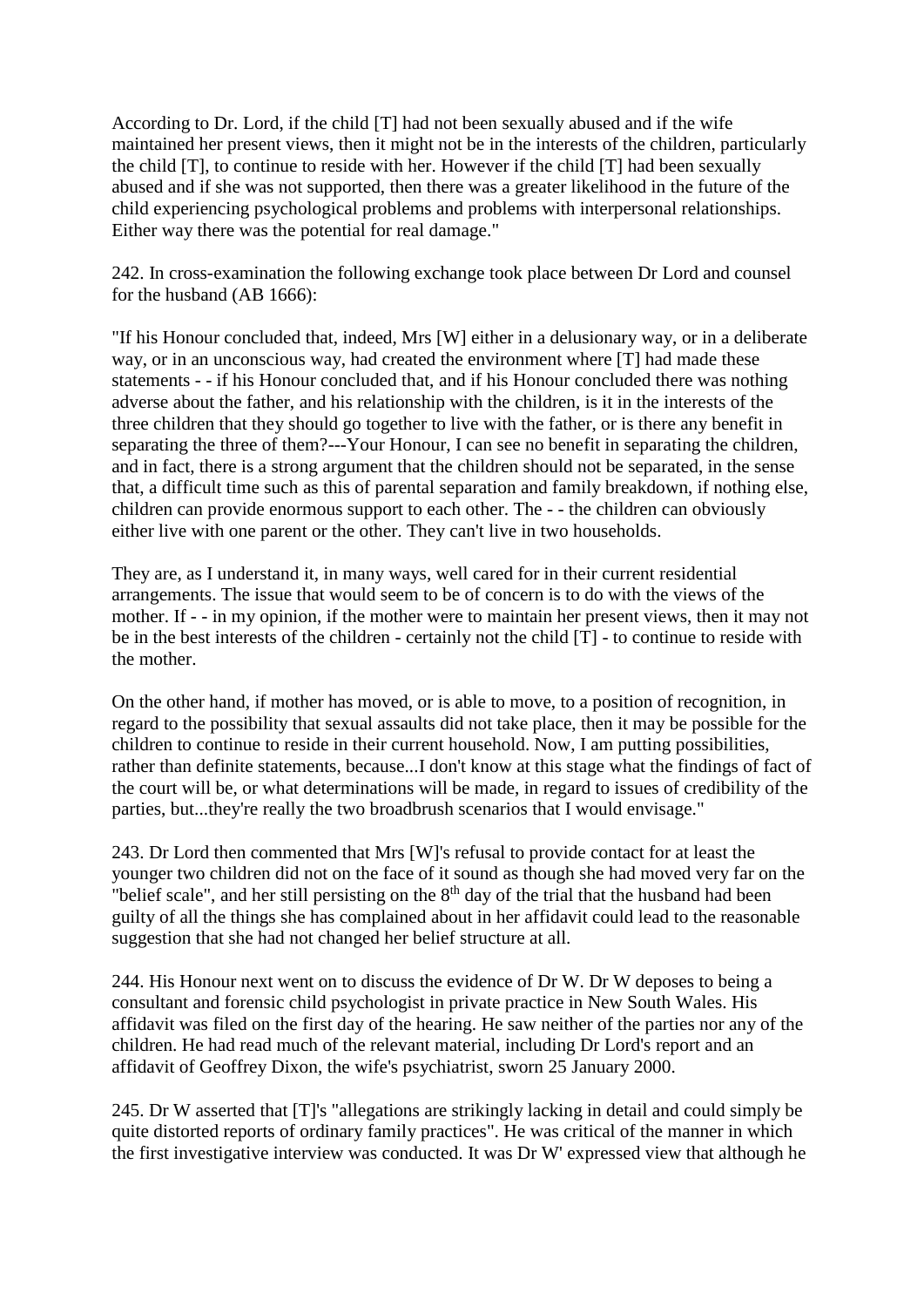had not seen the child, "it is clear that [T] was a troubled, very insecure girl from toddlerhood, although of superior intelligence". Dr W then concluded:

"...it is probable that Mrs [W] is a highly susceptible but persuasive person, but [T] is a very insecure girl who is desperate for attention and has felt that way since early childhood..."

He went on to say:

"The materials which I have seen strongly suggest that once the mother became convinced of her paranormal beliefs and [philosophies], she inappropriately shared them with her daughter who, being extremely needy of attention, produced for her mother based on suggestive questioning, a range of paranormal experiences which confirmed in the mother's mind that her daughter had special powers."

246. Proceeding on an assumption that there was no substance in the sexual abuse allegations, Dr W then provided a series of hypotheses as to how those beliefs had become entrenched in the child. It needed to be clearly kept in mind by the trial Judge that Dr W had not seen the child and could only speak in generalities. Again, proceeding on the basis that there was no substance in the allegations, Dr W answered the question "How does one treat [T]?" as follows:

"Based upon a fairly scanty literature with children and a more extensive literature dealing with de-programming adult former cult members and brainwashed prisoners of war and kidnap victims, there are several clear principles to treatment.

7.1 The person must be removed totally from the persuader who has caused him or her to distort reality or to believe in imaginary things.

7.2 The person needs counselling to understand that the persuader was merely human and not supernatural or otherwise embodied with special powers, and that paranormal phenomena were imagined, in order to re-establish their ability to make the distinction between real, realistic and fantasy in day to day life.

7.3 The person needs counselling to deal with an underlying vulnerability to the influence of the persuasive force, if it is evident that a vulnerability exists, as it does in [T]'s case."

247. Dr W' cross-examination occupied the whole of the morning of 16 February. His expertise in dealing with children who were the subject of allegations of sexual abuse was not challenged. He was critical of texts quoted by Dr Dixon, saying they were "seriously outdated". He expanded on why he thought that the child's evidence given in her interviews (some of which were videotaped) was unreliable. The cross-examination of Dr W focussed on why it was that he held views that the child had not been molested in the manner asserted. He was then asked as to why he was postulating total removal of the child from the mother, to which he replied (and noted by Barlow J at 285):

"The answer is probably total removal,.....or highly supervised contact, unless you're convinced that the mother isn't going to fill the child's head up with some other idea, or an extension of the ones she already has, because this child is very, very vulnerable to that. We know that already."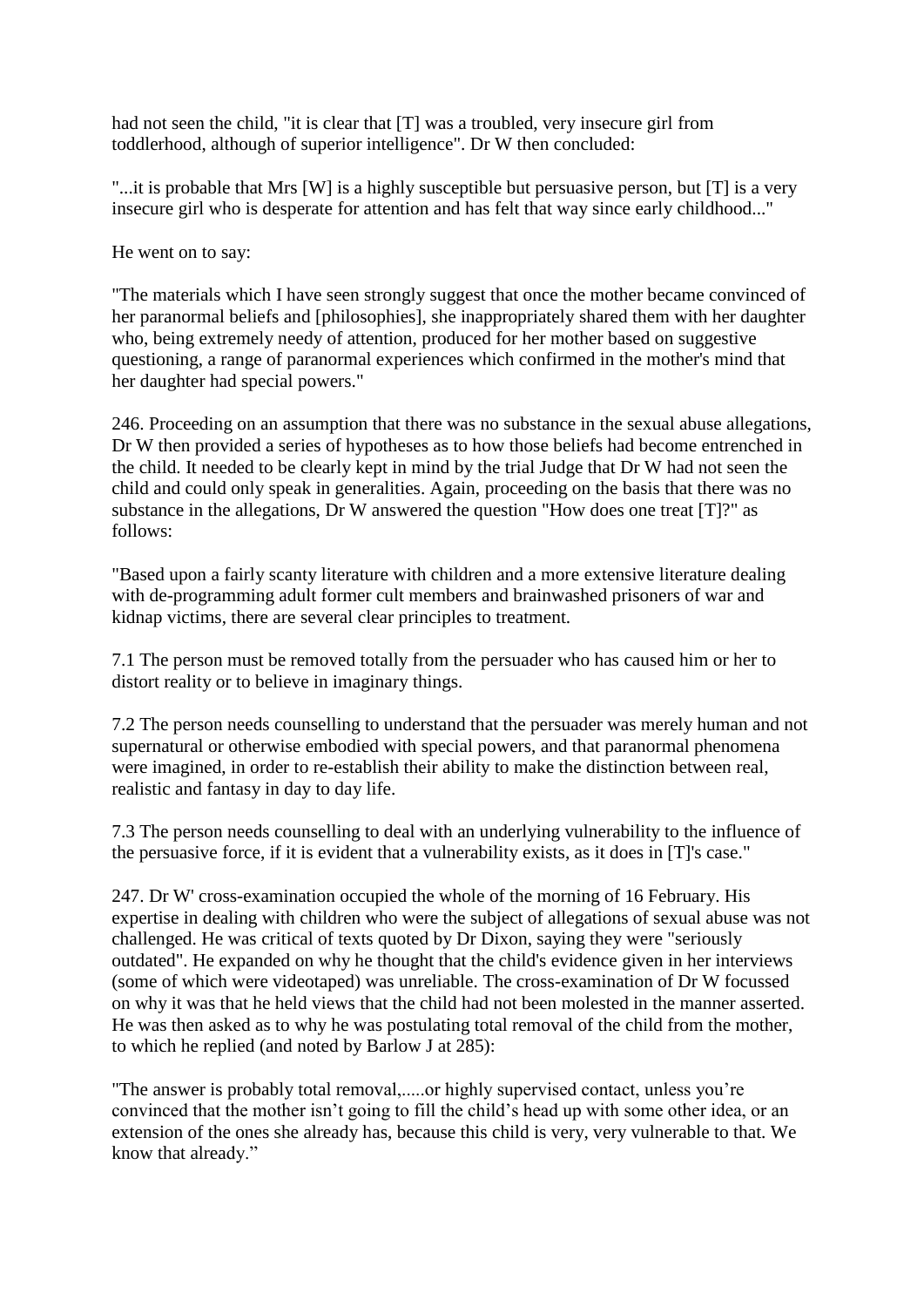248. When further challenged as to why it was appropriate to take such drastic steps as removing [T] from her mother, Dr W said (AB 1623):

"...We're talking about a highly dysfunctional set of fantasies which have - - have transported this child off the planet a couple of years ago, and - - and at least within the sexual domain, in my view, have transported her off the planet now, and that - - it's - - it's part of the same process. I mean, what you're trying to do is to separate the two where it is absolutely wrong to do that."

249. Dr W' view is encapsulated by the trial Judge at para 286 of his judgment. Dr W was cross-examined by the counsel for the child representative about the notion of removing the child from the mother's household being based on the mother's absolute belief that the child had been sexually abused and that the mother was not going to be able to stop herself from talking to the child about it. Dr W would not, however, concede that if that were not the case there would be no reason that [T] and her sisters should not remain living with the mother. He said (AB 1642):

"Well I'm not so sure that's the case. I think that the fact that this has happened and the degree to which [T] got embroiled in the New Age stuff and I mean, the fact is that, you know what ever complexion you put on it, the mother's had several periods of psychiatric treatment, including one that was totally independent of these proceedings, in a period of what was probably quite a prolonged period of depression when the children were, you know, from the late 80s.

I mean, I would have thought that all of the things which need to be thrown into the melting pot in terms of the mother's capacity to parent, her own mental stability, the extent to which she can focus on the children's welfare and put her own welfare or subordinate her own welfare to the children's welfare; all of the usual sorts of things that one should---I would have thought that even if there's a change of mind, there's a basis for, perhaps a strong basis for believing that the children would still be better placed with the father. I mean as you say I haven't seen the parties so I can't really say. Dr Lord is probably in a better position to answer that hypothetical question if you like."

250. Dr Dixon gave evidence. He was a psychiatrist seeing the wife in therapy. He had not seen the child [T]. He was extensively cross-examined about the notes he had taken on the matters the wife had disclosed to him in the course of the therapy. Many of the matters put to the doctor would appear to indicate that the wife held extremely strong views about the correctness of her beliefs that the child had been interfered with and of the harsh treatment that she felt she had received at the hands of the husband and members of his extended family. My reading of that material would indicate that there was no room to suggest that the wife might have been putting forward her case on the basis that whilst she was at a loss to understand why the child was making the allegations that she was making, given that the child was making them she had little choice but to accept their validity. Her attitude was much rather coming through as being one who was eager and anxious to believe the worst of the husband.

251. Dr Dixon had been seeing the wife for her anxiety disorder since November 1998. He had seen her on 15 occasions. When asked to comment about Dr W' linkage of the child's assertions and the wife's New Age beliefs, Dr Dixon said (AB 1734):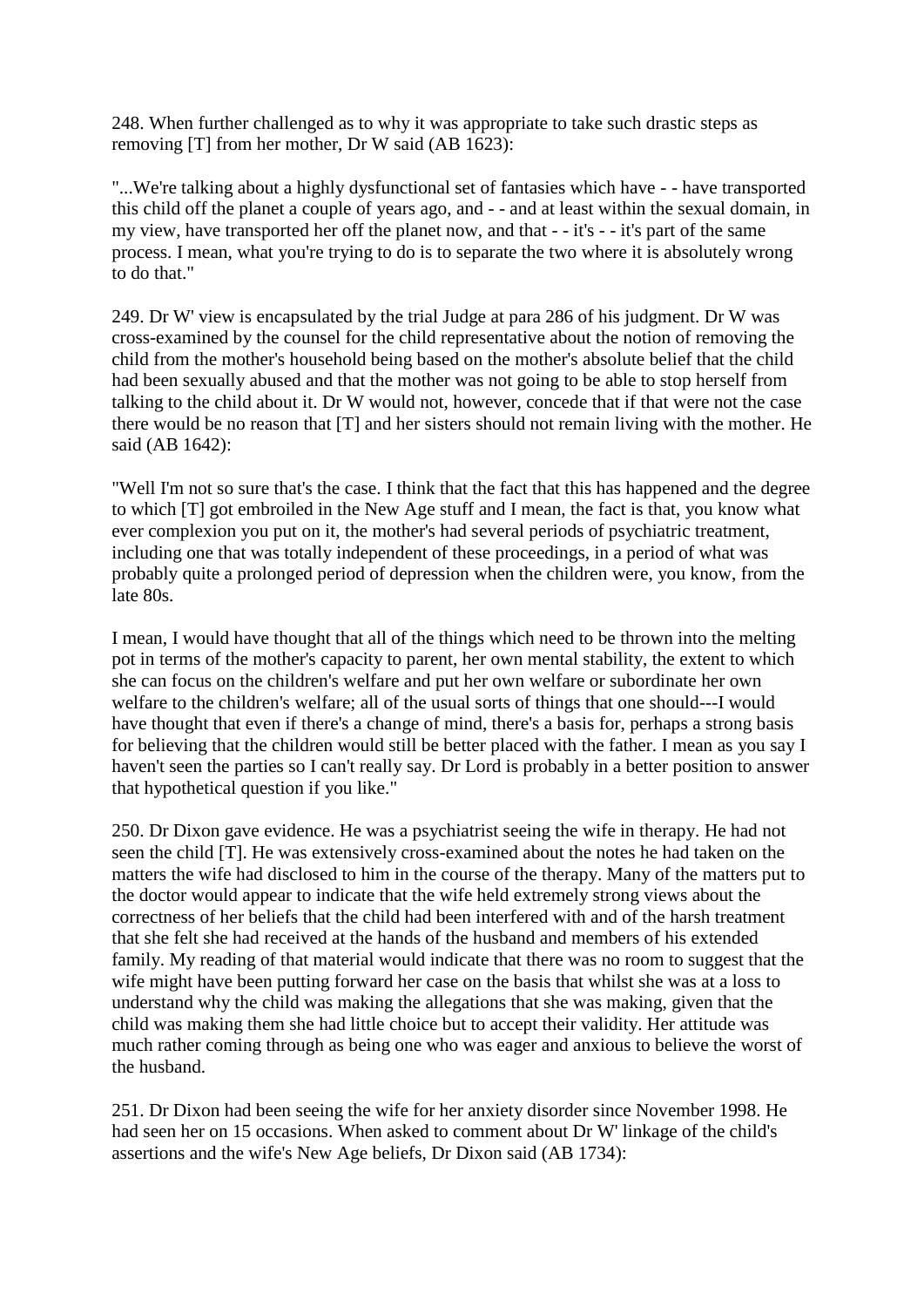"I just can't see that there is anything remotely connecting them, and certainly, nothing sinister, as has been suggested by Dr W (sic), and therefore, the suggestion that the children should be removed from their mother, never to see her again, I feel, is a totally preposterous suggestion, and I feel that, if anybody attempted that, then the likely thing would be Family and Children's Services would move in, and make them wards of the State, and they would take control, but that's my own personal view. I haven't discussed that with anyone."

### **Submissions on 3 April**

252. The evidence concluded on the afternoon of 18 February and the matter was then adjourned until 3 April to enable written submissions to be prepared.

253. In the written submissions both the husband and the child representative urged his Honour to make findings that the husband and his relatives had not abused [T] nor was she at any risk of any of them abusing her. The wife's submissions were (inter alia):

"The Court cannot discount that the disclosures made by [T] against the husband are true."

"There is evidence upon which a Court can find the husband poses an unacceptable risk to the children."

"The husband's sexualised behaviour has caused immense difficulty and psychological damage. The children need to be protected from his behaviours in the future."

254. At the hearing on 3 April the following exchange took place between the trial Judge and counsel for the wife (AB 1914):

"HIS HONOUR: Yes. Well, Ms Crisford, are your comments in reply contained in this written submission?

MS CRISFORD: Yes.

HIS HONOUR: I suppose I think I really only have one question to ask of you, Ms Crisford, and it's this: is it the case that your client still maintains that her husband sexually assaulted the child, [T], and in particular, sexually assaulted her in the manner in which she has alleged?

MS CRISFORD: Sir, her position has always been that she believes her child; that what the child has said to her, she's believed. She's heard the evidence, and she accepts that there may well be other interpretations.

HIS HONOUR: Yes. But what does she say? She has heard the evidence. I think it's really, I guess, a 'Yes' or 'No' answer. Does she still allege and maintain that the child was sexually assaulted in the manner in which the child alleged by the husband?

MS CRISFORD: Sir, when you put it to me in that way, can I please just get some instructions, in that regard?

HIS HONOUR: Well - -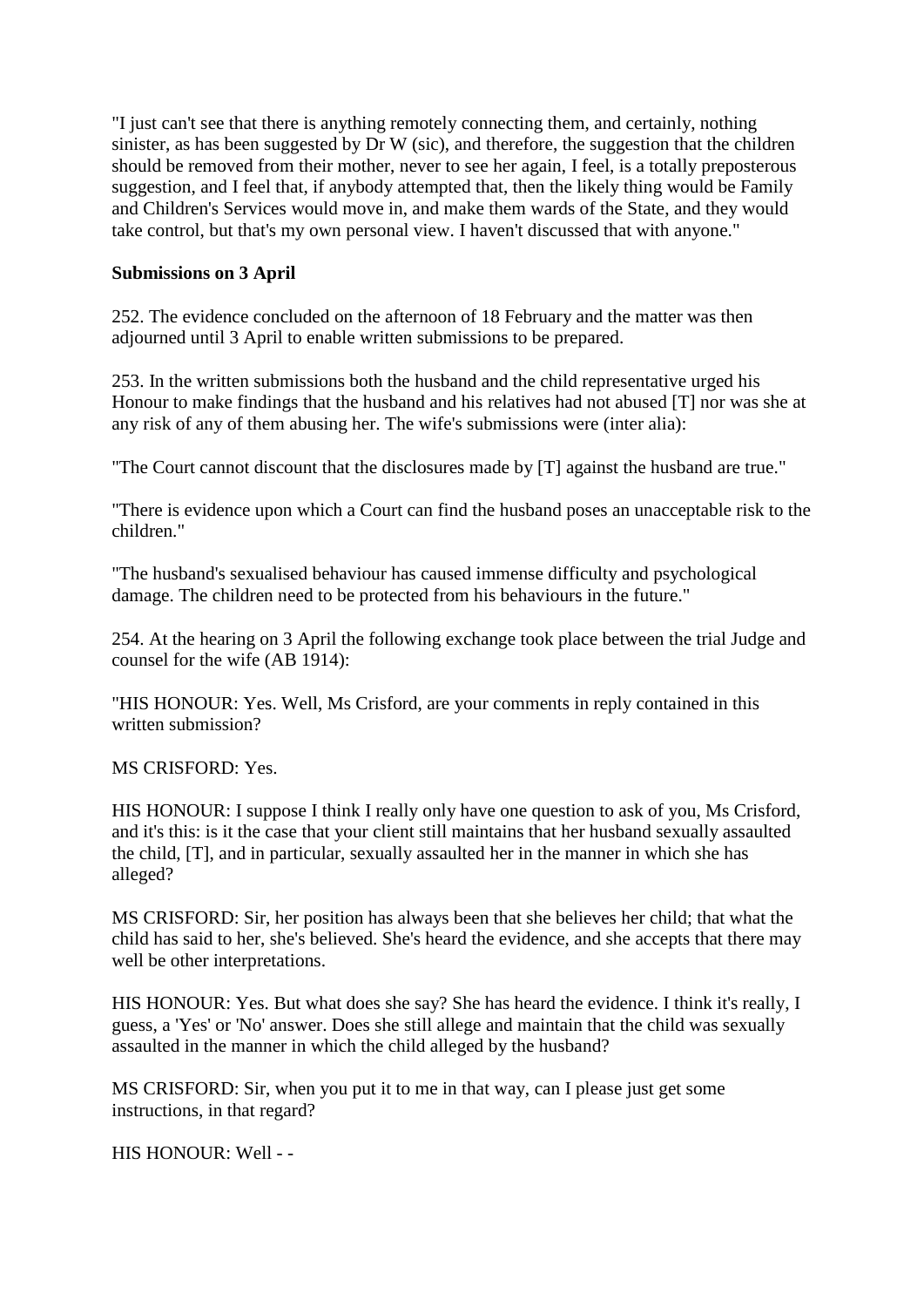MS CRISFORD: You have the submissions which set out her position - -

HIS HONOUR: - - I must say, I'm surprised, at the end of the day, that you'd need to get instructions. I mean, presumably, the wife instructed you as to what her position was. Have you received any instructions to the contrary since the conclusion of the trial?

MS CRISFORD: Since the conclusion of the trial? No; not since her evidence was given.

HIS HONOUR: And the submissions have been put in?

MS CRISFORD: Yes.

HIS HONOUR: Let me put it another way: on the evidence that has been given, and the submissions made, it would be my present intention to proceed that the wife still maintained that the husband had sexually assaulted the child in the manner alleged by the child. I want to make it perfectly clear. I'm not talking - - you know, certain allegations are made about the husband's conduct. Some of his conduct may have been inappropriate, and I'm not talking about inappropriate conduct, at this stage, like getting into bed with the child. I'm talking about the serious sexual assaults which the child alleged, and for which he was charged.

MS CRISFORD: The wife believes what the child told her, and what was subsequently told to various agencies.

HIS HONOUR: So the answer to my question is 'Yes'?

MS CRISFORD: Whilst believing that, she will accept that the court finds it may not be the case, and is prepared - -

HIS HONOUR: Well - -

MS CRISFORD: - - to deal with it on that basis.

HIS HONOUR: - - it may be, but look, I think the answer is 'Yes', is it not? It's not what the court may find. I'm interested in what the wife maintains.

MS CRISFORD: That's - -

HIS HONOUR: If she believes it to be the case, I take it the answer is 'Yes'.

MS CRISFORD: That has been her evidence, and that's her position - -

HIS HONOUR: All right.

MS CRISFORD: - - but it's not a position that, in my submission, is likely to hinder the wife in fostering a relationship. There's been difficulties, but her position has always been - - it's been fully aired. The court will make a decision, and she will abide by that.

HIS HONOUR: I think the relevance of my question is because the wife has now heard all the evidence. She's no doubt had the opportunity of reading the submissions, and I think it is relevant, that notwithstanding the evidence, she still maintains this position.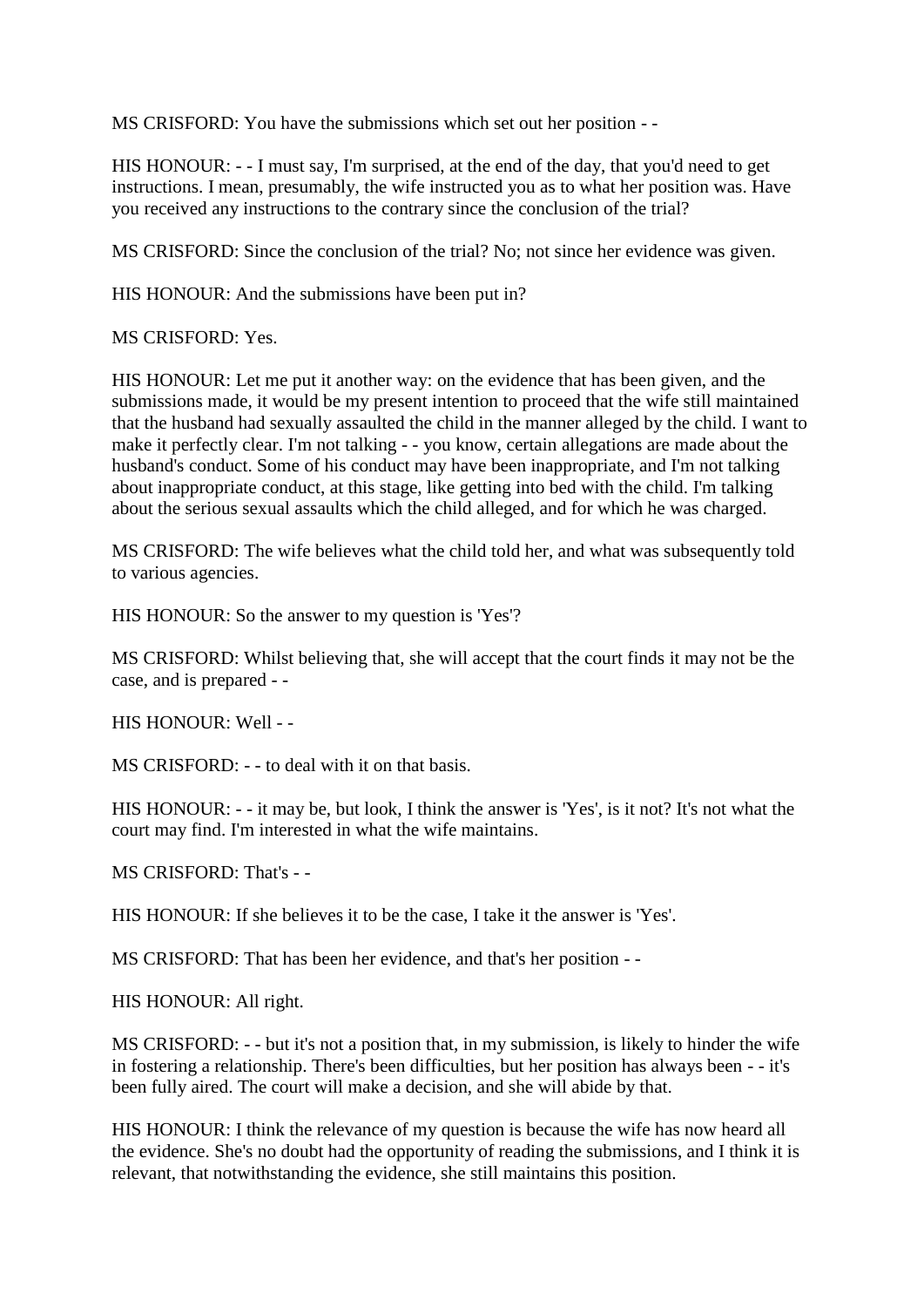MS CRISFORD: Sir, that was the reason I sought to get some quick instructions - -

HIS HONOUR: Well - -

MS CRISFORD: - - because she has had that this morning. I haven't received any different instructions, but I haven't specifically sought them either, and it was for that reason that I - -

HIS HONOUR: Well - -

MS CRISFORD: - - and it would simply mean me turning around to my instructor and getting that.

HIS HONOUR: Well, I suppose, Ms Crisford, I'll allow you that opportunity, but I have to say this: it would be very simple, now that your client has heard what I've got to say, to suddenly say 'No', she doesn't maintain it. I mean, it would be extraordinary, if she had changed her view, that she had not passed those instructions on to your instructing solicitor. You know, let's not beat around the bush. This is a critical issue.

MS CRISFORD: It's a very critical issue, your Honour.

HIS HONOUR: Well, I'll give you that opportunity. I don't think I should do it by you turning around. I think I should adjourn for a few moments. Yes. I'll adjourn for 5 minutes.

### SHORT ADJOURNMENT

#### UPON RESUMPTION:

HIS HONOUR: Yes, Ms Crisford?

MS CRISFORD: Sir, thank you for that opportunity. My client's instructions remain the same. Her position is as it was at trial. Can I say to you that she says that, when a decision is given, in relation to this matter, it may well progress things, in terms of how she deals with matters, and how the children are able to progress in therapy about these matters, but her position is the same.

HIS HONOUR: Yes. All right. Thank you. Yes, Mr Dowding?"

### **THE JUDGE'S FINDINGS**

255. At para 297 his Honour set out what he described as his essential findings as to why an order for residency of the children should be made in favour of the husband. They were (in summary)

• The husband was a generally reliable witness.

• The wife was an unreliable witness whose evidence was exaggerated, and less than frank. She "attempted to minimalise aspects of her behaviour".

• The child [T] was a most unreliable witness.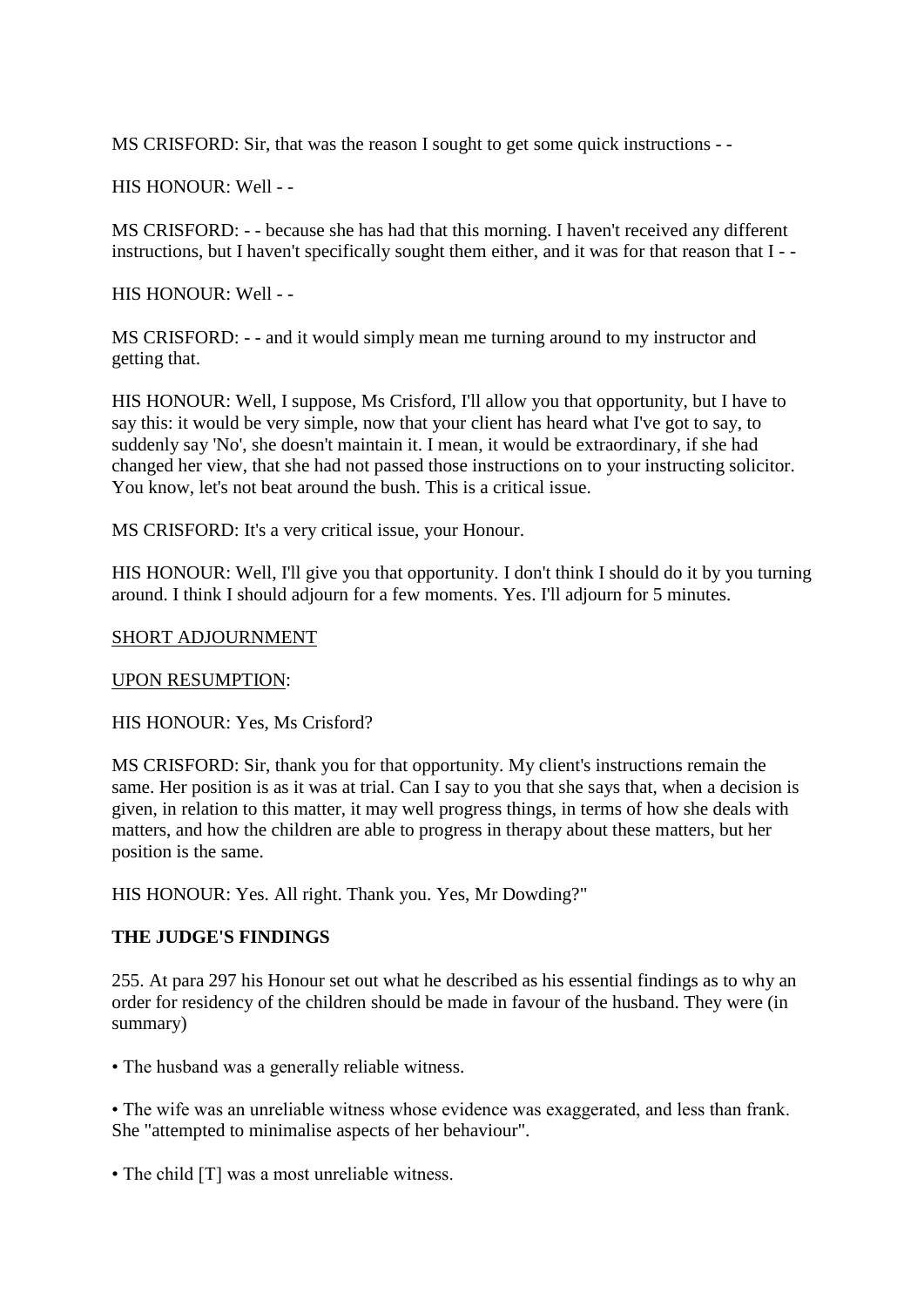• The paternal grandparents were reliable witnesses.

• The maternal grandmother had a tendency to exaggerate, especially in relation to complaints about and criticisms of the husband.

• Dr. Lord was an objective and cautious witness.

• Dr. W was an objective witness whose evidence needed to be tempered by the fact, that he did not have the opportunity of having the husband, the wife and the children attend on him.

• Dr. Dixon's evidence lacked the objectivity normally found in a specialist medical witness.

• Gonzalo Bascunan's, (an Iridologist and Natural Therapist) evidence was unreliable.

• The other witnesses gave their evidence as accurately as their memories permitted and in general were reliable witnesses.

• The husband did not sexually abuse the child [T] as alleged or at all.

• The husband did not sexually abuse the child [S] as alleged or at all.

• The paternal grandparents did not sexually abuse either the child [T], or the child [S] as alleged or at all.

• The husband's brother did not sexually abuse the child [T].

• The children are not at risk of sexual abuse from the husband and/or Mr. and Mrs. [W].

### **New Age beliefs and their relevance**

256. His Honour then expressed his findings in relation to the wife's and the child [T]'s involvement in what he referred to as New Age Beliefs and/or Spiritual matters. In summary those findings were:

• The history of the manner in which the wife embraced them and the extent to which she had held and still held these beliefs, were very relevant to the matters for determination.

• The wife's New Age and/or Spiritual beliefs and practices were relevant to the effect, if any, those beliefs and practices have had, or were likely to have on the children and on the wife's ability to properly and appropriately provide for their physical and other needs, particularly their emotional needs.

• The wife's acknowledgment that in 1997 and 1998 she became absolutely immersed in what she described as New Age beliefs, and her acceptance that some of the beliefs held by her in 1997 and 1998 could be described as bizarre.

• The bizarreness of the wife's beliefs could be demonstrated in part by the fact that not only did the wife accept the child [T] could speak a language from a star, named Coercia, but she encouraged the child to believe that she could do so.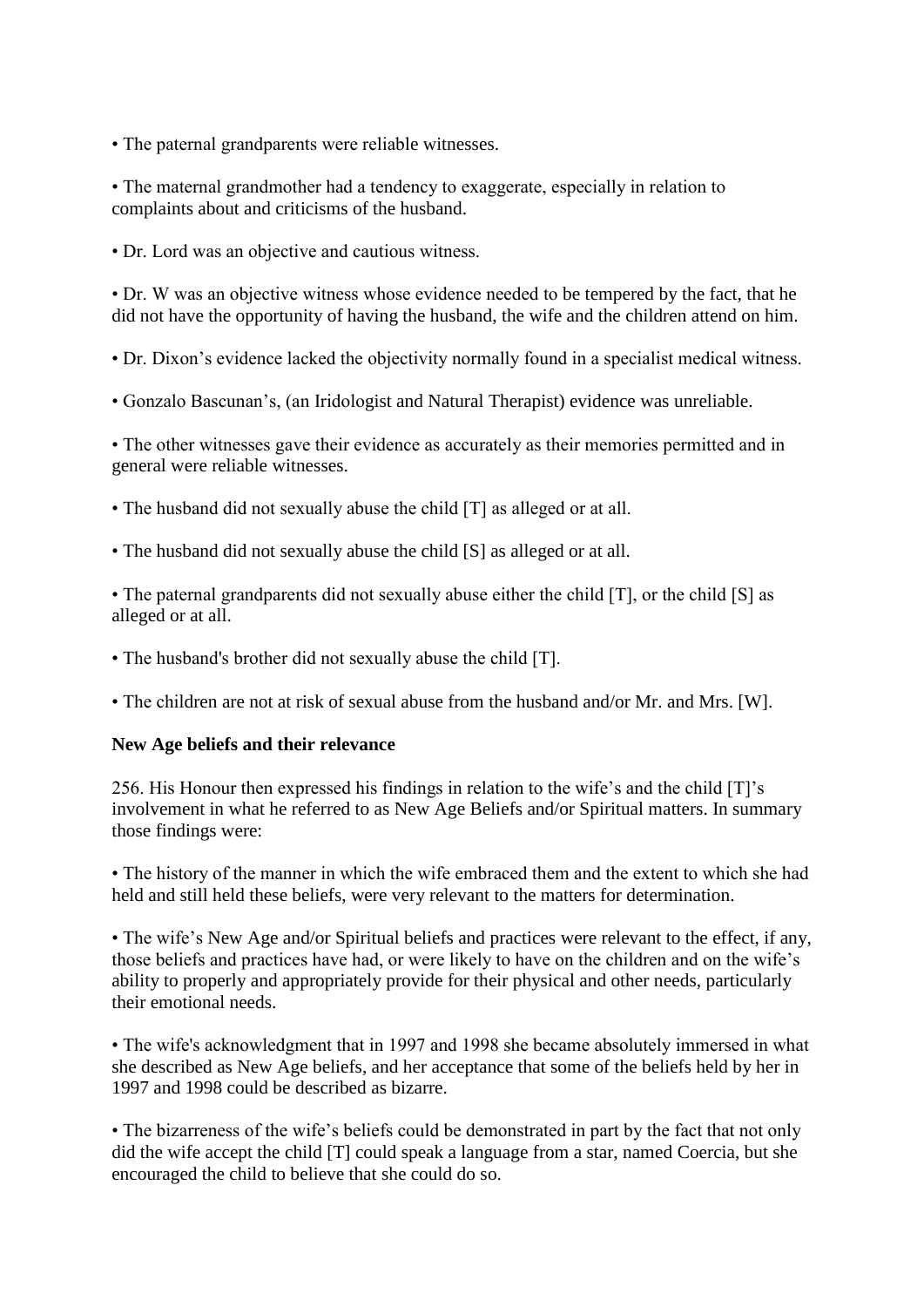• The wife sought to minimalise some of the more bizarre aspects of her beliefs and behaviour.

• The wife's beliefs in relation to contact with spirits was not limited to inner feelings. She believed that she could actually communicate with spirits by sight and sound.

• The wife has probably maintained more of her beliefs, including some which might reasonably be described as bizarre, than she would have his Honour believe.

• That within a very short time of the wife becoming involved in New Age beliefs and/or spiritual matters, she actively encouraged the child [T] to also become involved.

• The wife sought to minimalise some of the more bizarre beliefs held by the child [T].

• The wife not only involved the child [T] in such matters, she came to believe the child was invested with significant powers, which exceeded even her own powers. To some extent the wife gave contradictory evidence, in relation to her beliefs about the child [T]'s ongoing powers as a spiritual healer and medium. She remains of the view that the child is a great spiritual healer and medium and that the child has psychic powers greater than her powers.

• The wife's beliefs in relation to the child [T]'s powers and the fact that they were in some respects greater than her own, have been passed on by the wife to the child.

• The wife's beliefs about the child [T]'s powers, have given rise to an inappropriate balance of power in the relationship between the wife and the child [T]. That imbalance of power has adversely affected the wife's ability to care for and control the child. Unless and until the wife has a change of view and attitude, that imbalance is likely to continue to affect her ability to care for and control the child.

• The involvement of the child [T] in spiritualism occurred primarily during the period April 1997 to approximately mid-1998. Thereafter the child [T]'s interest in such matters diminished.

• The involvement of the child [T] in the wife's spiritual beliefs and practices was not "essentially harmless" and was out of the range of normal activities. The wife did not simply share her beliefs with the child [T], but invested the child with powers related to an extreme set of beliefs.

• During 1997 and 1998 the husband demonstrated an interest in the wife's "New Age" beliefs and in part, explored same.

• The husband could have taken action, or at least made a greater effort to prevent the wife from involving the child [T] in New Age beliefs and spiritual matters. However the husband's explanation of how and why he became involved and why he did not take any action, or at least any effective action, to prevent the wife from involving the child [T] in such matters was accepted.

• The husband acknowledged he had made a mistake by not taking action, or at least more effective action, to oppose the wife involving the child [T] in such matters.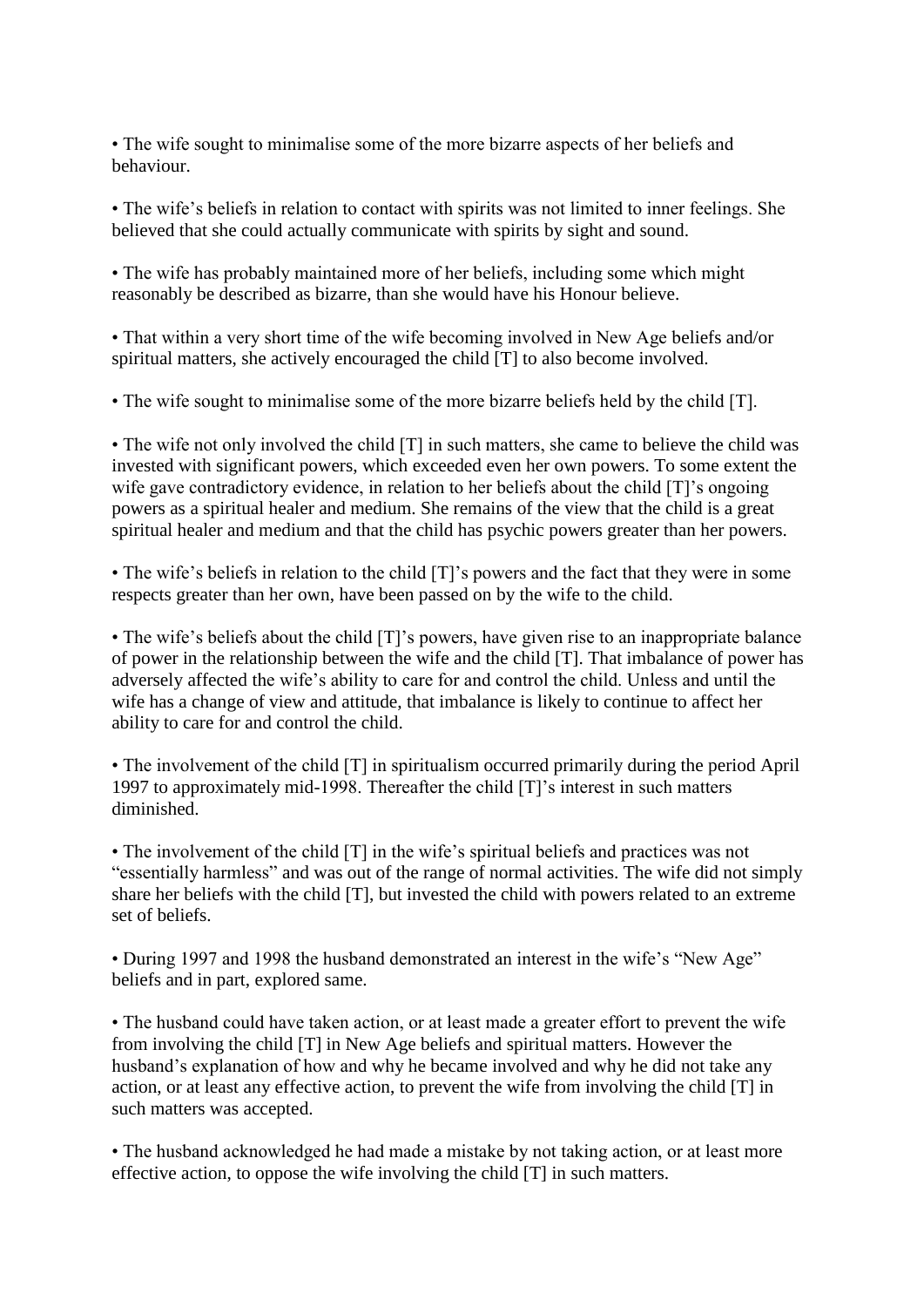• [T]'s allegations of sexual abuse should be viewed not in isolation, but in the context of what had happened in the child's life during 1997 and 1998. It was more likely than not, there was a connection between the child [T]'s involvement in New Age beliefs and spiritual matters and her allegations of sexual abuse. "In relation to this aspect of the matter I accept the evidence of Dr. W".

### **The wife's present attitude**

### 257. His Honour said:

"298....

6.3 It is apparent that whatever the child [T]'s claims, in relation to sexual abuse and however exaggerated and unlikely they might seem, the wife accepted and continued to accept the accuracy and truthfulness of such claims. In this context I note that the wife accepted, without demur, the child's claim to have remembered many occasions of sexual abuse numbering in the hundreds. The complete lack of objectivity of the wife, in relation to the child [T]'s claims relating to sexual abuse, may in part be illustrated by the wife's assessment of the manner in which the child gave her evidence in the District Court proceedings. ....

6.4 If one had any doubts about the reliability of the allegations of sexual abuse made by the child [T], one need go no further than to consider her allegations made against [the paternal grandparents]. It is relevant to note again, that the allegations went beyond mere touching. Thus the child thought that [the paternal grandmother] had digitally penetrated her.

...

6.6 The wife's attitude, to the child's allegations of sexual abuse made against [the paternal grandparents], provides an insight into the wife's present beliefs and attitudes. On the one hand it was submitted she found it difficult to believe that [the paternal grandparents] had sexually abused the child. On the other hand the wife was unable or unwilling to accept the child had fabricated these allegations. It is also relevant to note, the wife's statement in Dr. Dixon's report dated 24 January 2000 to the effect that [the paternal grandparents] condoned sexual abuse. The contents of that report, which were settled by the wife, indicates the strength of the wife's views about [the paternal grandparents] being involved in the sexual abuse of the child [T]. In the circumstances there must be some doubt about the concession made by the wife, via her Counsel, to the effect that the allegation against [the paternal grandparents] was only of inappropriate touching."

258. His Honour then speculated as to why [T] made false allegations:

"7.2 I think it more likely than not, that the genesis for the child's [T]'s allegations of sexual abuse are to be found in one or more of the following:

(a) the belief systems adopted by the wife in 1997 and 1998 and passed on to the child

(b) a sexual aspect of those belief systems, namely the wife's growing preoccupation with aspects of those systems which might fairly be described as appearing to have a sexual component

(c) a change of view by the wife, which she probably passed onto the child [T], in relation to conduct and in particular conduct by the husband, which she and the child had previously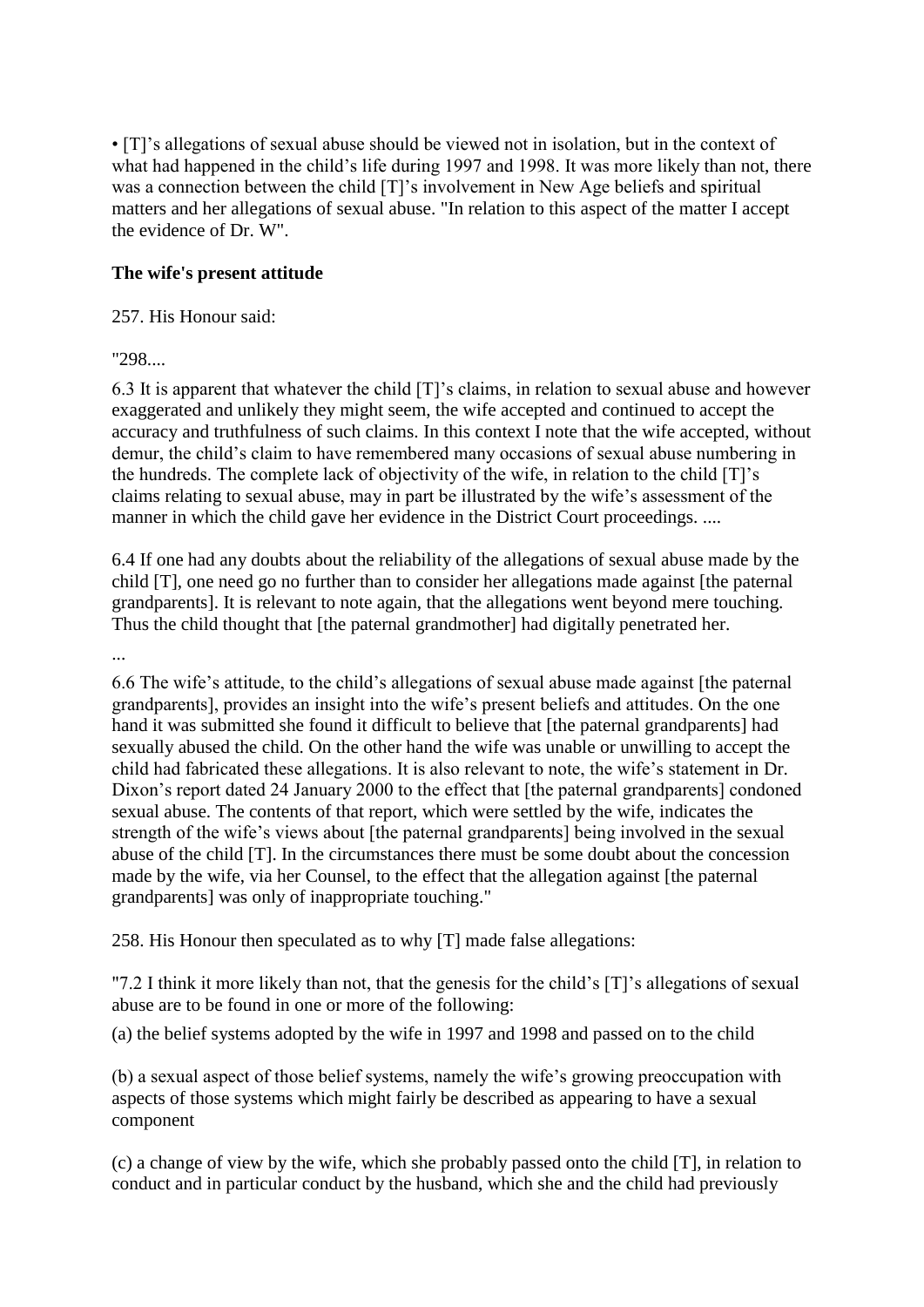regarded as acceptable

(d) a lack of sensitivity by the husband to changing attitudes by the wife and the child [T], in relation to conduct, which was previously regarded as normal.

...

...

7.7 ...it was the wife's interpretation of the husband's behaviour, probably passed on to the child [T], which caused any such difficulty and damage.

7.8 I am not satisfied that the wife maliciously planted into the child [T]'s mind the belief that the husband had sexually abused her. I think it more likely the implant of this belief, related to the wife's adoption of an interest in New Age beliefs and Spiritualism. In other words, what the wife did, she did deliberately, but not maliciously. I accept that in her own mind, the wife has probably always acted in what she believed to be in the best interests of the children.

7.9 I accept it is possible, that the child [T] made the complaint of sexual abuse either believing it, or to serve some perceived purpose of her own, and/or believing it would in some way assist the wife.

8. ...the wife did not provide anyone [the Department of Family and Children's Services, the West Australian Police Service and professional counsellors ] with the complete picture. In particular the wife did not acquaint anyone with the fact, that both she and the child had entertained belief systems which, on her own admission, were in some respects bizarre. The wife's failure to provide the various parties with all relevant facts was due no doubt to her being unable, or unwilling to accept even the possibility of there being a relationship between such beliefs and the child's allegations."

# **Further relevant findings**

• The husband and wife are each genuinely concerned about the welfare of the children.

• They have in the past, in their own way, attempted to discharge their obligations as parents to the best of their ability.

• The wife's ability to properly and appropriately discharge her obligations to the children, has been adversely affected by her involvement in New Age beliefs and her involvement of the child [T] in those beliefs.

• The wishes of the children [T] and [S] are that they continue to reside with the wife. It is appropriate that some weight be given to those wishes balanced against other matters relevant to the welfare of the children.

• Probably the wife does not suffer from a delusional or psychotic illness. However the wife has in the past on more than one occasion suffered from depression and that she continues to suffer from depression and an anxiety condition for which she was receiving treatment.

• The husband has in the past suffered from depressive symptoms and has been appropriately treated for this condition.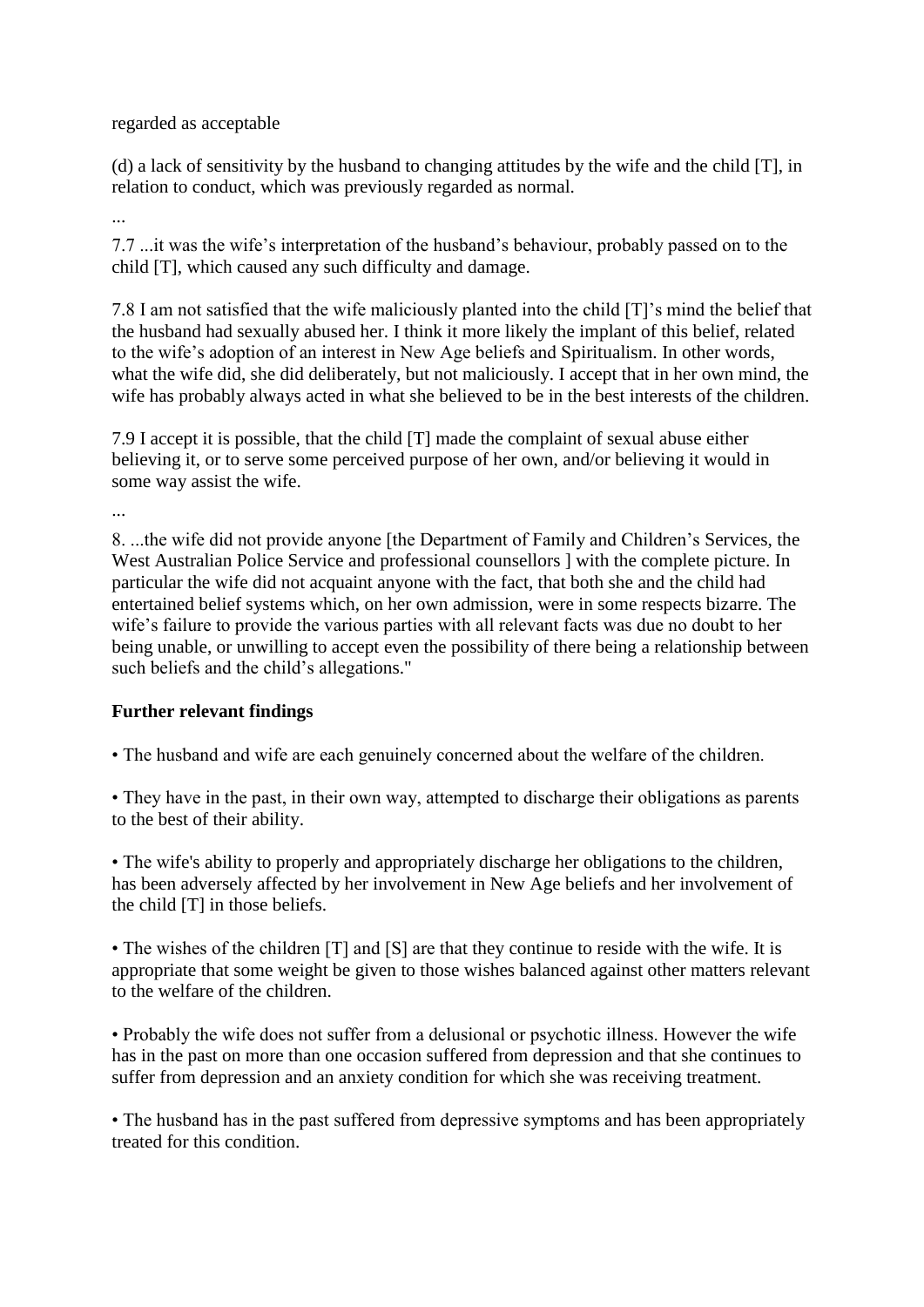• The wife presented her relationship with the husband as one of unmitigated unhappiness caused by the husband's insensitivity, meanness and sexual obsessiveness. She presented [the paternal grandparents'] attitude towards her as one of dislike and antipathy. The nature and extent of the complaints and criticisms, illustrate the wife's tendency to exaggerate. For the most part the complaints and criticisms were not justified.

• The wife had a very negative attitude towards the husband which was not surprising, having regard to the fact she believed and continues to believe, that the husband sexually abused the children [T] and [S].

• The wife's negative attitude towards the husband has undoubtedly affected his relationship with the child [T]. To date it does not appear to have significantly affected the relationship between the husband and the other children.

• If the children continue to reside with the wife it is more likely than not, that in the medium to long term, the wife's attitude towards the husband will not only continue to adversely impact on his relationship with the child [T], but could also adversely impact on his relationship with the children [S] and [O].

• The husband's attitude towards the wife is probably somewhat more negative and distrustful than he would have the Court believe. The degree of negativity which he holds towards the wife is significantly less than that which she holds towards him.

• With the assistance of counselling, there is a reasonable chance that negative feelings the husband feels towards the wife will ameliorate, at least to a degree.

• The husband, more likely than the wife, will be able to promote a positive relationship between the children and the non-residence parent.

• The evidence, relating to the child [T]'s relationship with the husband, is somewhat contradictory. She made very serious and, in my view, false allegations of sexual misconduct against the husband. She steadily maintained the view, that she did not wish to have any contact with him whatsoever. On the occasion the child was brought into contact with the husband, Dr Lord had no doubt she enjoyed being with him.

• A renewal of the relationship of the husband and the child [T] may not be as traumatic for the child and as difficult as the evidence might otherwise suggest.

• [T] had a close relationship with the wife, but that relationship was not without its difficulties. These difficulties, in part at least, arose from the wife's inability to control and guide the child [T]'s behaviour. [S] and [O] had a close relationship with the husband and enjoyed having contact with the husband.

• [S] and [O] have a good relationship with the wife. The paternal grandparents' relationship with [T] could not be evaluated, although their feelings towards the child remained positive ones.

• Notwithstanding the lack of contact between Mr and Mrs [W] and the children [S] and [O], their mutual relationship remained a reasonably good one.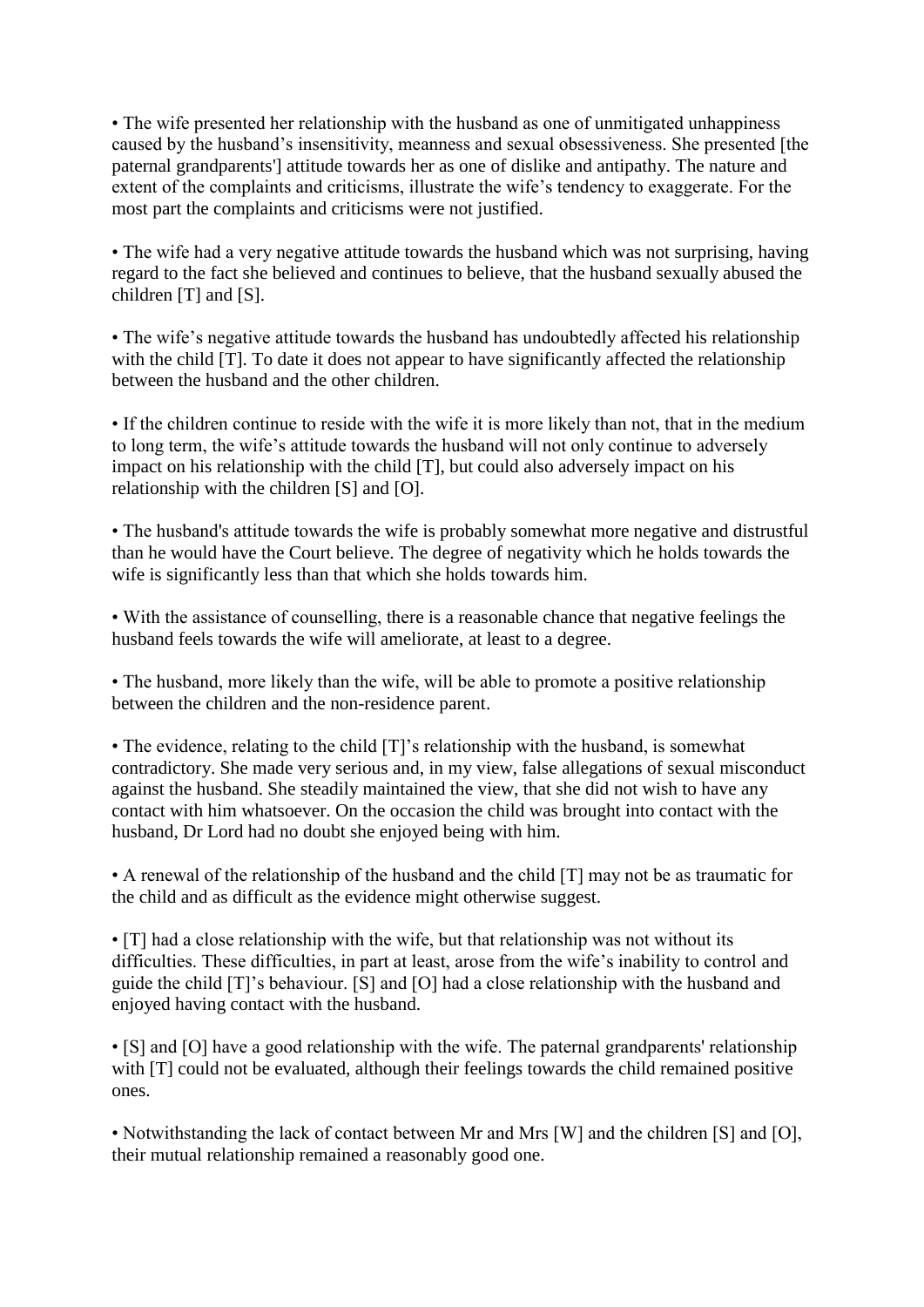• Whilst nobody submitted that the children should be split the husband acknowledged it was possible, that the only way to deal with the situation would be for the children [S] and [O] to reside with him and for the child [T] to reside with the wife. If the child [T] were to remain implacably opposed to residing with the husband, it is possible the husband may have no choice, but to relinquish residency of the child to the wife.

• Both the husband and the wife had the ability to provide for the physical and intellectual needs of the children.

• The task of coping with the emotional needs of the children, and in particular the emotional needs of the child [T], will not be an easy one. The husband has the ability to deal with the emotional needs of the children, and in particular the emotional needs of the child [T]. He will require professional assistance in doing so. He will deal with the difficulties, which will inevitably arise, with patience and tact. [T] is a troubled child in need of assistance, at least by way of ongoing counselling.

• The children will not be subject to any physical or psychological harm, or to any abuse, ill treatment or violence, from the husband.

• The children will not be subject to any physical abuse or ill treatment from the wife.

# **Trial Judge's conclusion**

259. The **crux of the judgment** is to be found in the following passages:

"298...

15.4 The wife continues to accept, without reservation, the truth and accuracy of the child [T]'s allegations, that she was sexually abused by the husband. For so long as the wife retains her views, in relation to the child [T]'s allegations of sexual abuse, I think it unlikely she will be able to appropriately and properly provide for the children's, and in particular the child [T]'s emotional needs. For as long the wife retains these views, it is likely those views will effect not only the child [T], but all of the children.

15.5 In particular, for so long as the wife holds these views, it is unlikely she will make any attempt to dissuade the child [T] from her belief that she has been subjected to sexual abuse by the husband and [the paternal grandparents]. In relation to this aspect of the matter I again note the wife's evidence in relation to the child [T]'s claims relating to sexual abuse, namely that what mattered was what the child believed and that she would never encourage the child to think otherwise. Given the fact that I accept the wife's concern is well intentioned, it is relevant to note Dr. W' comment, that she was likely to be persistent and persuasive in her beliefs. In such an environment, it is likely the children [S] and [O] would grow up believing that their sister had been sexually abused by their father and paternal grandparents.

15.6 For so long as the wife continues to maintain her beliefs in relation to sexual abuse of the child [T], not only is it unlikely she will do anything to persuade the child from believing she has been sexually abused, I think it more likely than not, that she will provide positive reinforcement for the child's beliefs. I accept the evidence of Dr. Lord and Dr. W to the effect that the perpetration of false allegations of sexual abuse had great potential to damage the children and their interpersonal relationships.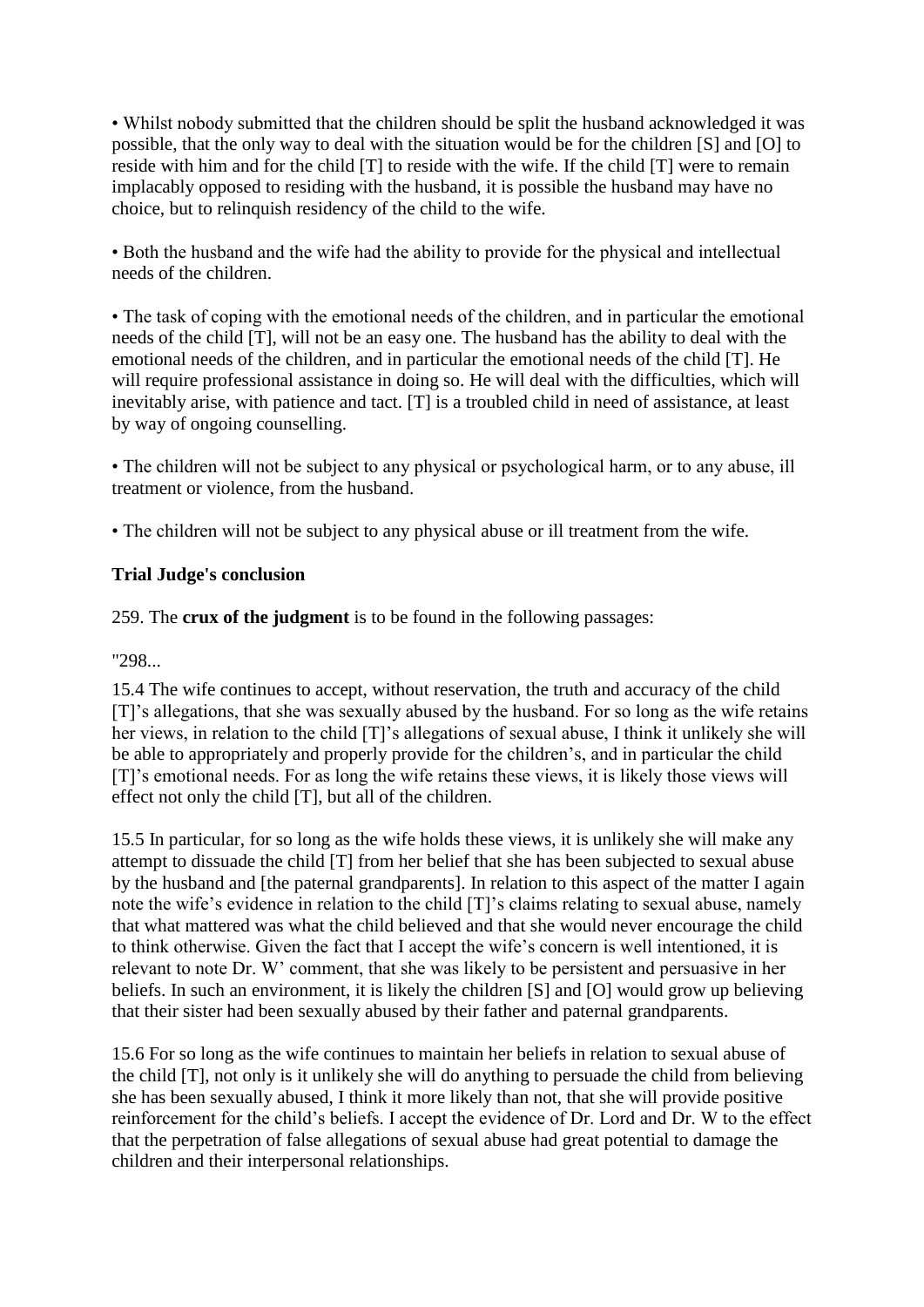...

17.3 If the children were to continue to reside with the wife, I am of the view there is a very real danger that they, and in particular the child [T], will suffer psychological harm. In relation to this aspect of the matter I accept the evidence of Dr. W to the effect, that if the child [T] still believed the husband sexually assaulted her, the longer the child received reinforcement for this belief, the longer it would take for the belief to abate.

17.4 On behalf of the wife it was submitted, that her position was that if the Court found the husband had not digitally penetrated the child [T] and if he was to show appropriate respect and treat the children in a dignified and neutral manner, she would accept that decision, albeit with difficulty. In relation to this aspect of the matter I think it relevant to note that the wife, having heard all the evidence presented at the trial, remained of the same view, namely that the husband had sexually abused the child [T] and the child [S]. Given the rigidity with which the wife holds these views, I think it unlikely in the short to medium term, that she will change them and this being the case, I think it unlikely, in the short to medium term at least, that she will accept my findings that the children [T] and [S] have not been sexually abused by the husband and [the paternal grandparents].

18.1 There is no doubt that the order I propose to make will, in the short term at least, cause significant disruption in the lives of the children, and in particular in the life of the child [T]. That disruption must be weighed against the ongoing harm, which in my view would inevitably be caused to the children, and in particular to the child [T], if they remain in the care of the wife.

18.2 The evidence led me to conclude, that such ongoing harm outweighs any disruption, which may in the short term be caused to the children by a change of residence parent."

260. His Honour than turned to the best manner of implementing the judgment:

"298....

18.3 In order to help minimise the effect on the children of the change of residence from the wife to the husband, the husband, the wife and the children should have appropriate ongoing counselling. In the circumstances it would be appropriate there be counselling, even if I had decided to make an order for residence in favour of the wife.

19.1 If the wife were to have unsupervised contact with the children, such contact could afford the wife the opportunity of reinforcing the false beliefs presently held by the child [T].

19.2 The only practical difficulty and expense, in relation to the wife having contact with the children, arises from the fact that in the short term at least, I am of the view such contact should be supervised.

20. Given the complexity of this matter I accept, that more likely than not, there will be further proceedings between the parties in relation to the children. In the result I do not think this aspect of the matter is of significance in this case, in the sense that whether a residence order is made in favour of the husband or the wife, I do not think either order is more or less likely to lead to the institution of further proceedings in relation to the children.

299. In the result I conclude that the best interests of the children will be served by an order for residency of them being made in favour of the husband."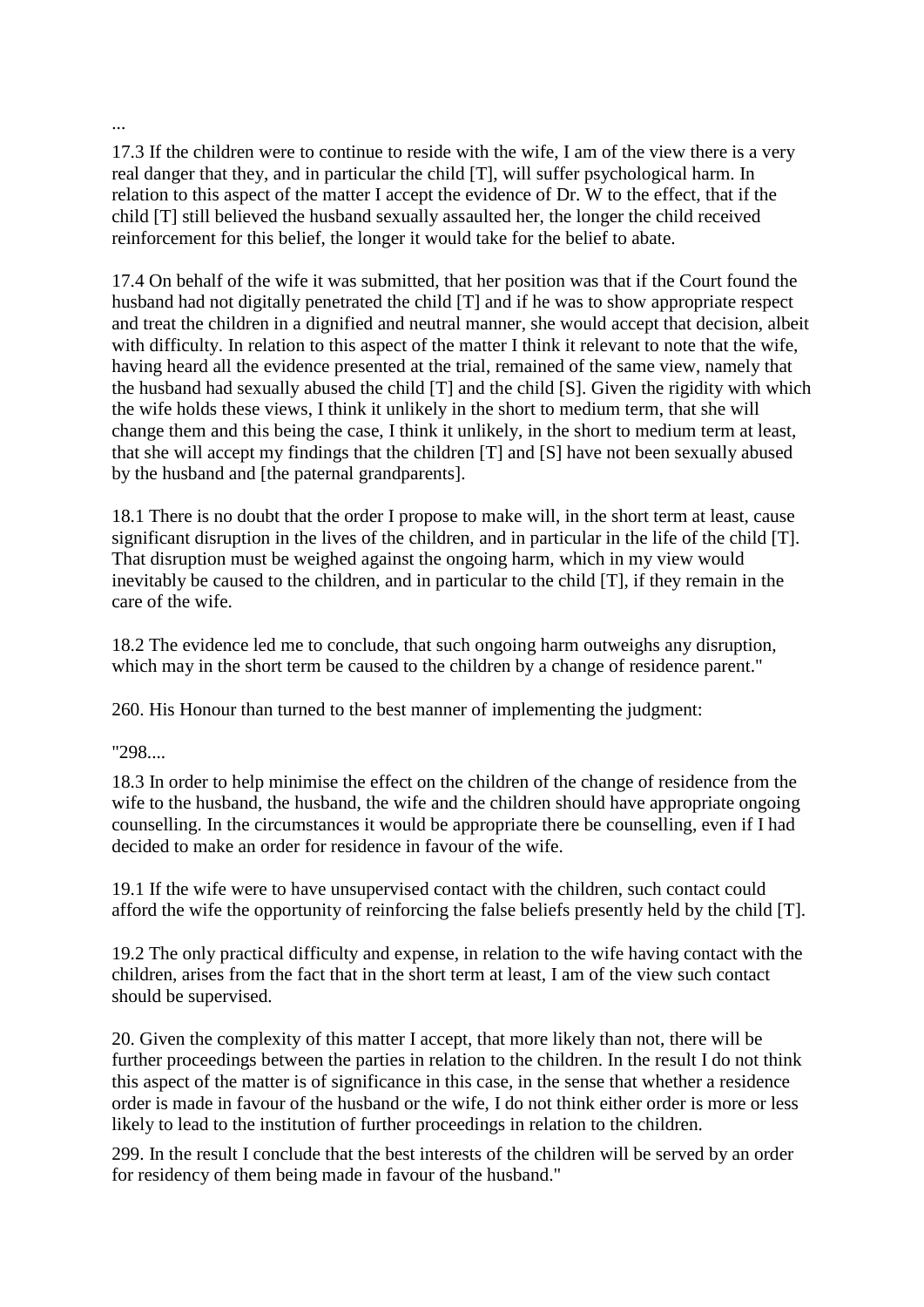261. Finally his Honour dealt with what he described as "Responsibility for day to day and long term care, welfare and development of the children":

"300. Disagreement between the husband and wife in relation to matters relating to the children's day to day care and long term care, welfare and development, may adversely affect the children. Inconsistent approaches to matters affecting the day to day care of the children and their long term care, welfare and development are not likely to be in their best interests. Disagreements and inconsistent approaches are likely to cause conflict and confusion.

301. In the circumstances of the case I conclude, that in order to reduce the risk of conflict and confusion arising from disagreements between the parties in relation to matters affecting the day to day and long term care, welfare and development of the children, the husband should have sole responsibility for such matters."

# **THE APPEAL**

262. Effectively the essential matter pressed upon us by Mr Ackman QC for the wife and supported by Mr Hooper for the Child Representative was that the evidence did not support the trial Judge's finding that the wife was unlikely in the short or medium term to accept the findings that the children had not been sexually abused by the husband and that flowing on from that finding [T] would inevitably suffer ongoing harm if she was to remain living with the wife.

263. The challenge to that finding and its implementation had several facets to it. Firstly, it was suggested that the finding was based significantly on the events of 3 April which events, it was asserted by Mr Ackman, amounted to a denial to the wife of natural justice and which were oppressive and manifestly unfair in all the circumstances.

264. Secondly, it was submitted by Mr Ackman and Mr Hooper that the finding ignored many passages of evidence which supported the wife's counsel's written submissions at trial (AB 883) which said:

"The wife's position is that if the Court found no digital penetration had taken place and that the husband, if he was to show appropriate respect and treat the children in a dignified and neutral manner, [?she] would accept that decision. Her treating psychiatrist Dr Dixon indicated she would be capable of accepting that decision. Dr Lord mentions this on p. 7 at (N) of his report. She accepted herself it would be difficult but that she would accept it."

265. We were then referred to the following passages from the evidence. Wife crossexamined (AB1342-3):

"Is his Honour to conclude that this has arisen because, all this time, [the husband] 's been abusing her, sexually? This is my belief. Yes.

That's your belief now, is it? Yes

MR DOWDING: And you won't ever be shaken from that belief, will you? Nothing can be done or said now to shake that belief from you---If I'm given, or spoken to, by experts in the field who would be able to rationalise otherwise, then I would be open to suggestion, but this is my belief, at the moment."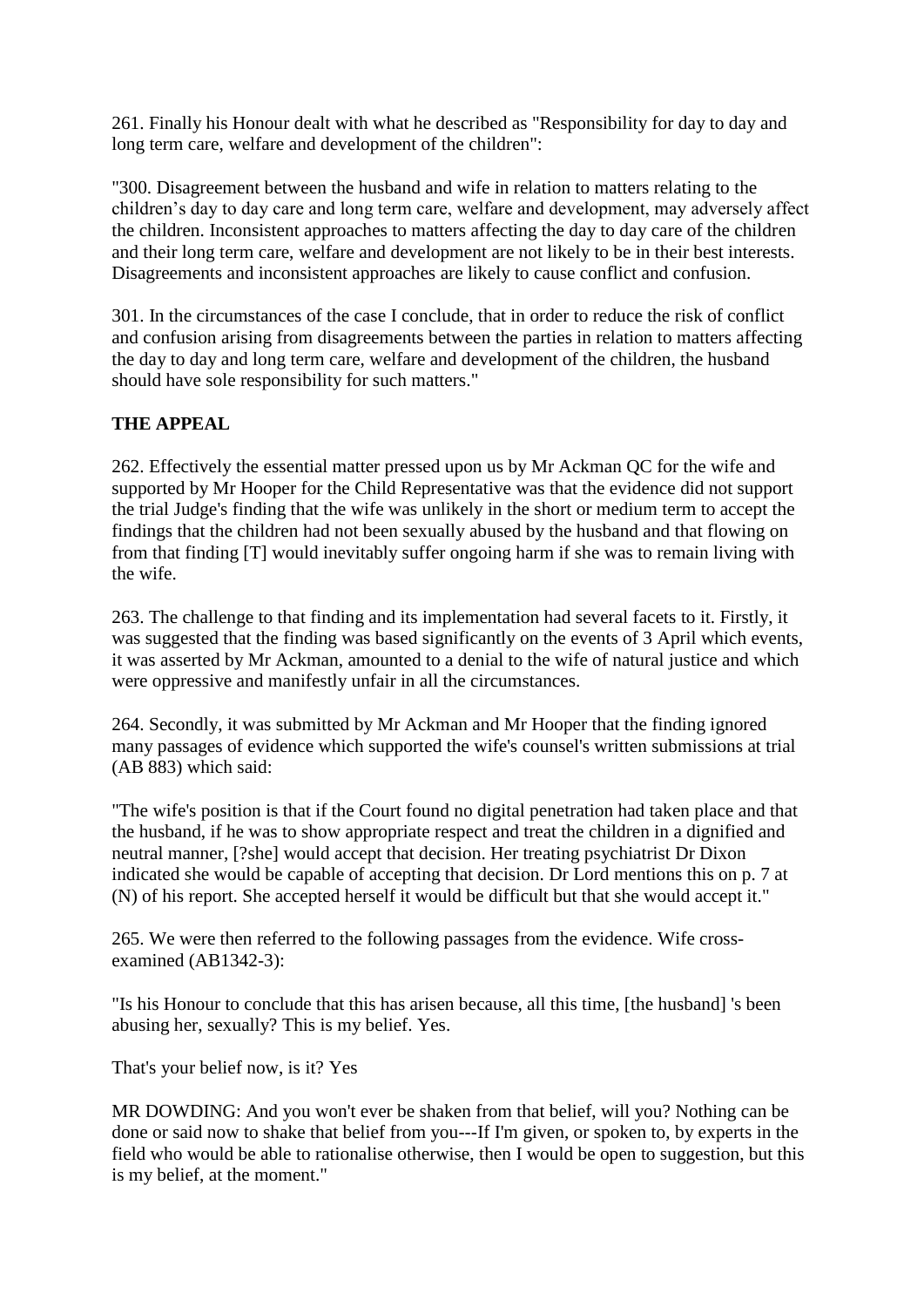266. However, that cross-examination continued as follows:

"I mean, Dr Dixon - - I mean, no one's suggested anything to you which supports the view that [the husband] hasn't been an abuser right through this period. I'm going back prior to 94. You think he's been an abuser since the child was young, don't you?---Yes. But I don't know how young.

But, I mean, we're talking perhaps one, or perhaps two, or perhaps 3 years old, aren't we? In your mind, what's the youngest [T] might have been when [the husband] started to abuse her, in your mind?---She mentioned to me around about the age of five.

Okay. And she was born in 1988, so 1993 is a possible - -?---Yes.

- - time that since then, he's - -?---Yes.

- - and nothing that's said by [the husband], nor by his Honour, is going to shake that view of yours, is it?---Again, I go by what the child says.

Well, that's fine. So when these proceedings are concluded, if you are granted the care and control of [T], [T] will grow up in an environment where her carer believes that her father abused her since she was three?---I did not mention the age "three". I said "The age of five".

Oh, five. I do apologise; the age of five. Okay. Insert "five", and the statement's true, isn't it?- --At - - at the end of the day, it doesn't matter what I believe. It matters what the child believes - -

Well, maybe, but  $-2$ --- $-$  - and this is what I go by.

Well, maybe it does, and maybe it doesn't, but your belief is - - you're in the stand, and I'm asking you - -?---Yes.

- - and I suggest to you - -?---Yes. I understand.

- - this child's future is she will never get encouragement from you to think other than [the husband], the abuser, since age five?---That's - -

You haven't tried to dissuade her from any of these beliefs, have you? You haven't even tried to dissuade her from the belief that the grand-mum put her finger in her vagina. You haven't said to her 'Listen, sweetheart, you must be wrong. I don't think you're naughty for saying it, but how could it be so?'. You've never said that to her, have you?---I have asked her, on numerous occasions - -

No, no. That's not what I'm asking you. You've never put your arms around her, taken her into your arms, held her tight, tell her you love her, and say 'Look, sweetie, you've said these things about Grandma, but it couldn't be true'; anything like - - you've never done that, have you?---No, I haven't.

And as far as you're concerned, if she says it's true, it's true, and until she says it isn't, you'll never believe otherwise, will you?---To be specific, I have asked her if she has ever lied about this allegation, and she said 'No'.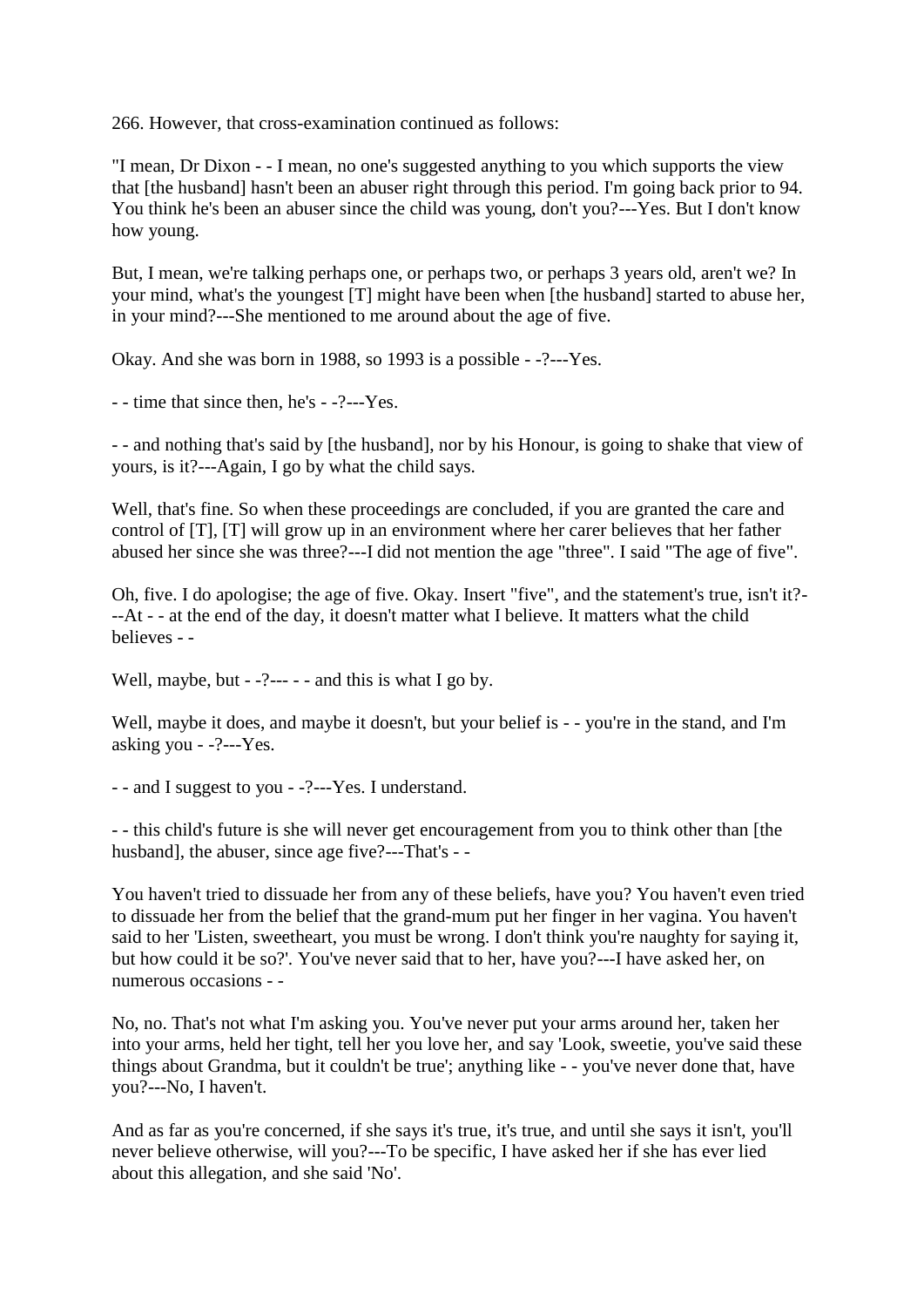Mrs [W], that's not my question. So long as she holds out with the proposition that it's true, as far as you're concerned, it is, isn't it?---Yes."

267. Then at AB 1460, when discussing possible contact between the father and the child, the following takes place:

"Sure. Have a look at your minute of orders, paragraph 2, the three children get to see their father, and that's not your proposal at all, is it?---Well, these are the - -

It's not your proposal, is it?---In regard to [T], I would allow her to make her own decision. I think she's old enough to make a decision.

But what information is she going to make a decision on? You have, unequivocally, conveyed to her the belief that she's been sexually interfered with, haven't you?---No; the other way round.

No, no. But you've conveyed your belief that it's true?---I - -

She knows that you believe it's true?---I believe in her; yes.

Well, she's never going to have a relationship with her father again, is she, on your evidence?---Again, I leave it up - - up to her, when and if she wants to - -

But she's a child, isn't she?---She's - -

She's 12 this year?---Yes. I think 12 is - -

She's 11, at the moment?---Yes.

So it's not a matter for you to have any view about, or any influence. It's all up to her. Is that right?---I think, at her age, she's - - she's intelligent enough to make her own decisions. Yes.

And you thought that about her in 1997, didn't you - -?---Yes."

268. Then at AB 1476:

"You said, I think early on, that if an expert was able to provide an explanation, you might be able to re-think - - I don't know quite how you put it, but review the situation?---Yes.

Now, as you know, there will be experts available to the court?---Yes.

And as you know, it's his Honour's decision to determine what the facts - -?---Yes, I know.

- - are. If his Honour, having heard everything - -?---Yes.

- - and given the matter due consideration, if he were to decide that your husband was no risk to your children, what would be your reaction to that, from a sexual point of view? How would you feel?---I've - - from day one, I've always had mixed feelings, in regards to this issue, whether it is possible or not, so I would assume I would have the same mixed and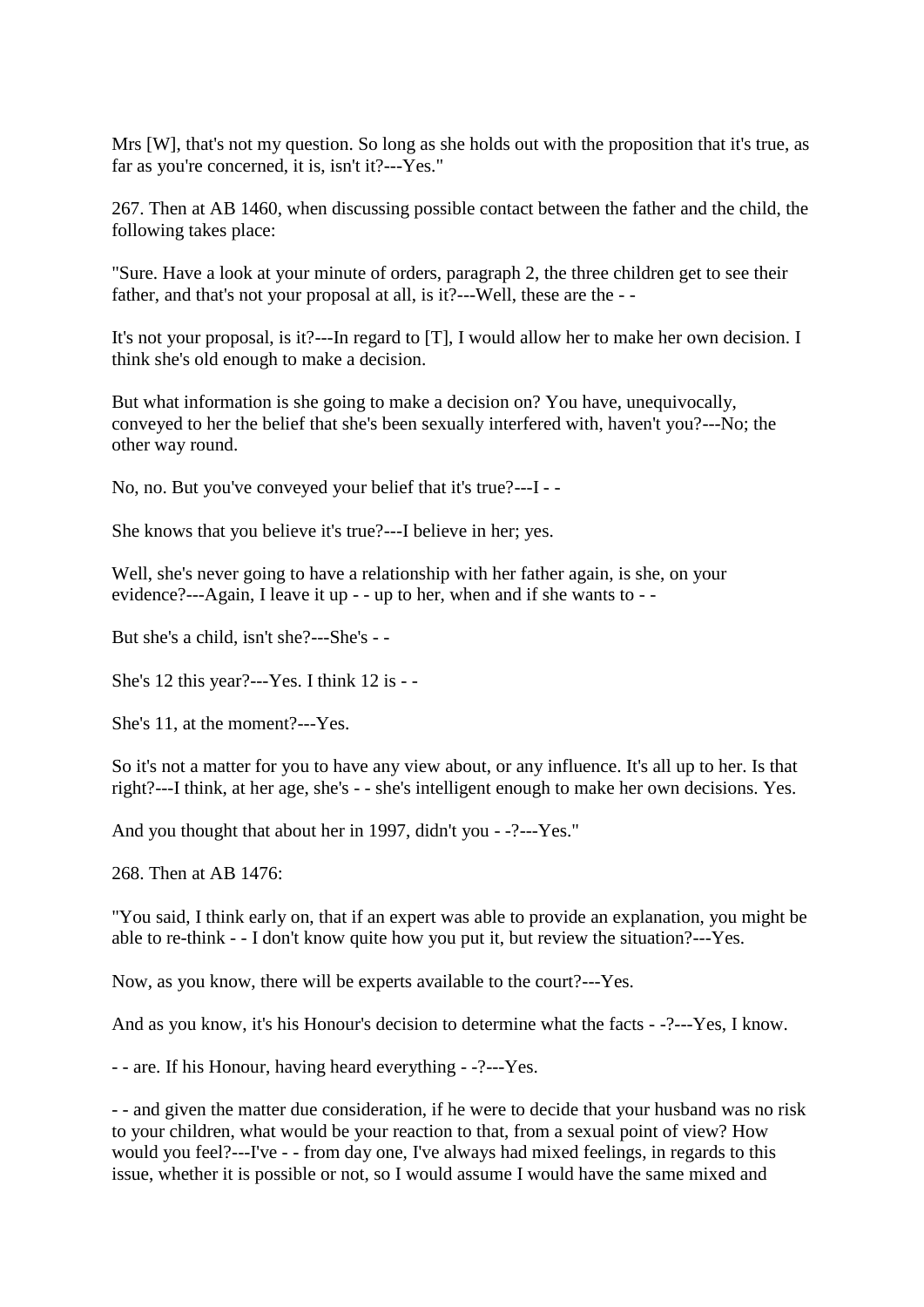confused reaction, but I'm - - I'm open - -

Would you feel relieved?---I have asked a few people - namely, the Child Abuse Unit people - to please tell me that my child is lying. I was hoping - -

HIS HONOUR: Which - -

MS BRADDOCK: Sorry.

HIS HONOUR: Which unit people?

MS BRADDOCK: The Child Abuse - -

WITNESS: The Child Abuse. I have asked them to please tell me that my child is lying. I understand I cannot quote what their answer is, but I was always hopeful that there's some awful mistake happening.

MS BRADDOCK: So if we come back to it, if, after all this evidence is taken - -?---Yes.

- - and his Honour has had opportunity to consider it - -?---Yes.

- - and he comes to the conclusion - - were to come to the conclusion, in his wisdom, that there was nothing for you, or more importantly, the court, to worry about, would you feel relieved?---I guess I would; yes.

Would you accept that?---I would imagine it would take me some time to accept it, but yes.

Do you appreciate that that doesn't necessarily mean that your daughter, [T], is consciously lying?---I don't know what the explanation is.

Well, I know you don't know, but do you see what I mean? Obviously, you've had direct communication with [T] about these matters?---Yes.

And you have come, reluctantly, to accept that she tells the truth about these matters?---Yes, yes."

269. And, at AB 1520 in re-examination the witness is asked:

"...Can you just indicate when steps you would be willing to take if the court was to say that it is likely [T]'s behaviour isn't related to abuse, and there's not an unacceptable risk of her being with her father?---Apart from various times where I have witnessed what I would call 'inappropriate sexual behaviour', I indeed have not seen any abuse occur. Therefore, I would be willing to accept counselling of any kind from any - - any expert that the court deems suitable."

270. His Honour then asks the witness some questions about the matter at AB 1537 and says:

"I suppose what I'm asking, Mrs [W], is why should I feel that you would obey an order that I make? Why should I feel confident about that?---As far as I can tell, this is the first time where the whole case has been heard in its entirety, where it hasn't been up until now, so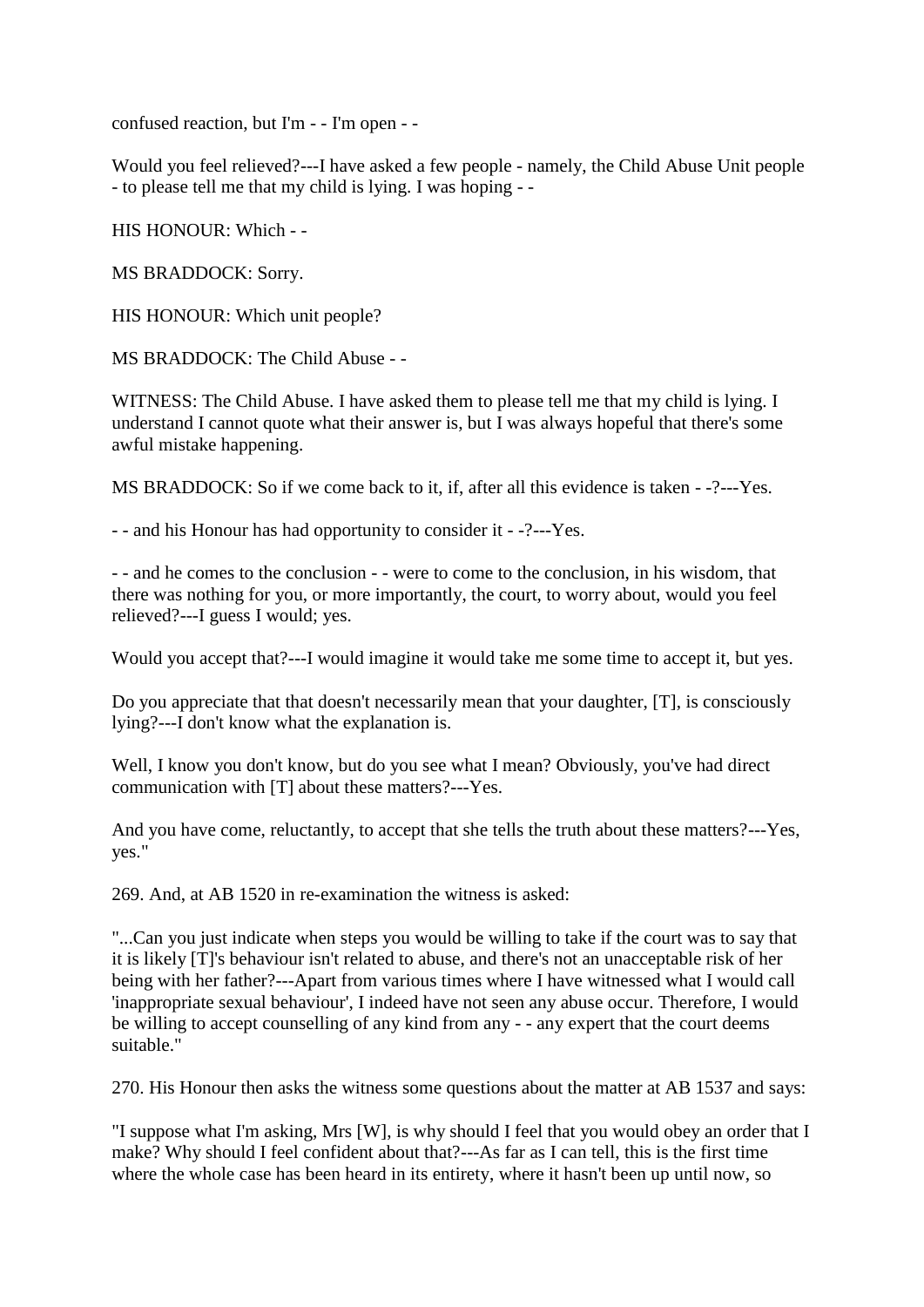when all the details are collated, a better - - a better decision can be made.

Well, supposing that decision, for example, is - and I want to stress to you that I haven't drawn any conclusions so far - -?---Yes.

Supposing I decide, for example, that your husband should have unsupervised overnight contact, are you going to obey that order?---I would have great difficulties with it. Yes.

Well, what does that mean; you'd have great difficulties? My question is will you obey it?---I will obey it. Yes."

271. Our attention was also drawn to a passage in Dr Lord's report where he said (AB 150):

"The mother is not supportive (in the presence of allegations of sexual abuse) of contact between the children, their father and their paternal grandparents. However, should it be demonstrated that the allegations have no basis in fact then presumably the mother will reconsider her position in this regard."

272. When being cross-examined by counsel for the wife, Dr Lord said (AB 1669):

"The court, in my opinion, would need to be satisfied, having made a determination in regard to the facts, that the parties accepted the determination of the court, and could then put issues behind them, and move on into the future.

...

If the mother's position is, and just take it, that she could accept it, with some assistance, do you see it appropriate that the children still remain with her, or it being a workable solution?-- -It has the potential to be a workable situation, but with those qualifications that I have already mentioned."

273. What both Mr Ackman and Mr Hooper urged was that this Court should find that his Honour erred in concluding in the circumstances that the wife was unlikely to be able to move from her position of belief in her daughter's allegations, at least in the short or medium term. They both submitted that the only way to comfortably reach a finding in respect of that matter would have been to enable the wife to demonstrate her capacity to come to grips with the reality of the finding, once the finding had been made. It was submitted that in all fairness the trial Judge should have announced his finding and then adjourned the matter for several weeks or months to enable further evidence to be put before the Court as to the effect of the finding upon the relationship between the children and their father and upon the capacity of the mother to dissuade the child [T] from her unfounded beliefs. Such course had been taken by me in *R and B*, which is reported on appeal at [\(1996\) FLC 92-658.](http://www6.austlii.edu.au/cgi-bin/LawCite?cit=%281996%29%20FLC%2092%2d658) In that case, I found that the mother of two young girls aged 5 and 4 was:

• "thoroughly and absolutely convinced that their father had sexually interfered with them and that nothing anybody would say to her about the issue could change her mind."

• "so fixated with her hatred of the husband that she is causing the children significant emotional disturbance and is likely to cause significant emotional disturbance."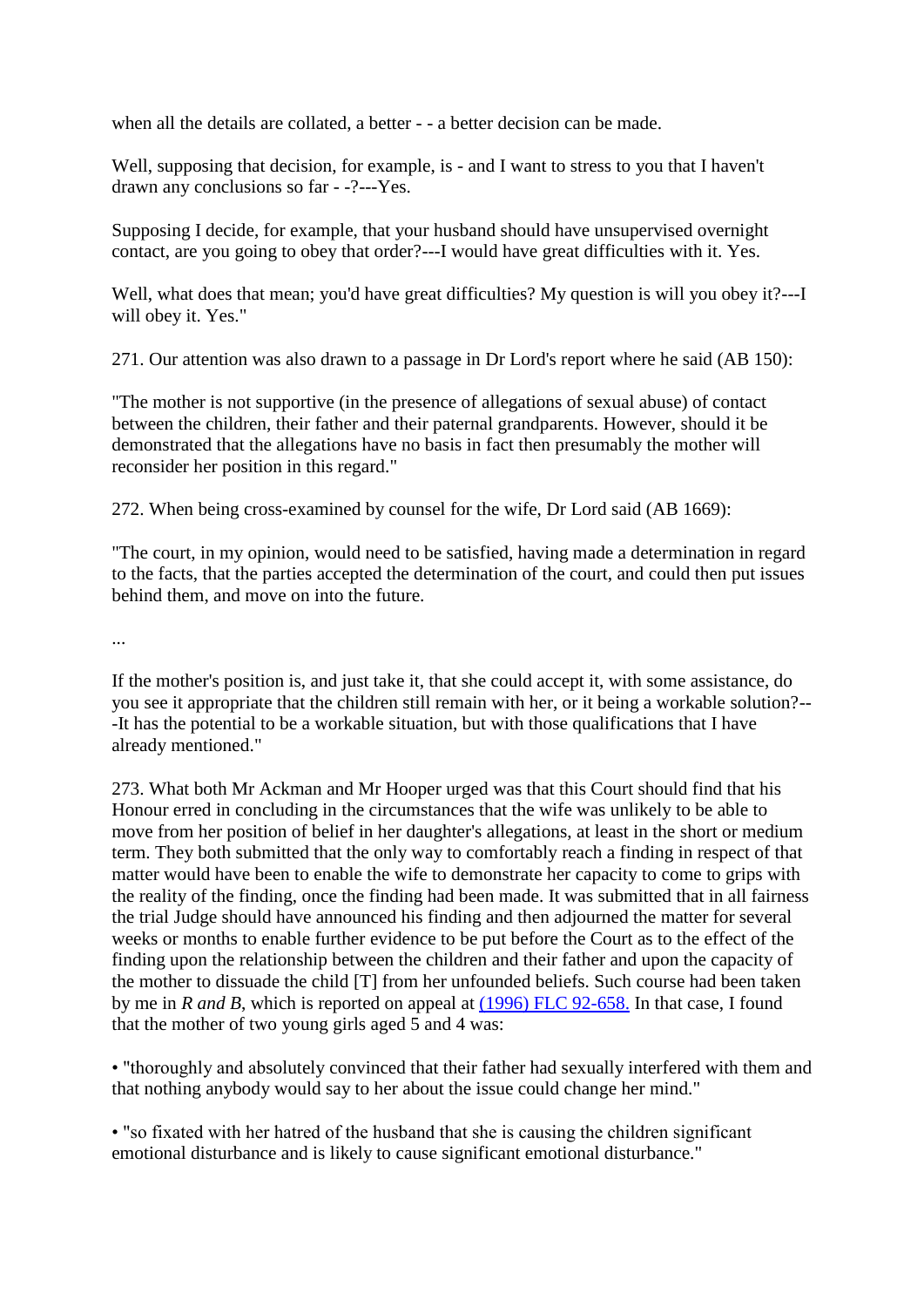Notwithstanding those findings, I found that the children were bonded closely to their mother and appeared to be functioning in their contact with the outside world. A social worker had given evidence that there was a significant risk of long term harm if the little girls were removed from their mother's care. In the circumstances, I concluded that the welfare of the children would best be served if they could remain in their mother's care and develop a meaningful relationship with their father. To that extent I adjourned the case for 12 months, made orders for liberal contact in favour of the father and imposed a number of conditions, including the requirement that the wife attend upon a psychiatrist or therapist for the purpose of undergoing a course of therapy to enable her to best promote access as an enjoyable experience for the children and to adjust to the reality that the children are to have a permanent and ongoing relationship with their father.

274. The majority of the Full Court in *R and B* (Baker and Chisholm JJ) concluded that there had been no errors by the trial Judge and dismissed the appeal. Nicholson CJ concluded that I had erred in finding that the husband had no "instinctive insight" into raising the children. Further, that it was not open to me to find that the husband, who was living in a rural community, lacked necessary services to assist him in raising the children. The Chief Justice would have remitted the matter for rehearing.

275. In my view, the decision in *R and B* is an example of the manner in which a trial Judge **may** make orders for further adjournment of an otherwise completed trial if the trial Judge concludes that is what the welfare of the children dictates. It is not authority for the proposition that the Court **must or should** make such orders.

276. In this case, nobody asked the trial Judge to make such an order. The mother's case was firmly that the children were at risk of abuse in the father's care, and at best she would examine her position if the trial Judge found otherwise, if the husband "was to show appropriate respect and treat the children in a dignified and neutral manner" and, if she was advised to do so by various professionals.

277. In my view, it was clearly open in this case for the trial Judge to make his own evaluation as to the likelihood of the mother changing her position in light of his Honour's findings. In my view, there was nothing sinister or inappropriate about his Honour asking the question of counsel two months after the evidence had been completed as to whether the wife still held to her basis proposition that the child [T] had been abused. No issue of a denial of natural justice or oppression arises. The mother was given ample opportunity to answer the question and, if counsel had thought it appropriate, an application could have been made to reopen the evidence on the issue. No such application was forthcoming.

278. Given the test that had been clearly propounded by Dr Lord, namely both the need and the capacity to move from a fixed position, it was entirely appropriate for the trial Judge to make an inquiry in April, some two months after the evidence had concluded. Indeed, had he failed to make such an inquiry then he may well have been the subject matter of appropriate criticism for making a finding based on speculation that no change was likely to be forthcoming when the only evidence to support that was all interwoven with the very heat of the trial. By April, some two months later, there had been time for careful reflection by all concerned and it was, in my view, thoroughly appropriate for his Honour to ask at that stage as to whether there had been any change in position.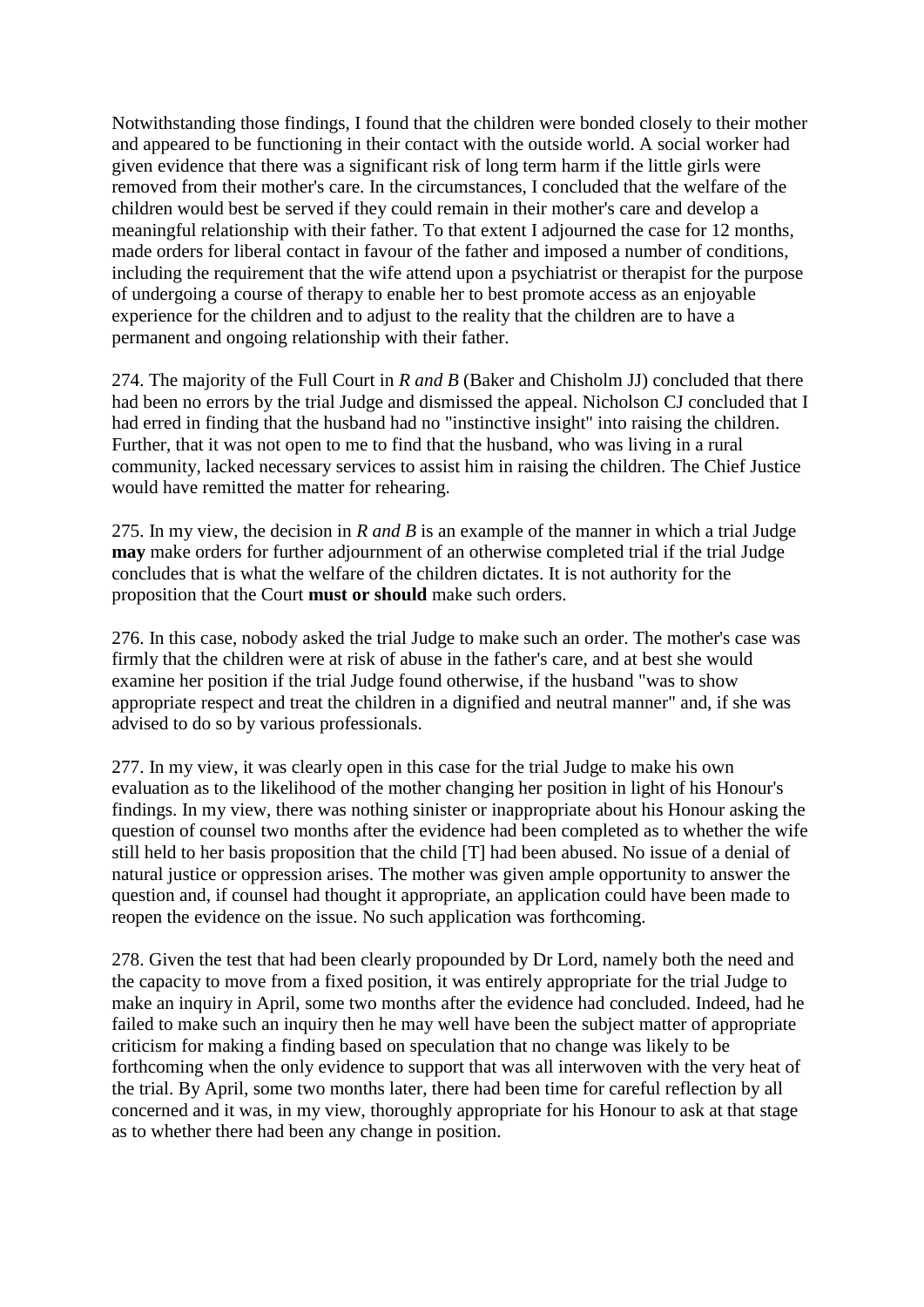279. In this case, the evidence indicated that once the sexual abuse issue had been determined, the sooner [T] was placed into a position that would begin to rehabilitate her from her present position, the better it would be for the child. The trial Judge was fully aware of the difficulties involved in ordering a change of residence, having regard to the views that [T] was expressing that the father was an abuser and that she was unwilling to meet with him. His Honour had correctly recited the proposition from *M and M*, that the Court must pay attention not only to the risk of abuse, but to the risk of disturbance to a child who is "compulsorily brought into contact with a parent whom the child believes to have sexually abused her". In this case his Honour had a very difficult decision to make. He carefully and conscientiously went about the task of examining the evidence provided to him. There is no challenge to his conclusions relating to that evidence. He identified each of the competing and relevant issues, weighed them up and reached a conclusion that the welfare of each of these children would be best advanced if they were placed in their father's care.

### **Dr W**

280. Of the Grounds of Appeal not otherwise covered by the above arguments and analysis it appears to me that it is appropriate to deal separately with the assertion that the learned trial Judge incorrectly exercised his judicial discretion by giving excessive weight in all the circumstances to the evidence of Dr W. Dr W' evidence as to whether or not sexual abuse occurred is dealt with by the trial Judge at paras 98 to 103 of the Reasons for Judgment. The passages quoted by his Honour almost entirely relate to an analysis of why the child's assertions should not be accepted. That finding is not under challenge in these proceedings.

281. At para 104 his Honour cites Dr W as saying "If the wife's concern was well intentioned, it was likely to be persistent and persuasive". Dr W' evidence is once again referred to when his Honour dealt with the wife's New Age practices. It is recited at paras 211 - 213 as follows:

"211. According to Dr. W, it was :

'....probable that Mrs. [W] is a highly suggestible but persuasive person, that [T] is a very insecure girl who is desperate for attention and has felt that way since early childhood, and that Mr. [W] is a somewhat passive though obsessional person who is also somewhat suggestible.

The materials which I have seen strongly suggest that once the mother became convinced of her paranormal beliefs and phiposophies<sup>(sic)</sup>, she inappropriately shared them with her daughter who, being extremely needy of attention, produced for her mother based on suggestive questioning, a range of paranormal experiences which confirmed in the mother's mind that her daughter had special powers....'

212. Dr. W thought the child [T] was desperately in need of attention. The child liked being in a fantasy world, or having an active fantasy life. Dr. W thought it remarkable, the extent to which the child [T] had been drawn into the wife's beliefs concerning New Age philosophies. The wife did not simply share her beliefs with the child [T], but invested the child with powers. As Dr. W put it:

'It's one thing to be a member of a congregation; it's another thing to be anointed the bishop.'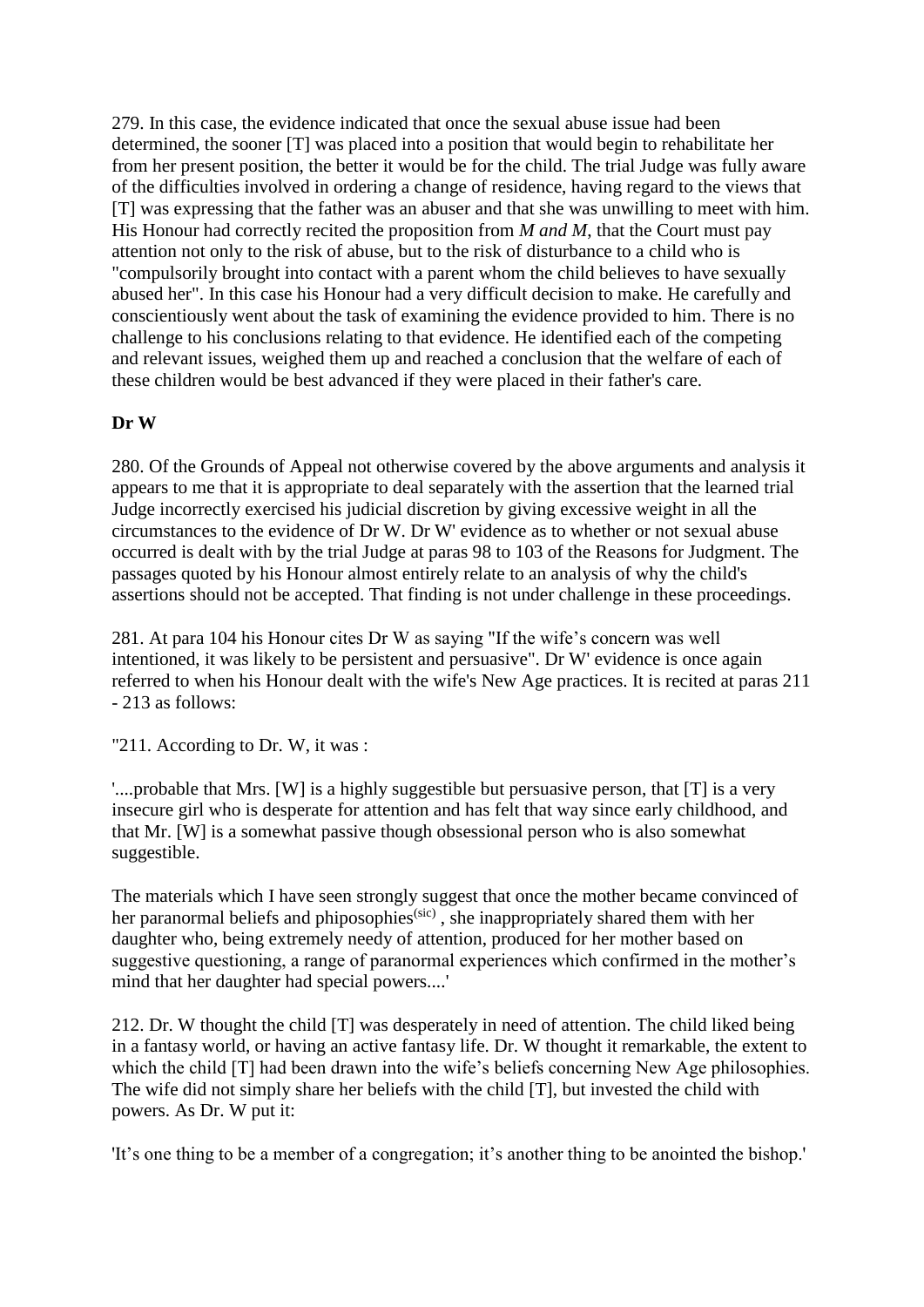213. Dr. W was reluctant to call the beliefs, which had been held by the wife, delusions. He thought they were simply an extreme set of beliefs. More importantly, the wife managed to infect the child with same beliefs, not just in the ordinary spiritual way, but by putting the child on another plane. It went beyond the ordinary human process into something which was quite dangerous."

282. His Honour again considered Dr W' evidence when dealing with

s  $68F(2)(g)$ , (i) and (j) considerations. He noted that according to Dr. W the solution of removing the child from the wife was predicated on the notion that the wife still held her beliefs absolutely and that she was not going to be able to stop herself talking to the child about her beliefs, even if the child resided with the husband. Removing the child [T] from the care of the mother was a discreet harm, but allowing the child to grow up believing she had been a victim would also be harmful to her. The passages attributed to Dr W say no more than that said by Dr Lord in the passage recited at para 282 of the judgment (see para 241 above).

283. His Honour subsequently said he accepted the evidence of Dr. Lord and Dr. W to the effect that the perpetration of false allegations of sexual abuse had great potential to damage the children and their interpersonal relationships. Mr Ackman opened his case by conceding that it would be very harmful to [T] if her mother persisted in maintaining her belief that the child had been abused. The acceptance of Dr W' evidence on this point is unexceptional.

284. The remaining next significant reference to Dr W' evidence is in his Honour's assessment of the manner in which the wife involved [T] in her belief system. The finding is as follows (para 298):

"4.7 I accept Dr. W' assessment of the situation, namely that the wife did not simply share her beliefs with the child [T], but invested the child with powers related to an extreme set of beliefs. In other words, it was not a situation of a parent passing on beliefs to a child as described by Dr. Dixon. Dr. Dixon's comment in relation to this aspect of the matter, was in my view an indication of his lack of knowledge of what in fact had happened and of his lack of objectivity."

285. The wife had opened up the topic by extensive references to it in her evidence in chief. It was the subject of much cross-examination. It was clearly open to his Honour to reach the conclusions he did about the wife's involvement of the child and to accept Dr W' description of the apparent depth of that involvement based on the written material shown to him.

286. His Honour continued to explain why the child may have acted as she did, returning to Dr W' evidence in the following passage (para 298):

"6.1 In my view, the child [T]'s allegations of sexual abuse should be viewed not in isolation, but in the context of what had happened in the child's life during 1997 and 1998.

6.2 Contrary to Dr. Dixon's opinion, I think it more likely than not, there was a connection between the child [T]'s involvement in New Age beliefs and spiritual matters and her allegations of sexual abuse. In relation to this aspect of the matter I accept the evidence of Dr. W."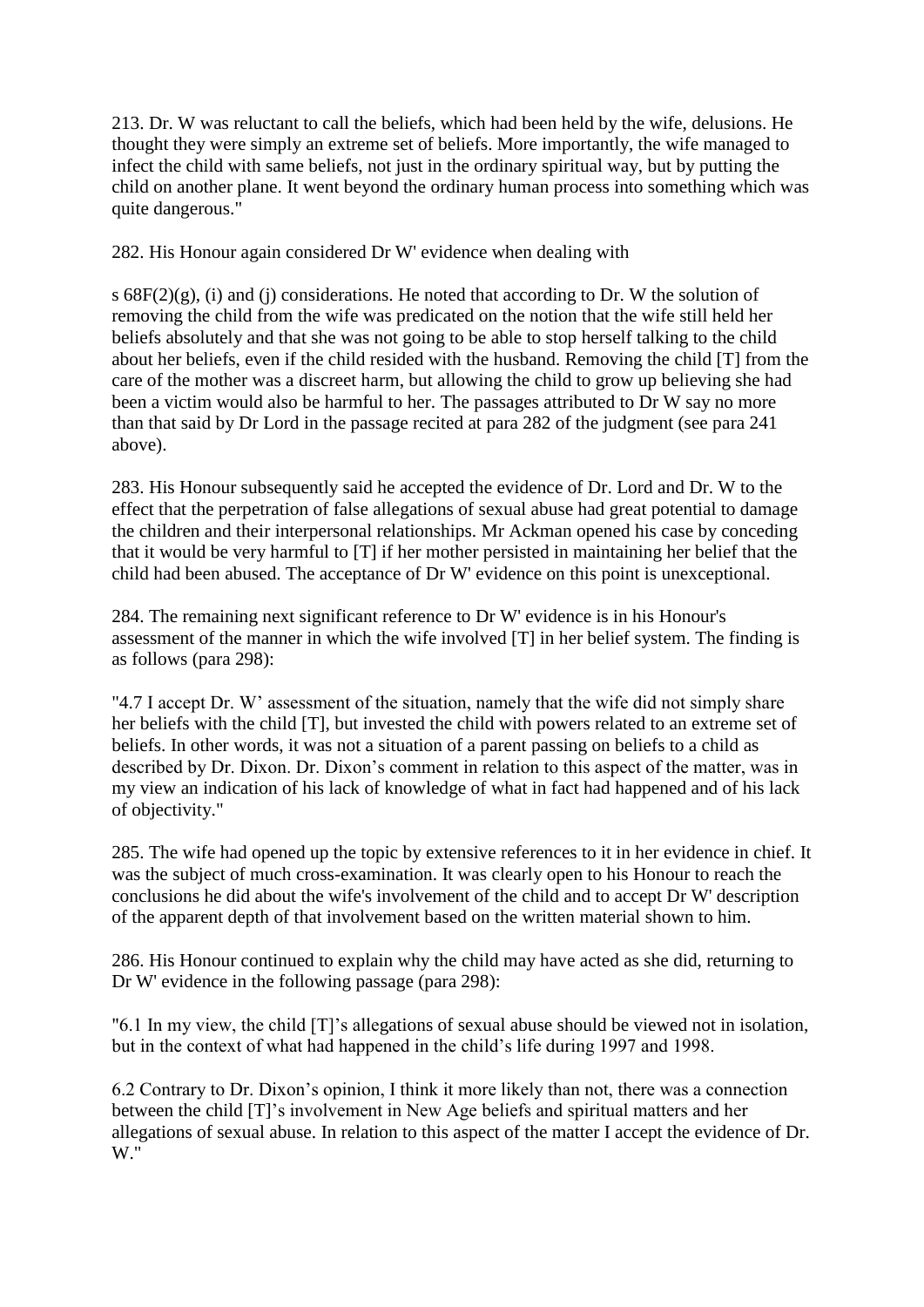287. Again his Honour found Dr W' hypotheses helpful when trying to fathom why the child was making what his Honour concluded were false allegations. Neither Dr W nor Dr Dixon had seen [T]. Each was speculating as to the cause based on the material available to them. The choice of one witness' views in preference to another was clearly within the trial Judge's province and there is nothing untoward in his Honour preferring the evidence of Dr W over Dr Dixon on this point.

288. Finally his Honour returned to explain why it would not be in the child's best interests to remain with the wife (para 298):

"17.3 If the children were to continue to reside with the wife, I am of the view there is a very real danger that they, and in particular the child [T], will suffer psychological harm. In relation to this aspect of the matter I accept the evidence of Dr. W to the effect, that if the child [T] still believed the husband sexually assaulted her, the longer the child received reinforcement for this belief, the longer it would take for the belief to abate."

289. As already stated this passage reflects what was almost common ground. The real issues for his Honour were whether the wife could be assessed as being capable of alleviating this risk and whether the cure was worse than the disease.

### **CONCLUSION**

290. His Honour had a difficult decision to make. He chose one of two less than satisfactory paths to take. The extent of the findings made (summarised above) demonstrate the exhaustive and painstakingly careful manner in which his Honour approached his task. This was a discretionary judgment. The circumstances in which the Full Court should interfere with a discretionary judgment are well known. In *Gronow v Gronow* [\[1979\] HCA 63;](http://www6.austlii.edu.au/cgi-bin/viewdoc/au/cases/cth/ArgusLawRp/1923/15.html) (1979) [144 CLR 513](http://www6.austlii.edu.au/cgi-bin/LawCite?cit=%281979%29%20144%20CLR%20513) Stephen J said at 517:

"In this case the fine balance of competing circumstances not only made the decision facing the learned trial judge a difficult one. It should also have gone far to satisfy the Full Court that this was not an occasion upon which it was proper for an appellate court to disturb the outcome of a discretionary judgment, particularly when made after a most careful review at first instance of all relevant circumstances and made with that unique advantage which the primary judge alone possessed, that of seeing the parties and those associated with them and gaining at first hand some personal impression of their personalities. Where very evenly balanced competing claims are in question and where it is custody that is in issue this advantage must be of particular significance.

(at519) The constant emphasis of the cases is that before reversal an appellate court must be well satisfied that the primary judge was plainly wrong, his decision being no proper exercise of his judicial discretion. While authority teaches that error in the proper weight to be given to particular matters may justify reversal on appeal, it is also well established that it is never enough that an appellate court, left to itself, would have arrived at a different conclusion. When no error of law or mistake of fact is present, to arrive at a different conclusion which does not of itself justify reversal can be due to little else but a difference of view as to weight: it follows that disagreement only on matters of weight by no means necessarily justifies a reversal of the trial judge. Because of this and because the assessment of weight is particularly liable to be affected by seeing and hearing the parties, which only the trial judge can do, an appellate court should be slow to overturn a primary judge's discretionary decision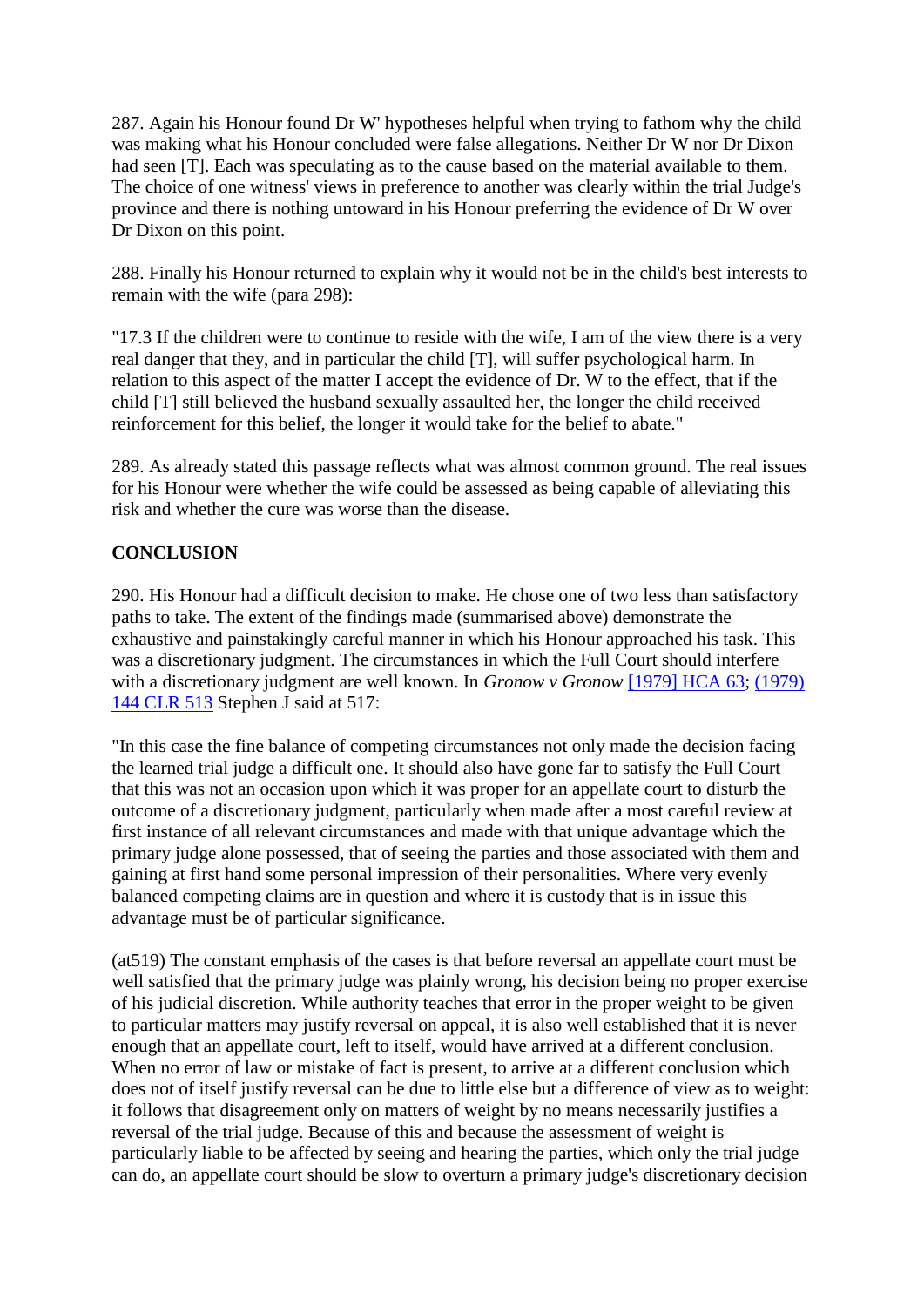on grounds which only involve conflicting assessments of matters of weight."

Per Aickin J at 538

"The fact that a decision on custody depends upon the exercise of a judicial discretion recognizes that in many cases different minds may arrive at different conclusions.

The advantage which a trial judge has of seeing and hearing the witnesses is of particular importance in matters of custody where so much depends on an evaluation of the characters and personalities of the parents, and their attitudes, not only to the child, but also to each other. The attribution of comparative weight or importance to various factors will generally be influenced by the impression formed on seeing and hearing each parent, and in appropriate cases the child or children involved..."

291. In my view, none of the matters raised in the Notice of Appeal nor the eloquent submissions of counsel for the mother and for the child representative, demonstrate that his Honour has made an error in any appellate sense. I would dismiss the appeal.

### **Postscript**

292. Since preparing this judgment I have had the advantage of reading a draft judgment prepared by the Chief Justice and O'Ryan J. Their Honours extensively discuss at paras. 157- 165 principles to be borne in mind when dealing with expert evidence. I agree with the sentiments therein expressed although for the reasons already given, I see no appealable error in the way Barlow J dealt with this matter.

293. As the majority judgment is that the appeal be allowed, I agree that it is now necessary to receive further submissions on the appropriate orders that should now be made.

> *I certify that the preceding 293 paragraphs are a true copy of the reasons for judgment delivered by this Honourable Full Court. Danny Sandor Senior Legal Associate*

> > *to the*

*Chief Justice*